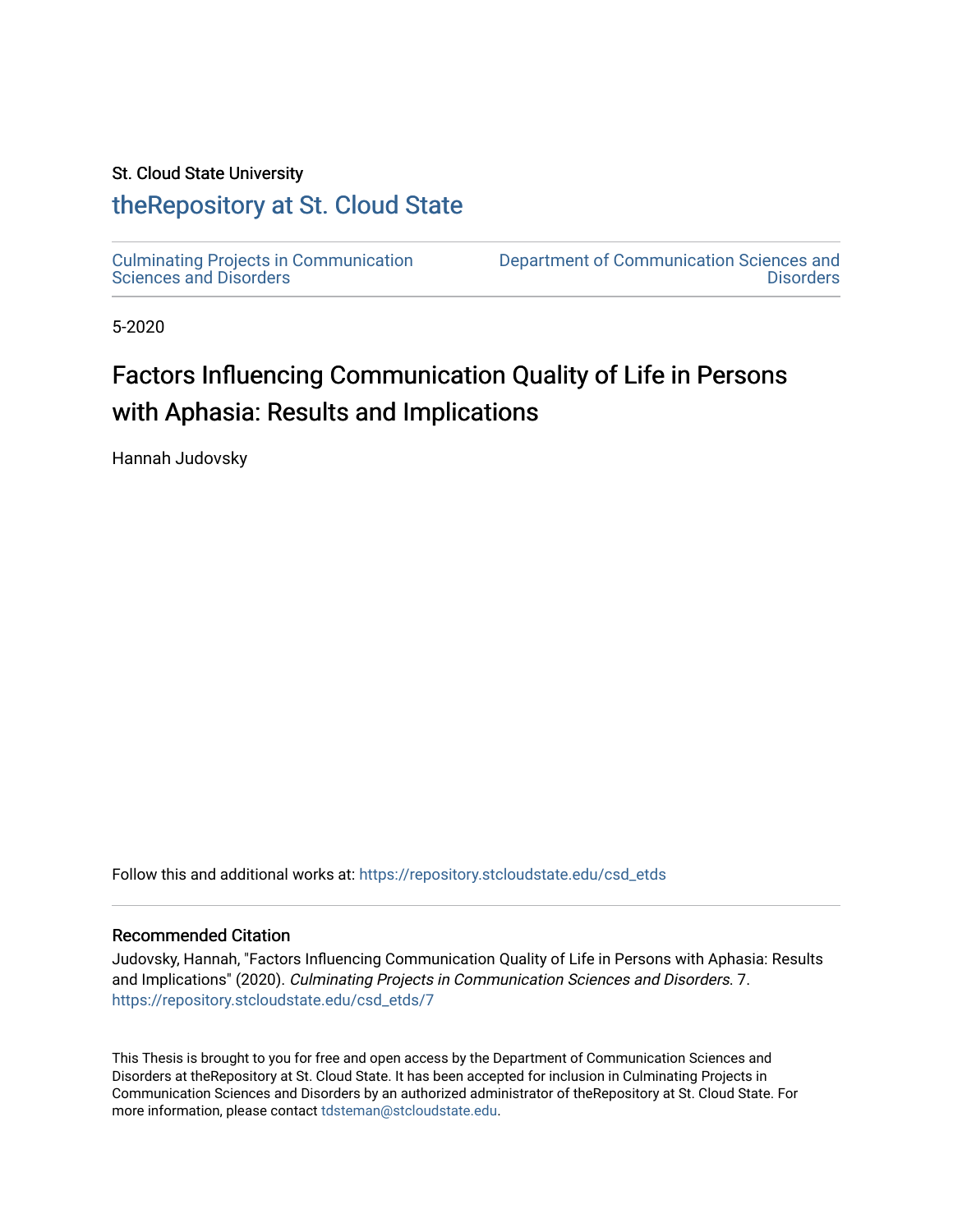## **Factors Influencing Communication Quality of Life in Persons with Aphasia: Results and Implications**

by

Hannah M. Judovsky

#### A Thesis

Submitted to the Graduate Faculty of

St. Cloud State University

in Partial Fulfillment of the Requirements

for the Degree of

Master of Science

in Communication Sciences and Disorders

May, 2020

Thesis Committee: G.N. Rangamani, Chairperson Mili Mathew Amanda Hemmesch Breaker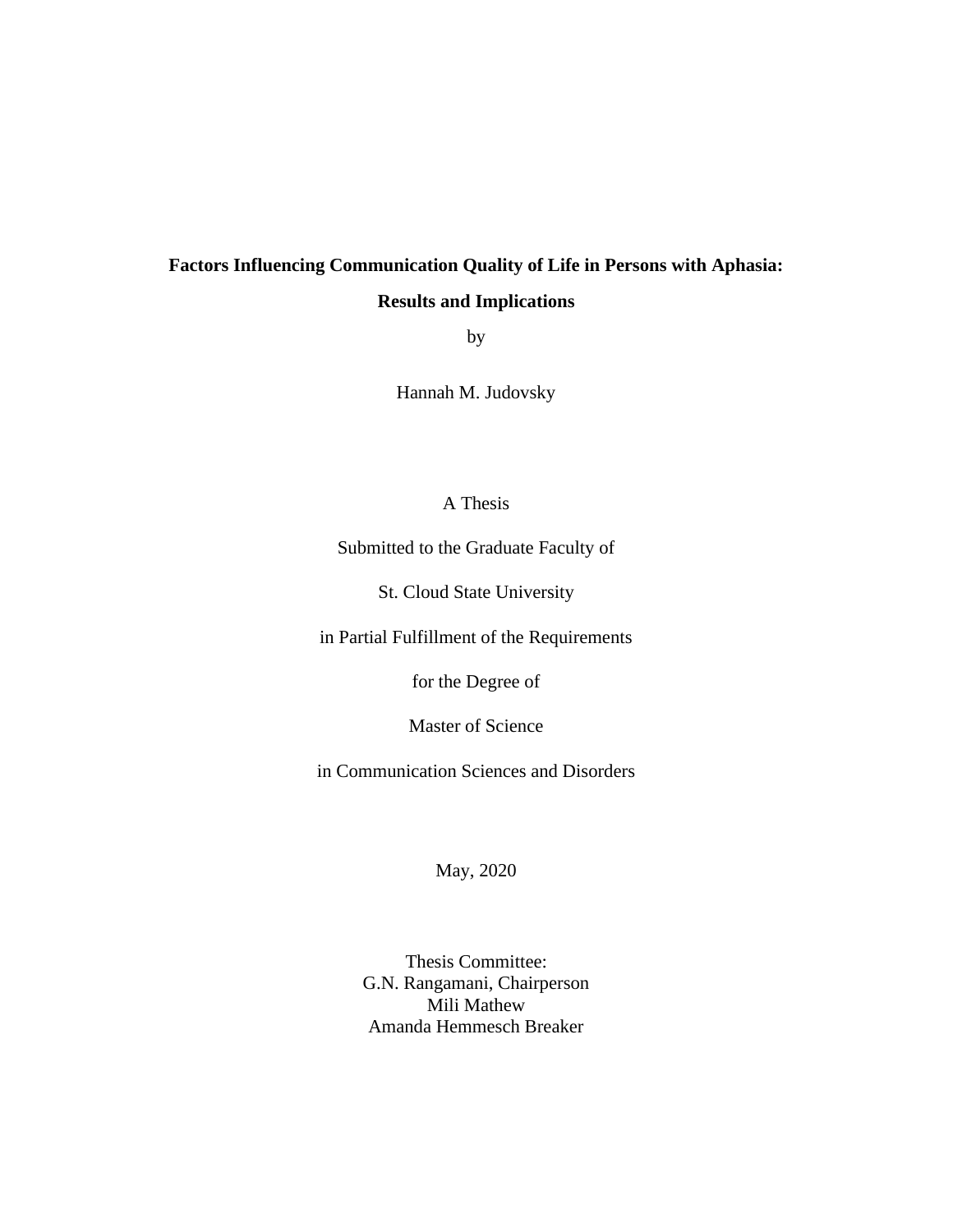#### **Abstract**

*Problem:* Deficits in verbal and nonverbal communication can lead to persons with aphasia (PWAs) feeling socially isolated, resulting in lower quality of life (Cruice et al., 2003). Various assessments have been developed to measure communication quality of life (CQoL) as well as overall quality of life (QoL); however, it is unclear which aspects of PWAs' lives are specifically influencing the outcomes. Past studies have considered how aphasia influences QoL (Ross & Wertz, 2003), and more recently, the impacts aphasia has on CQoL have been analyzed (Bose et al., 2009). With the development of new measures, it is important to determine which assessment will yield effective outcomes in persons with different profiles of aphasia. The ASHA-FACS and ASHA-QCL are two measures that are commonly used in the assessment of CQoL with different response recording systems. Each have been separately studied with regards to other QoL measures to determine which measure will provide a more unique representation of CQoL in persons with aphasia. The purpose of the current study is to determine how the ASHA-FACS and ASHA-QCL correlate with each other, and if the participants' factors of post-onset period, aphasia severity level, cognitive functioning, and therapy received will impact these outcomes. *Procedure:* Twenty-one people with aphasia with ages ranging from 47 to 91 years old (mean=  $67$  years, SD= 11.4) and post-onset periods ranging from two months to fourteen years (mean= four years, four months;  $SD = 2.9$ ) participated in the study. Each individual completed six assessments, including both standardized and criterion referenced measures (WAB-R, CLQT, SAQOL-39, ASHA-FACS, ASHA-QCL, and CCRSA). In addition, participants completed a demographics questionnaire which included questions about when their stroke occurred (postonset period) and the type and duration of therapies they had received. Assessments were conducted over two sessions to prevent fatigue and the order of presentation in the two sessions was randomized across the participants to control for order effects of test administration. The assessments were analyzed using a correlation matrix to determine the strength of relationships between each of the measures. ANOVAs were used to compare QoL and CQoL outcome scores for participant groupings based on time post-onset, aphasia severity, cognitive functioning, and therapy received. *Findings:* The ASHA-QCL and ASHA-FACS were found to have large positive correlations with each other, however, the ASHA-QCL had more positive correlations with other QoL measures than the ASHA-FACS. Some of the factors examined including aphasia severity, cognitive limitations and therapy received each had a significant influence on either QoL or CQoL. These factors should be considered when planning treatment for PWAs. Selection of QoL and CQoL measures should be based upon the PWA's profile and personal factors to ensure the measure will be sensitive to identifying areas of the individual's life that have been compromised due to having aphasia.

*Keywords:* Aphasia, Stroke, Quality of Life, Communication Quality of Life, Cognitive Deficits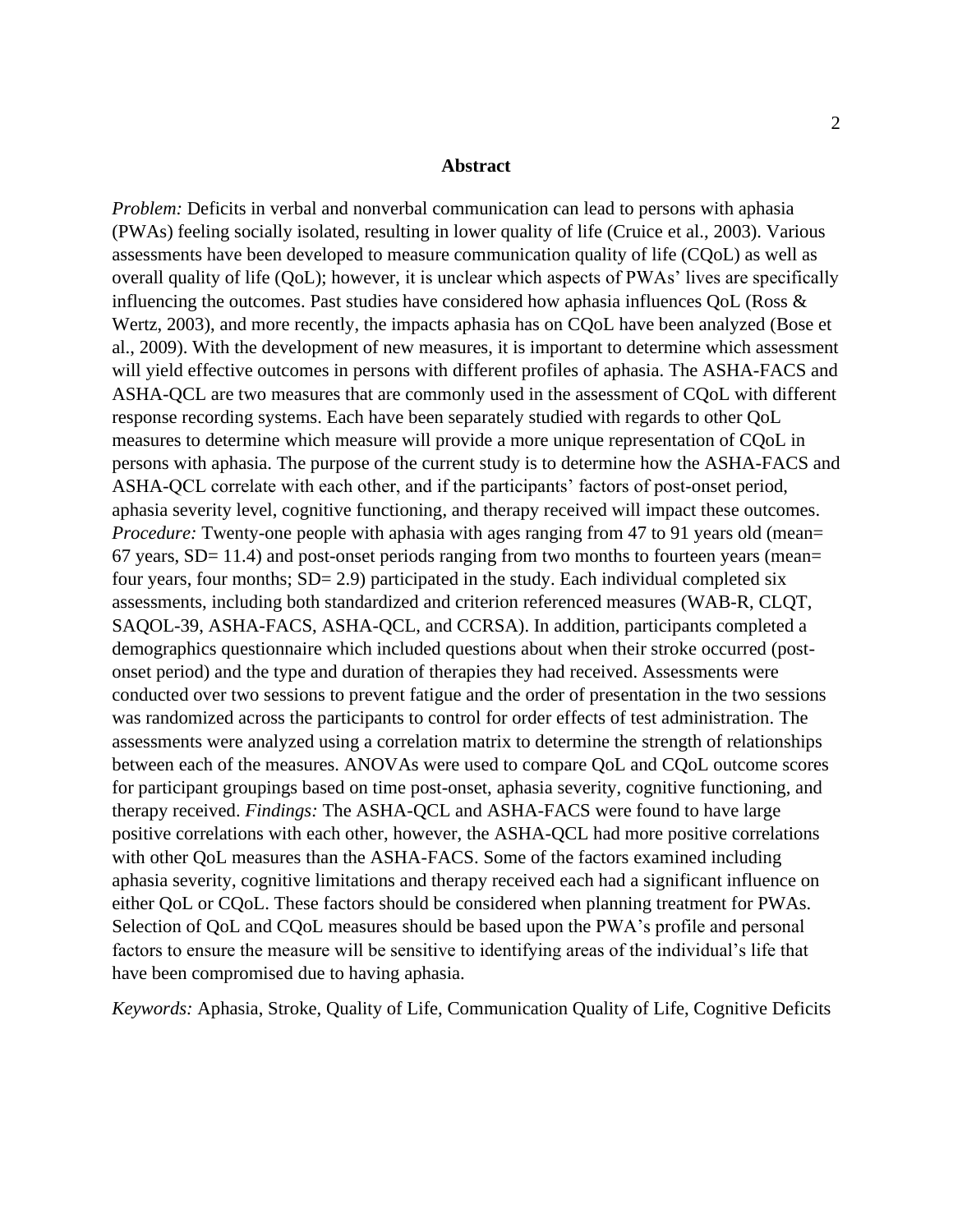## **Table of Contents**

| Page    |
|---------|
|         |
|         |
| Chapter |
| 1.      |
|         |
|         |
|         |
|         |
|         |
| 2.      |
|         |
|         |
|         |
|         |
| 3.      |
|         |
|         |
|         |
|         |
|         |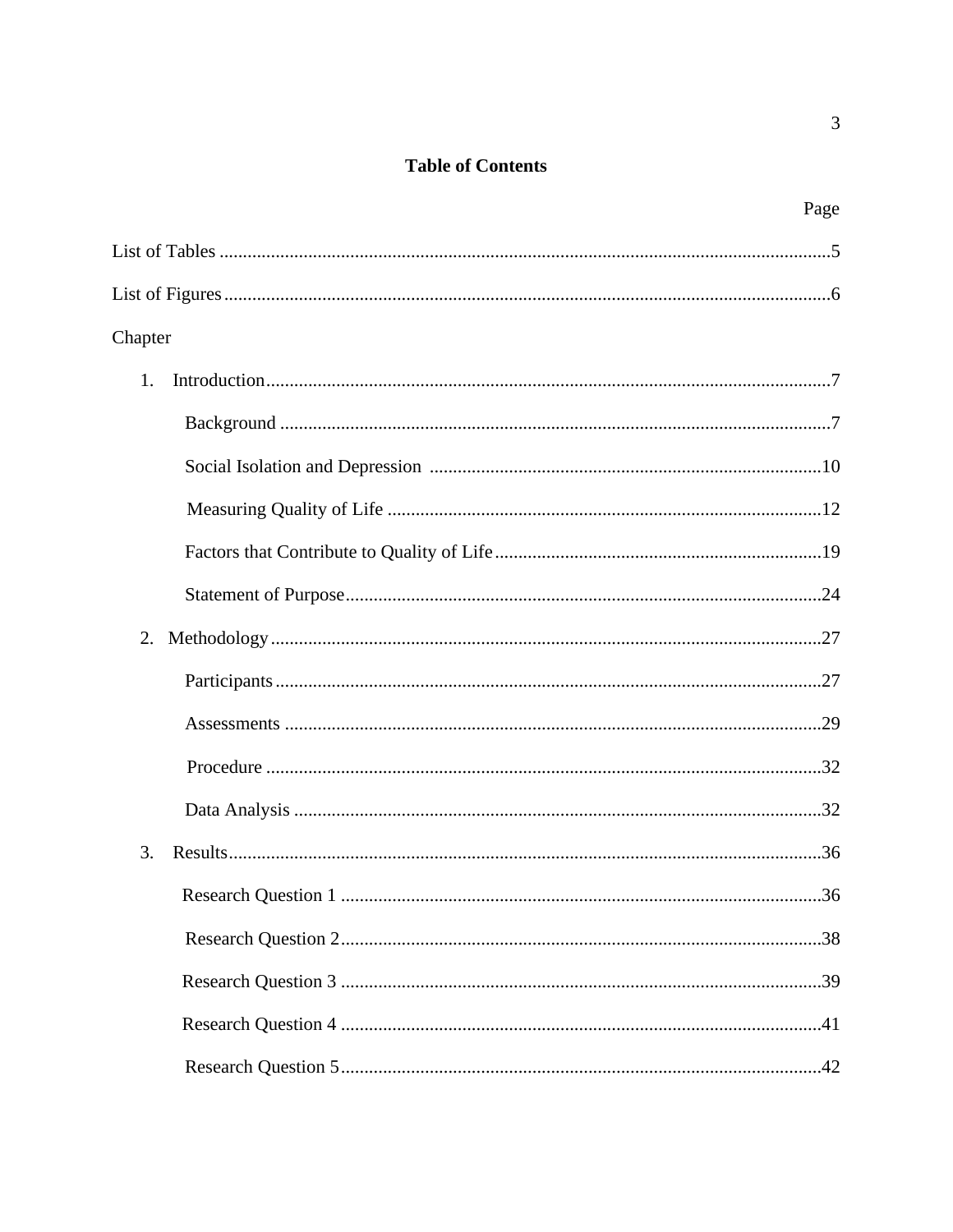| Chapter    | Page |
|------------|------|
|            |      |
|            |      |
|            |      |
|            |      |
|            |      |
|            |      |
|            |      |
|            |      |
|            |      |
|            |      |
|            |      |
| Appendices |      |
|            |      |
|            |      |
|            |      |
|            |      |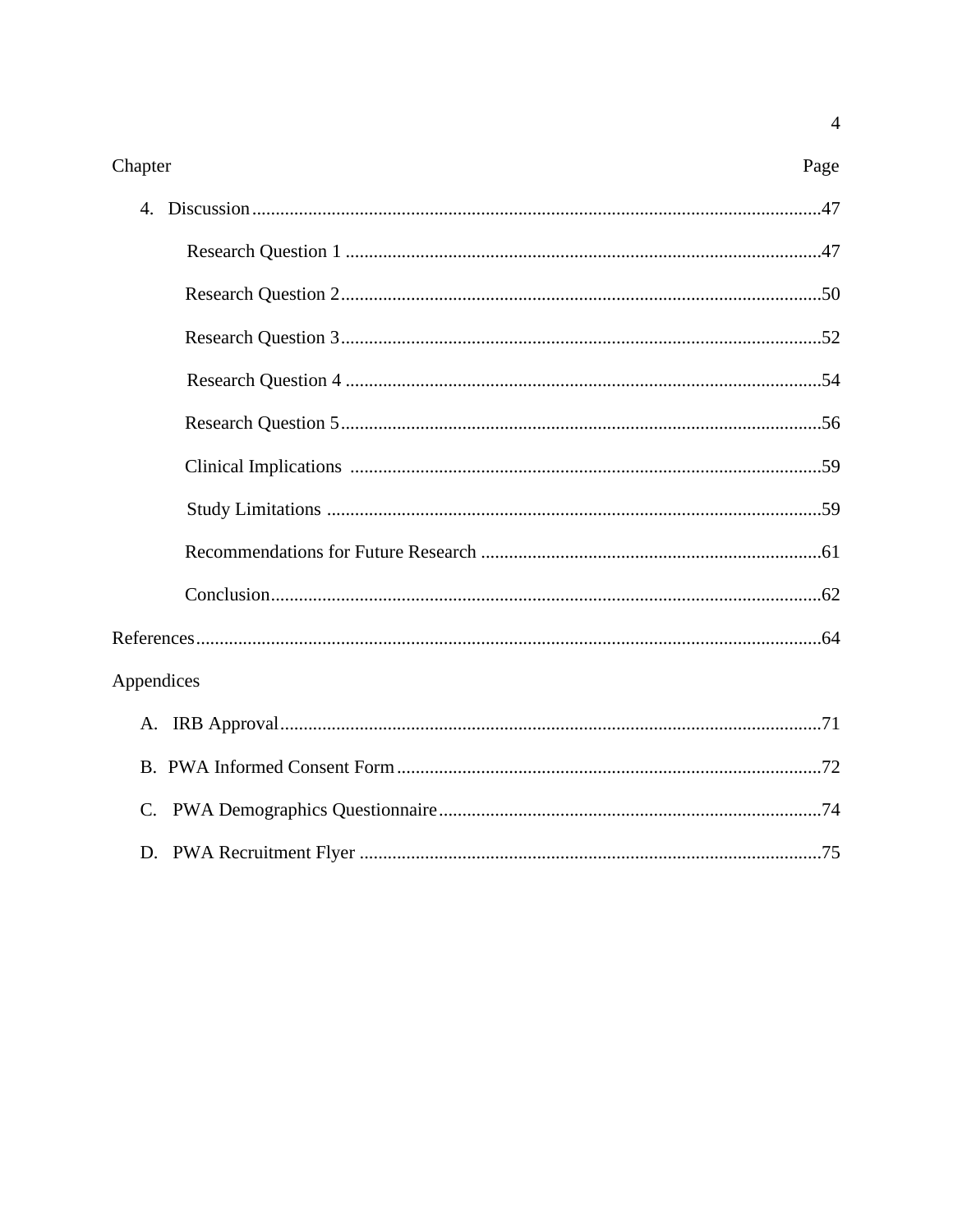### **List of Tables**

| Table | Page |
|-------|------|
|       |      |
|       |      |
|       |      |
|       |      |
|       |      |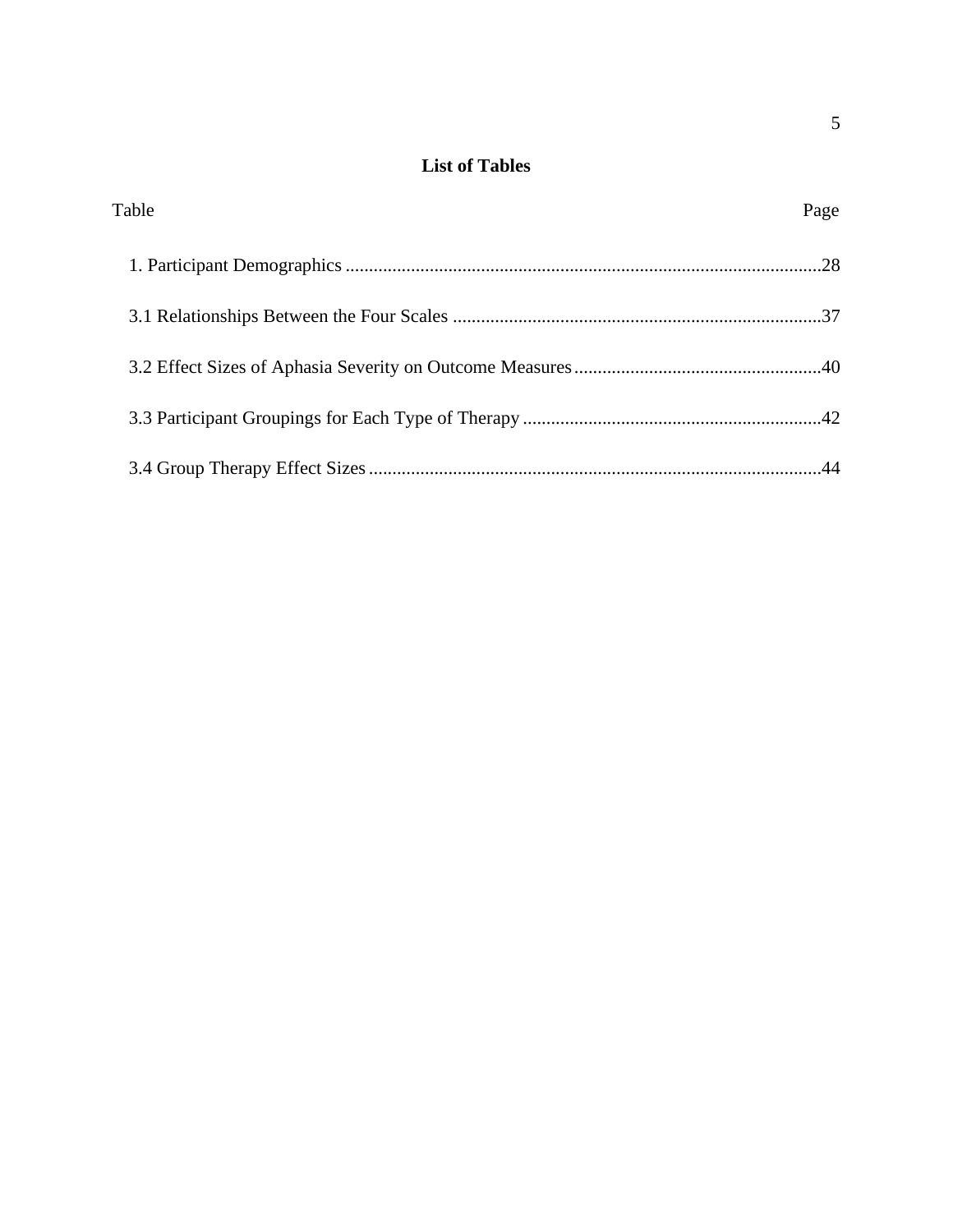## **List of Figures**

| Figure |                                                                    | Page |
|--------|--------------------------------------------------------------------|------|
|        | 1. Living with Aphasia: Framework for Outcome Measurement (A-FROM) |      |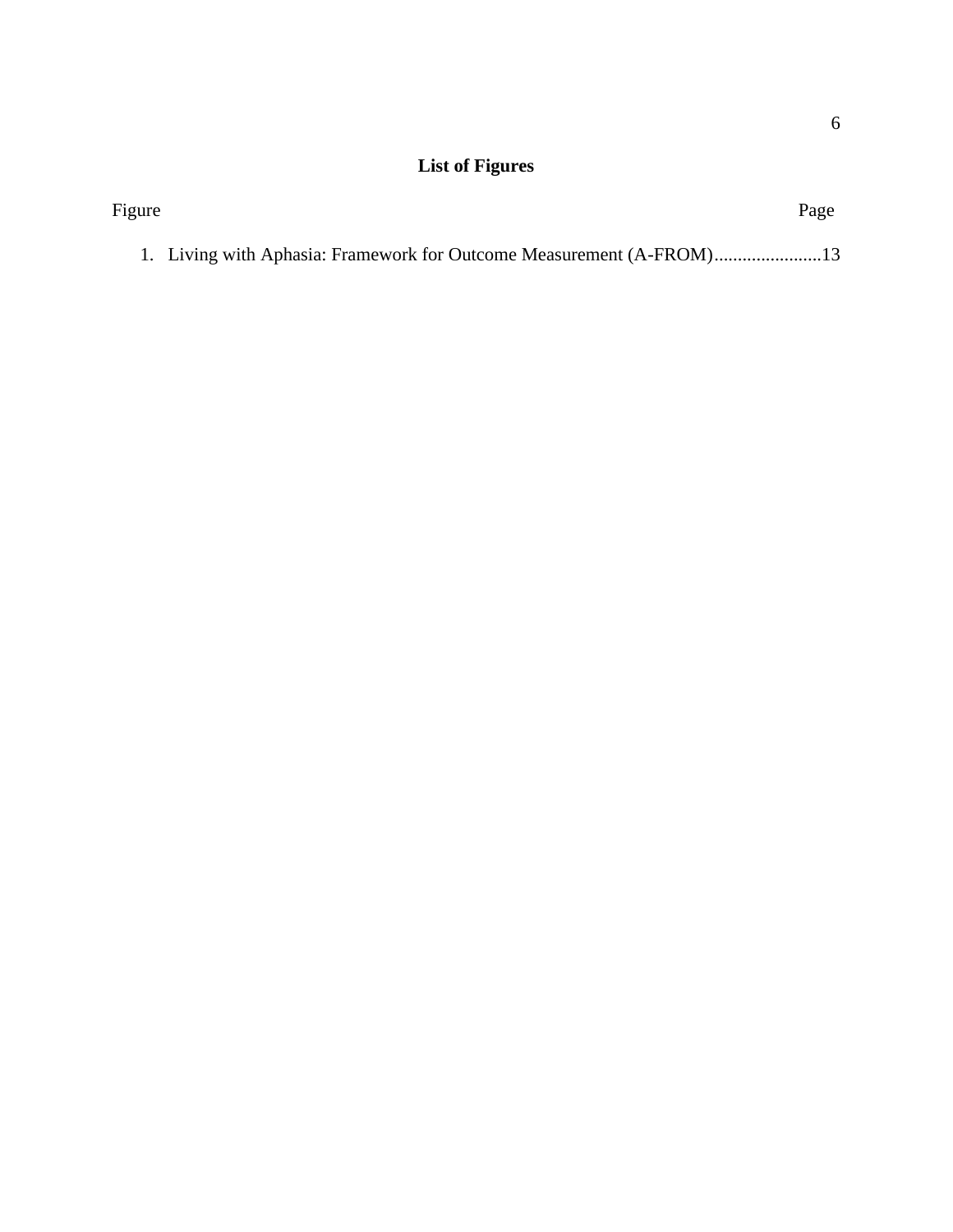#### **Chapter 1: Introduction**

#### **Background**

Communication is defined as the exchanging of information, ideas, needs, and mutual understanding in either verbal or nonverbal ways (Tompkins, 2012). This sharing of information is a crucial component for interacting and developing relationships with others. When an individual's communication is impaired, they may feel disengaged or detached from outside environments due to their inability to share ideas or receive information. One such common communication impairment in adults is aphasia.

Aphasia is a language impairment that results from a lesion or damage in the brain generally caused by a stroke. It is characterized by deficits in expressive and receptive language abilities and can lead to impairments within the communication modalities of speaking, listening, reading and writing. The location and extent of the lesions in the brain typically determine which aspects of communication modalities are affected and how severe the individual's deficits are, respectively (Papathanasiou & Coppens, 2017). Depending on the modalities affected and the location of the lesions, different types of aphasia are recognized, and these are broadly classified into expressive and receptive aphasias.

Broca's aphasia is a type of expressive aphasia that results from a lesion in an area of the left frontal lobe of the brain called Broca's area, which is responsible for programming and controlling speech production (Papathanasiou & Coppens, 2017). Broca's aphasia is characterized by non-fluent and effortful speech. Individuals with this type of aphasia have impairments in verbal expression, repetition, writing, oral reading, articulation, sentence production and suprasegmental elements of speech. Their receptive language is relatively better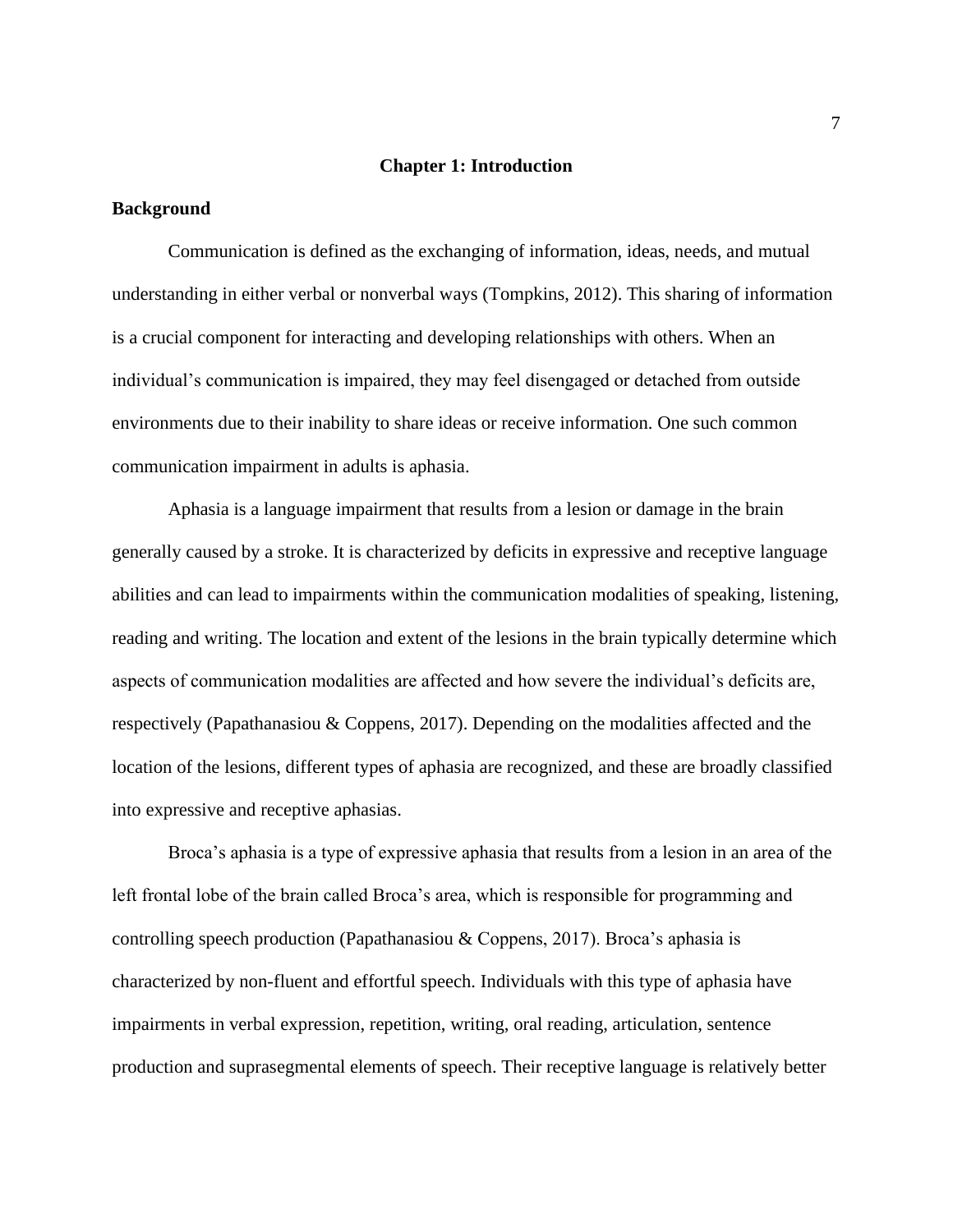than their expressive language, and their speech is telegraphic, or consisting of mainly content words with few function words (Broca's Aphasia; American Speech-Language-Hearing Association, ASHA, n.d.). For example, when describing a picture scene with a family in a park, a person with Broca's aphasia might say "boy, run, dog". This would be an example of omitting function words (e.g. "is", "the") that are typically used when speaking. People with Broca's aphasia may have agrammatism, which refers to an impairment at the level of the syntax and may result in the individual producing ungrammatical sentences. Common errors include omission of pronouns, prepositions, articles, and other function words (Mehri & Jalaie, 2014).

Wernicke's aphasia is a receptive type of aphasia, that results from a lesion in an area of the left temporal lobe called Wernicke's Area, which is responsible for comprehension of speech and language (Wernicke's Aphasia; National Aphasia Association, 2015). Wernicke's aphasia is characterized by fluent speech, normal prosody and intact articulation. This type of aphasia causes impairments in repetition, written expression, reading comprehension, naming, and auditory comprehension. Individuals with Wernicke's aphasia are said to have paragrammatism, which results in omissions or substitutions of grammatical morphemes when they are speaking (e.g. "The man run" instead of "the man is running") (Helm-Estabrooks, Albert, and Nicholas, 2014). Their sentences typically lack content and consist of neologisms (meaningless, nonsense words), which is referred to as 'jargon speech' (Papathanasiou & Coppens, 2017). The individual is unable to detect their own communication errors, making it hard for listeners to understand them.

Conduction aphasia is a milder form of the receptive aphasia that results from a lesion in the arcuate fasciculus. This is a band of fibers that connects Wernicke's and Broca's areas and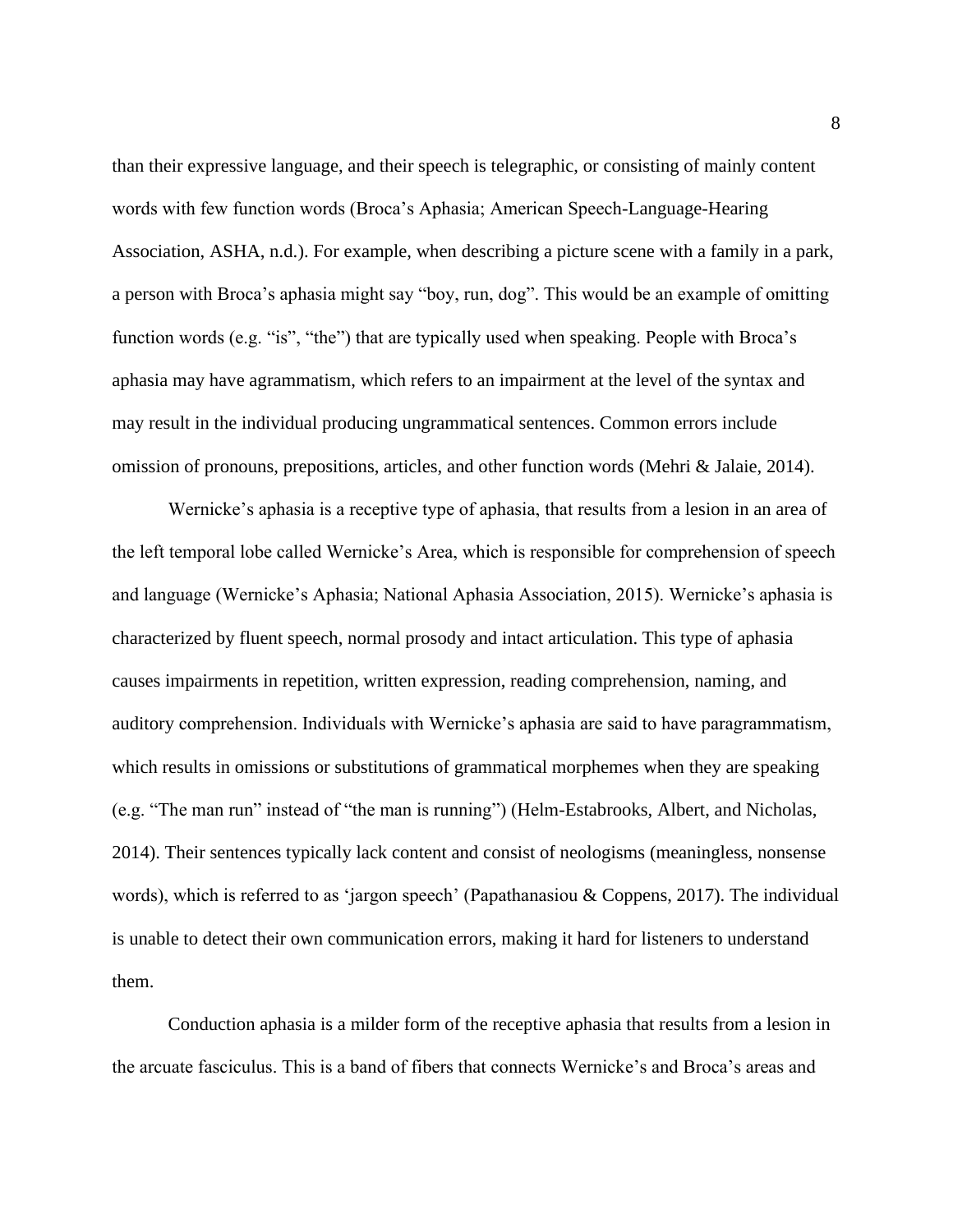allows for communication between the two areas of the brain. Wernicke's aphasia is characterized by good comprehension, with impairments in repetition and word finding. Conduction aphasia differs from Wernicke's aphasia and is characterized by impairments in naming on confrontation (i.e. labeling an object or image when presented), writing, and increased difficulty programming the movements of oral and facial structures. Global aphasia is a type of aphasia characterized by severe impairments with all language functions, as well as the inability to control and plan motor movements. As the name implies, individuals with this type of aphasia have severe difficulties in all aspects of communication including auditory comprehension, verbal expression, reading comprehension and written expression. They may also have right-sided sensory loss or right hemiplegia (Papathanasiou & Coppens, 2017).

Overall, aphasia can impact various dimensions of communication within both verbal and non-verbal modalities. These deficits create a communication barrier for the person with aphasia (PWA) and have a significant effect on his or her interactions with others, because it requires more effort to access and retrieve words and understand what others are saying. The reduced language abilities may negatively impact the PWA's social life including their social networks, social activities, relationships with others, and social support (Bose et al., 2009; Hilari & Byng, 2009; Hilari, Needle, & Harrison, 2012). An individual's social involvement relates to internal factors of self-acceptance, personal growth and development (Cruice et al., 2003). Therefore, the impact aphasia has on one's ability to communicate, can significantly influence the PWA's quality of life, communication quality of life, and the quality of life of people they are close with.

Brumfitt (1993) discussed clinical issues regarding the impact aphasia has on an individual and their sense of self. The abrupt onset of aphasia can impact the individual, as many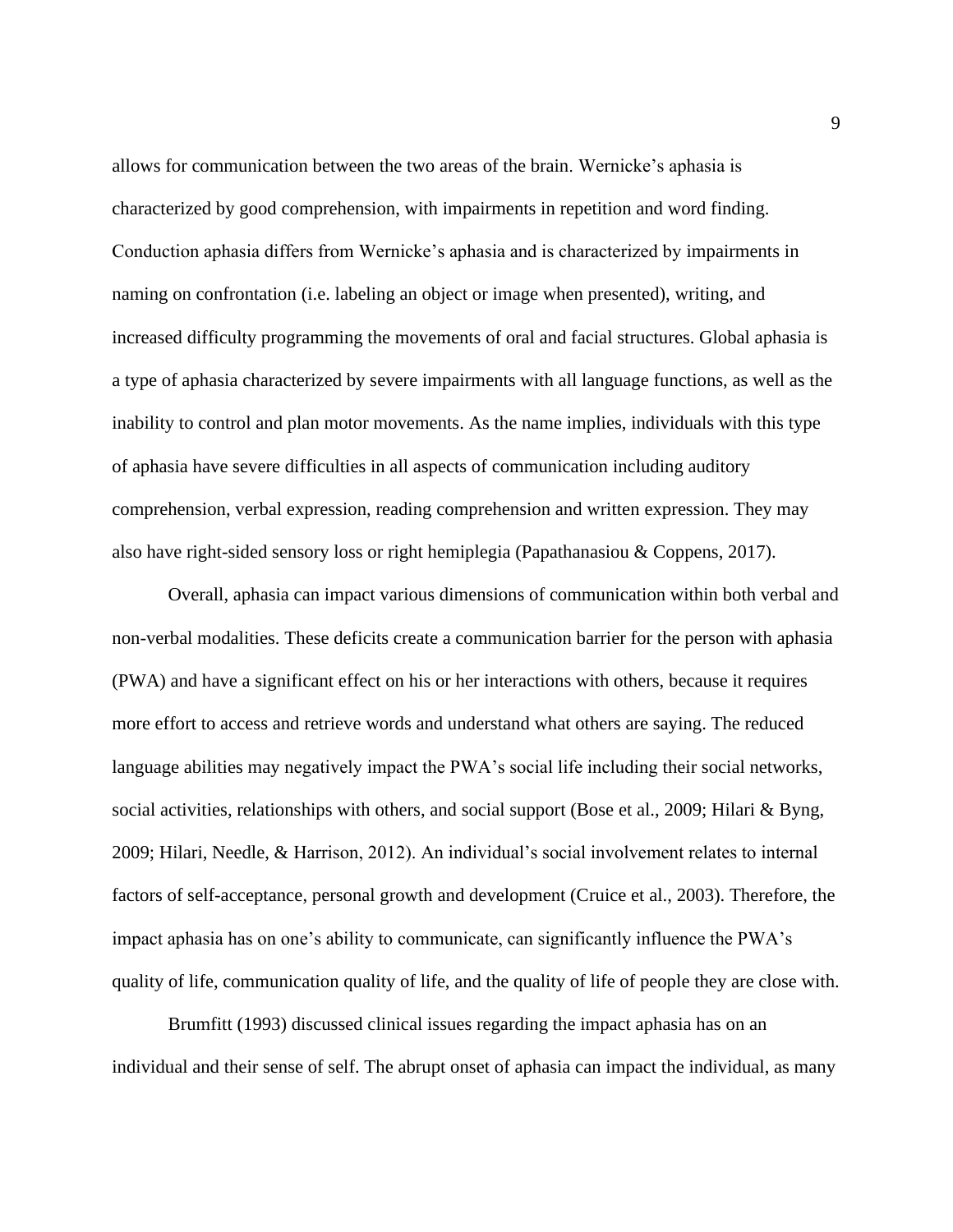aspects of their personality and lifestyle have changed. Some experiences, such as ordering food at a drive-through restaurant, might pose new challenges for the person with aphasia. The impaired communication abilities extend into those needed for everyday interactions, such as understanding intent, appreciating humor in jokes, and expressing one's feelings (Brumfitt, 1993). Aphasia is an invisible problem and the way other people react to the person with aphasia (i.e. their spouse and/or other caregivers) shapes how they view themselves. For example, if the spouse or caregiver behaves as if the individual is severely handicapped, this could discourage the person with aphasia. It is also important that the PWA maintains friendships, as these relationships may help the individual cope with the negative consequences associated with aphasia (Davidson et al., 2008). If there is continuity in the treatment and interactions others have with the person with aphasia, they will still feel competent and adequate, as they did prestroke (Brumfitt, 1993).

#### **Social Isolation and Depression**

After a stroke, PWAs might have less confidence in their speaking abilities or anticipate that they will make a mistake, and this is often referred to as "linguistic anxiety" (Gainotti, 1997). To reduce this fear and anxiety, the individual might avoid social situations (Cahana-Amitay et al., 2011). A survey conducted by the National Aphasia Association to PWAs in 1988 found that 70% of respondents felt that others avoided talking with them because of communication difficulties and 90% of the people who responded reported feeling socially isolated. PWAs may naturally become less social after their stroke because communicating effectively becomes difficult (Brumfitt, 1993; Cahana-Amitay et al., 2011; Code & Herrmann, 2003; Cruice et al. 2010). When compared to control subjects on quality of life (QoL) measures,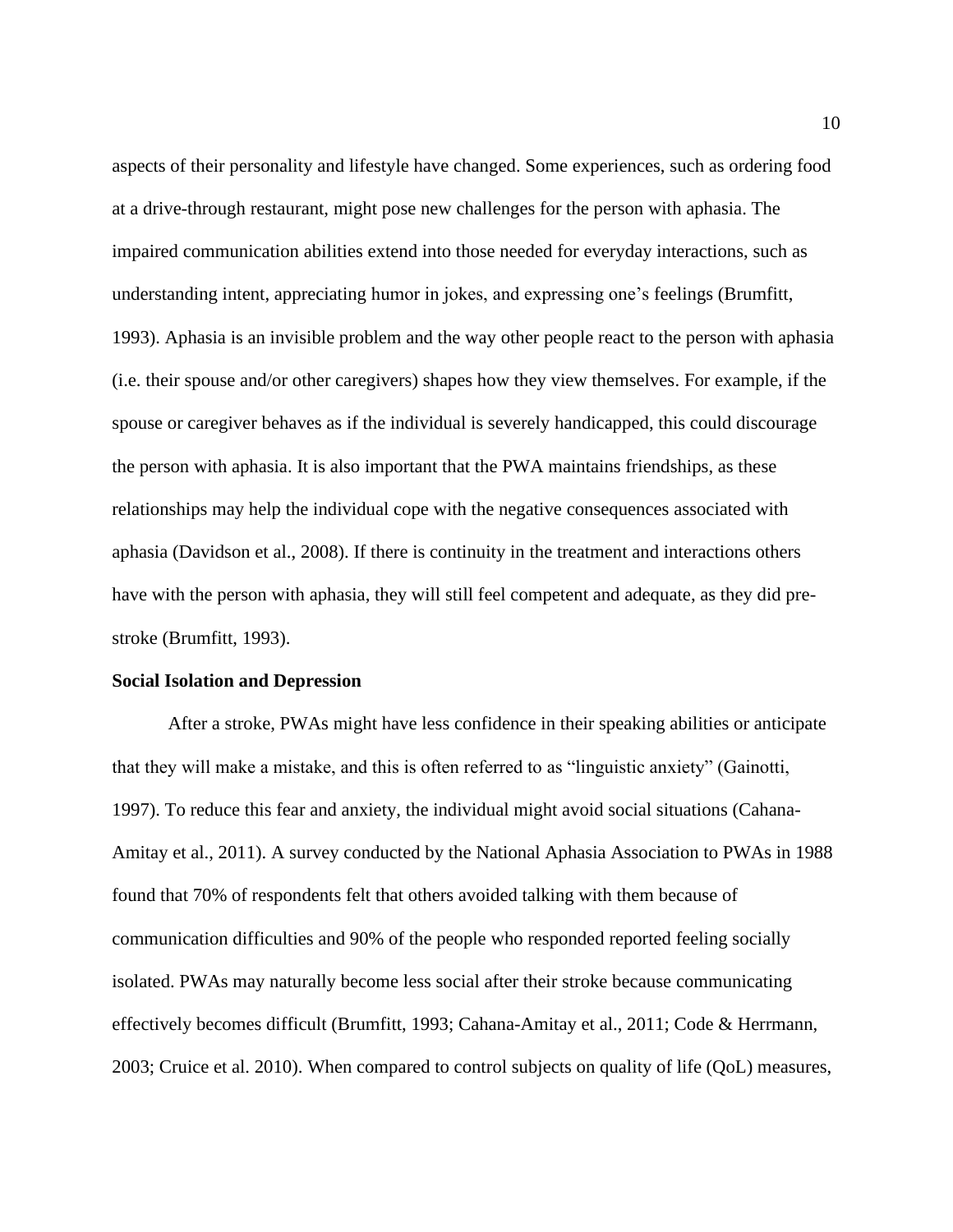PWAs have been found to score lower in the socialization and activities subdomains (Bose et al., 2009; Cruice et al., 2003; Pallavi, Perumal, & Krupa, 2018). These subdomains directly ask questions about the individual's participation in social situations (e.g. social outings, making phone calls, and others) and whether they engage in these activities as often as they like, or if they would prefer to do it more often. The reduced scores in these areas demonstrate that PWAs are not participating fully in everything that they would want to do. Sometimes the reduced socialization may be due to exclusion from social groups. Previous studies have found that PWAs have fewer friends, fewer social networks, and less socialization within the work setting (Davidson et al., 2008; Herrmann & Wallesch, 1989). Additionally, people with severe aphasia report being excluded from activities and social outings more often than those with milder forms of aphasia (Hilari, Needle, & Harrison, 2012). Worral et al. (2011) interviewed PWAs to determine which parts of their life were most impacted by aphasia and what the patients' goals were. An overall trend was found in PWAs wanting to socialize more with family, friends and coworkers. These findings confirm that PWAs have the basic desire to communicate and socialize with others in their community.

Reduced socialization can impact PWAs' lives significantly, as they are not interacting with people and their environment as much as they would like. This could lead to depression, because there have been significant life changes that do not allow the individual to engage in the same activities (Code & Herrmann, 2003). In fact, PWAs have a higher depression rate (62% at one year post-onset) when compared to other stroke survivors (34% at greater than six months post-stroke) (Hilari, Needle, & Harrison, 2012). Various studies have found that when a PWA has negative thoughts or feelings such as those associated with depression, this can impact their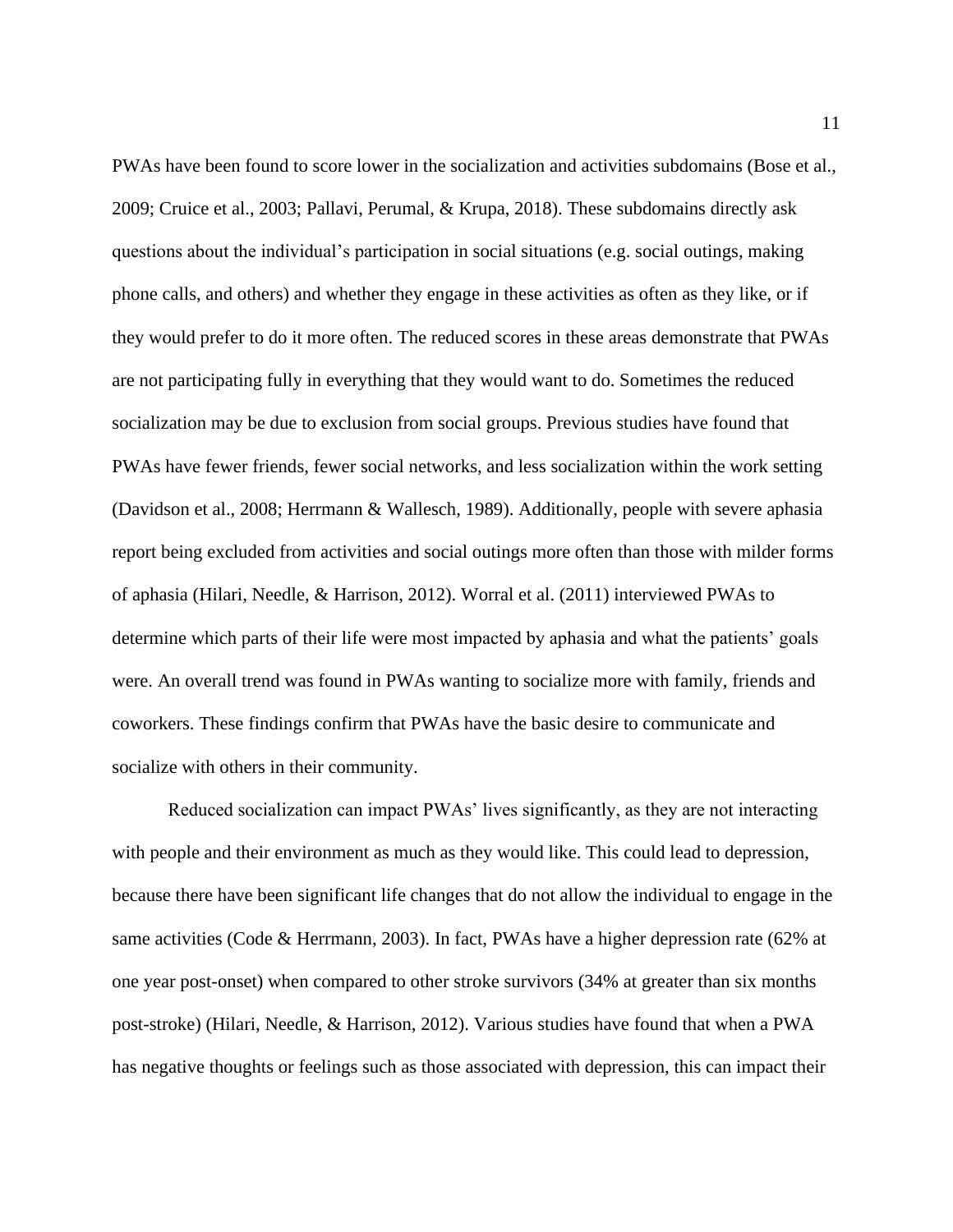recovery outcomes, whereas those people who have grieved and are ready to improve their speech will have more success (Cahana-Amitay et al., 2011; Code & Herrmann, 2003; Hilari, Needle, & Harrison, 2012). Post-stroke depression and anxiety may depend somewhat on the PWA's support system, post-onset period, and career. People who are in the acute stage poststroke, might have a different level of depression, when compared with those who are greater than six months post-onset (Gainotti, 1997). This can be attributed to the individual not fully understanding how aphasia will impact their life in the acute stages. In summary, social participation and depression intertwine and should be monitored for PWAs.

#### **Measuring Quality of Life**

Aphasia's impact on social interactions can compromise the individual's quality of life (QoL). The World Health Organization (WHO) defines QoL as an individual's "perceptions of their position in life in the context of the culture and value systems where they live and in relation to their goals, expectations, standards and concerns" (p.354). Past research suggests that PWAs experience a reduced QoL due to the loss of function that they once had (Spaccavento et al., 2013). They may no longer be able to participate in social events, communicate their basic needs and wants, or enjoy listening to jokes or stories. Losing these abilities impacts the PWA as well as their family and friends. To capture such pervasive effects of the disabilities (e.g. aphasia), beyond themselves, the WHO International Classification of Functioning, Disability and Health (WHO-ICF, 2001) proposed a theoretical framework that focuses on the factors that contribute to the individual's overall health status. This framework considers activities and participation in daily life and emphasizes quality of life by considering contextual, personal, and environmental factors. This is an all-inclusive approach to understanding aphasia and it also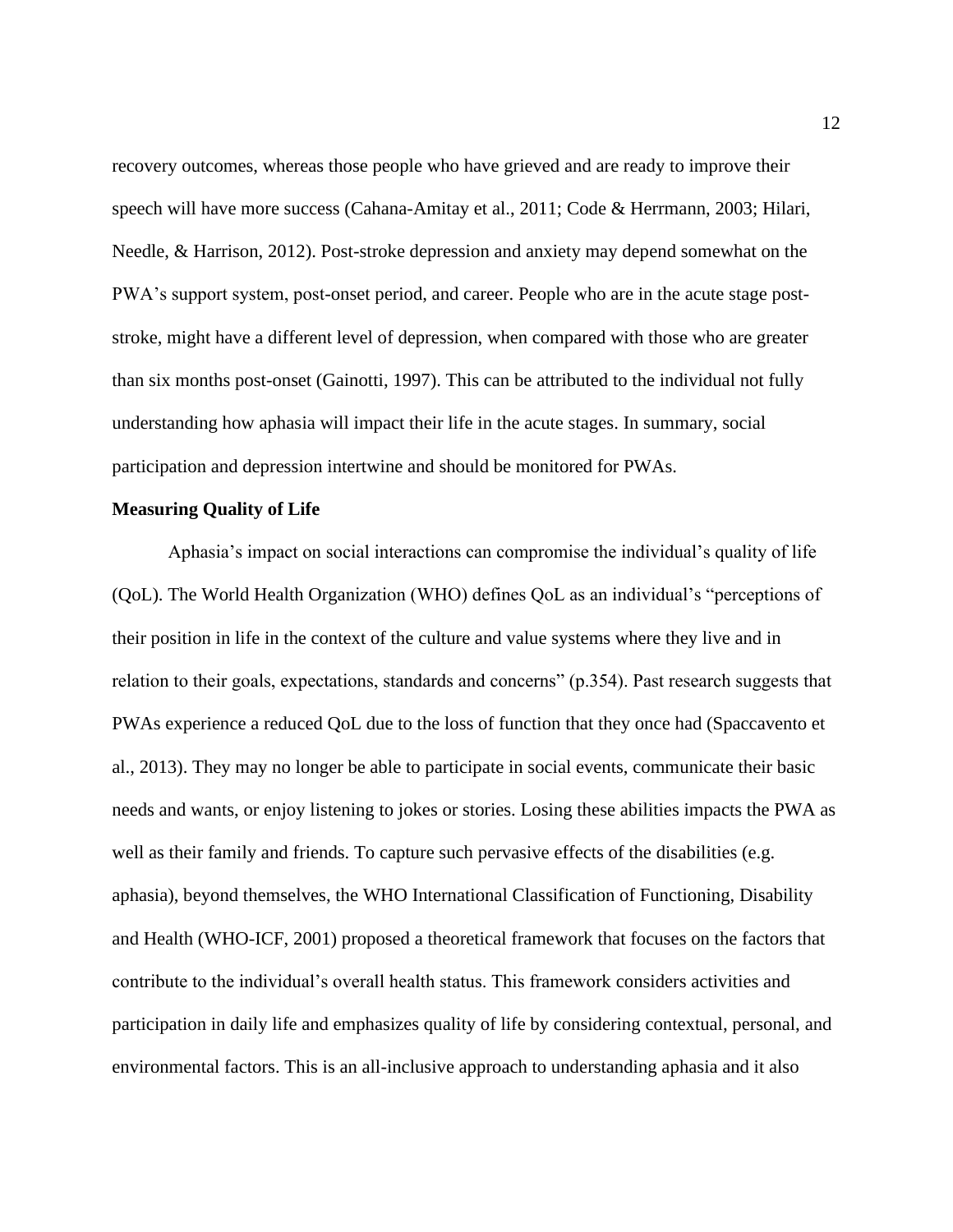recognizes the impact aphasia has on the people who work with and care for the individual (Papathanasiou & Coppens, 2017).

Consistent with the WHO model, Kagan (2011) described a more recent framework, Living with Aphasia: Framework for Outcome Measurement (A-FROM), that focuses on the health and well-being of PWAs. This model includes four overlapping domains that contribute to living with aphasia. The four domains pertain to participation in life situations, communication and language environment, language and related impairments, and personal identity, attitudes, and feelings. This model visually demonstrates how all parts of the person's life are overlapping and can affect one another (Figure 1; Kagan, 2011).

#### **Figure 1**



*Living with Aphasia: Framework for Outcome Measurement (A-FROM)*

This model offers a holistic approach to working with PWAs because their reduced language abilities do not stand alone and can impact other overlapping areas such as their self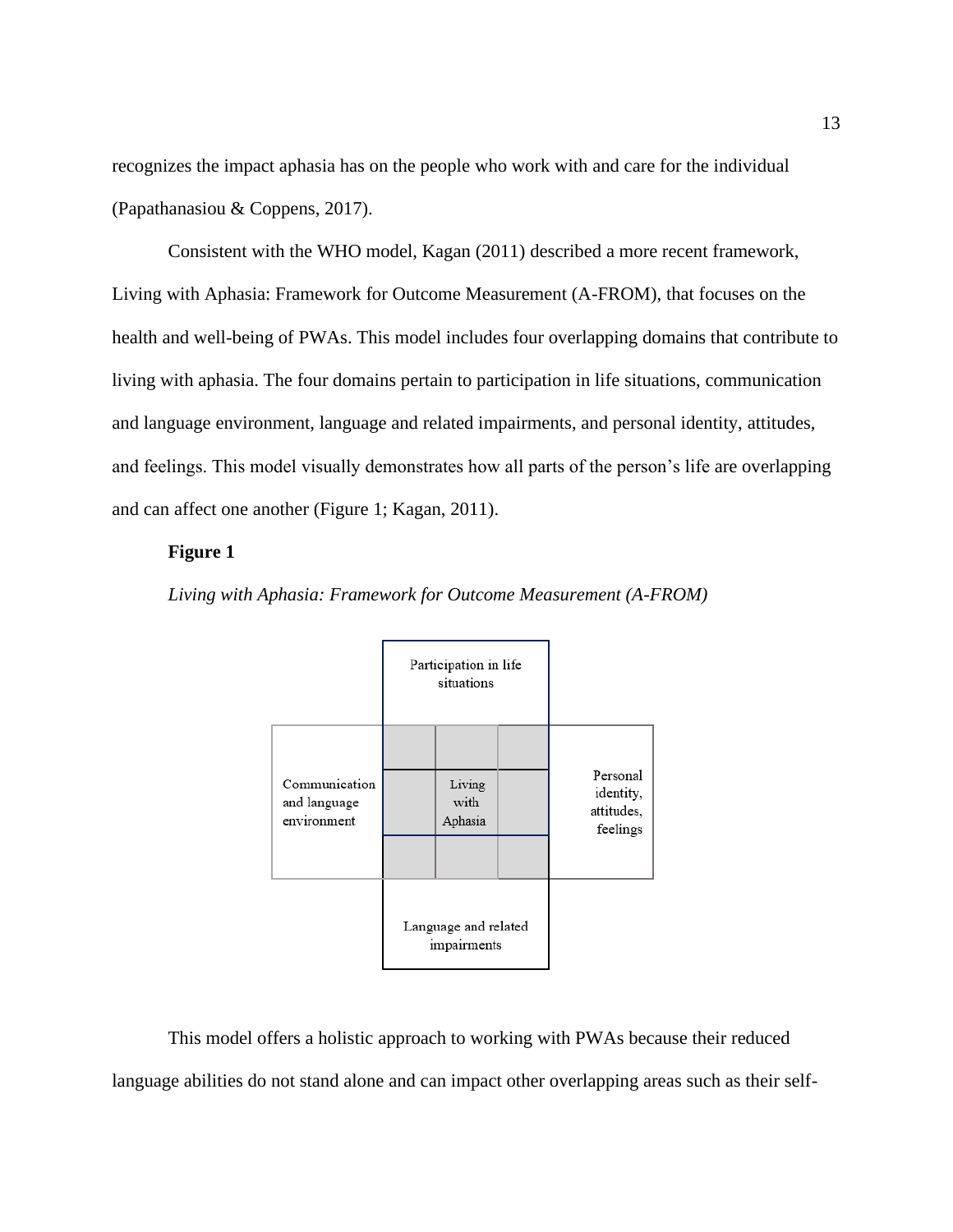esteem. A lower self-esteem might result in reduced participation in everyday activities due to fear of not being understood or having word finding difficulties with unfamiliar people.

Various studies have sought to determine which areas of Quality of Life (QoL) are most impacted by aphasia. Cruice et al., (2010) asked PWAs six open-ended questions to determine which areas of QoL were predominantly impacted by aphasia. The category "activities" was mentioned often by participants, as they reported that no longer being able to do certain activities compromised their QoL and sometimes they had to accept a new way of doing specific activities. Other areas that impacted their QoL were verbal communication difficulties, relationships with family and friends (i.e. not being able to say familiar peoples' names), and both physical mobility limitations and cognitive functioning limitations. Other studies have compared QoL between PWAs and control participants. These studies have consistently found that PWAs have reduced QoL when compared to controls, often in regard to their social life or activities, and communication confidence (Bose et al., 2009; Hilari, Needle, & Harrison, 2012; Pallavi, Perumal, & Krupa, 2018; Ross & Wertz, 2003; Spaccavento et al., 2013). These results align with previously discussed studies demonstrating that aphasia impacts all areas of life, including both communication related activities and personal factors, such as confidence in oneself.

A large study completed in Canada examined the QoL of 66,193 participants with various diseases and conditions. Aphasia was found to have the largest negative impact on QoL, because it limits the individual's ability to communicate with friends, family, doctors and others in the community (Lam & Wodchis, 2010). In this study, aphasia had a larger negative impact on QoL than both cancer and Alzheimer's disease combined, with the reasoning being that the PWAs felt helpless when trying to request help or express wants to care providers in the hospital. These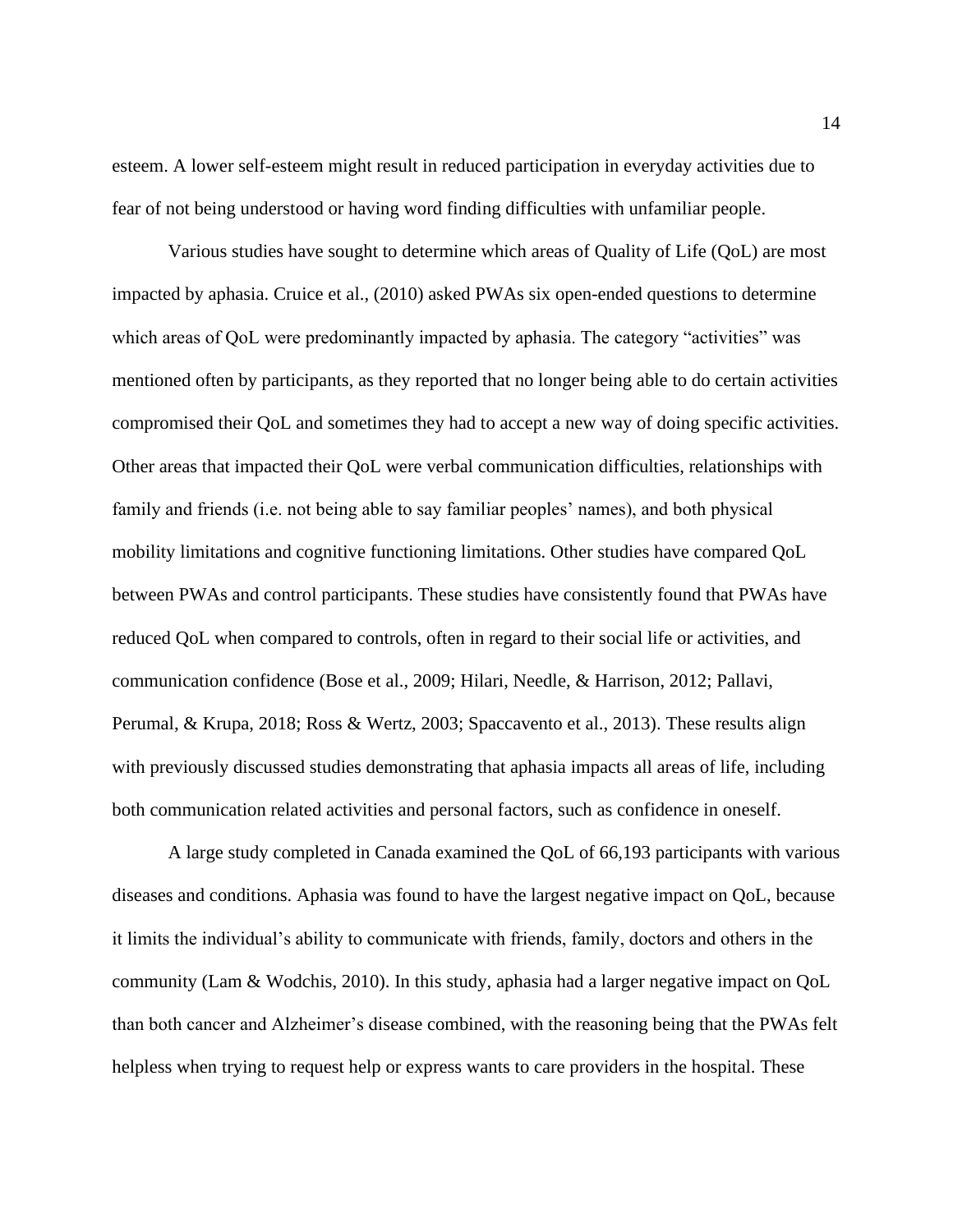findings demonstrate a need for increased awareness about the negative impacts of aphasia and the need for continued use of QoL instruments to allow health care professionals to check on PWAs' overall well-being.

Theoretical frameworks such as the previously discussed WHO and A-FROM have brought QoL to the forefront in aphasia rehabilitation and they have become a vital part in both assessment and treatment of aphasia. There have been a number of standardized and criterion referenced tools developed to assess various modalities and linguistic processing problems in aphasia. Specifically, modalities such as speaking, auditory comprehension, reading, and writing, can be assessed to determine where the breakdown in communication is occurring. Standardized assessments such as the Western Aphasia Battery-Revised (WAB-R) or the Boston Diagnostic Aphasia Evaluation (BDAE) are used to measure the breakdown in such modalities and also to measure the treatment outcomes. These assessments provide an accurate representation of the PWA's current language level and identify which modalities are impacted by aphasia. Linguistic processing tests such as the Psycholinguistic Assessments of Language Processing in Aphasia (PALPA), Verb and Sentence test, Arizona Battery for Reading and Spelling (ABRS), and others focus on cognitive linguistic processing of language at all levels including phonology, morphology, syntax, and semantics.

More recently, various assessments have been developed to measure the impact of aphasia beyond the linguistic levels of impairment and help clinicians identify which domains in QoL are diminished for clients with aphasia. Some of these assessments include the American Speech-Language Hearing Association's Quality of Communication Life Scale (ASHA-QCL), ASHA's Functional Assessment of Communication Skills (ASHA-FACS), Communicative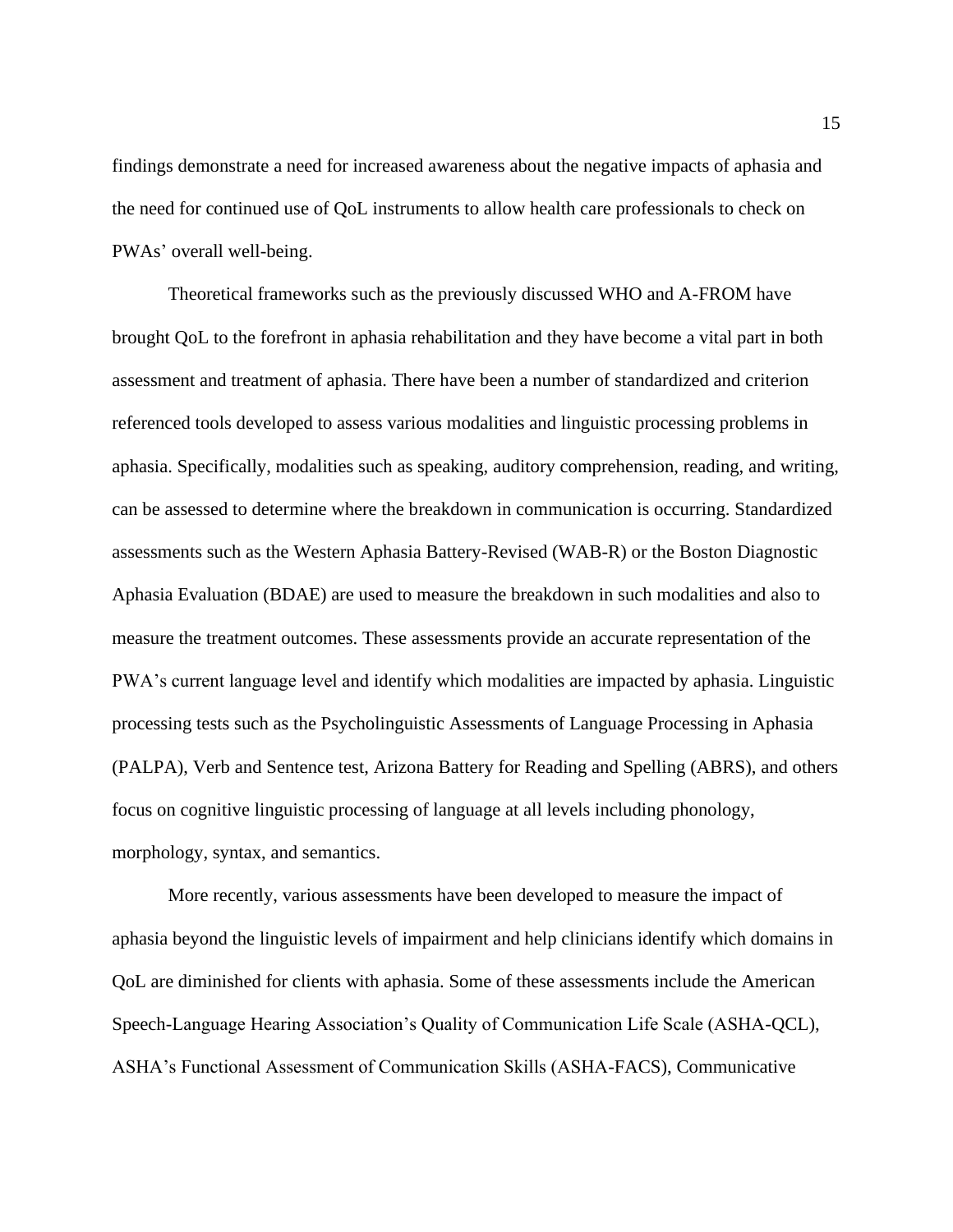Activities Checklist (CAC), Communication Activities of Daily Living (CADL), Social Activities Checklist (SAC), Social Network Analysis (SNA), and the Stroke and Aphasia Quality of Life Scale-39 (SAQOL-39) (Morrow-Odom, Moser, & Neils-Strunjas, 2017). These assessments use survey questions specifically to determine the QoL of the individual and often incorporate participation domains from the WHO-ICF framework. When QoL is regularly assessed, it provides important information about the PWA's deficit areas and ability to cope, and helps the clinicians understand the overall well-being of the individual beyond just aphasia.

Use of accurate assessment guides the clinicians in estimating the outcome bars for rehabilitation goals in order to increase functional autonomy within multiple environments and with various communication partners (Spaccavento et al., 2013). Planning rehabilitation for the PWA must involve the individual and family's preferences as well as the clinician's expertise to determine therapy targets that will result in the most benefits and gains for the person with aphasia. The Life Participation Approach to Aphasia (LPAA; Chapey et al., 2000) is an approach that involves the re-engagement in life for PWAs and provides supports to both the individual who had a stroke and others affected by the communication disorder. This approach allows the PWAs and people they are close with to make decisions about what should be targeted in therapy to reduce the consequences of aphasia and help the individual return to an active life (Chapey et al., 2000). To provide accurate and efficient rehabilitation, the Speech-Language Pathologists will need to evaluate where deficits are occurring, within the realms of both communication and QoL of PWAs.

When evaluating a client with aphasia, the Speech Language Pathologist may be unsure of whether or not to assess QoL, and which assessment they should choose. In 2017, sixty-two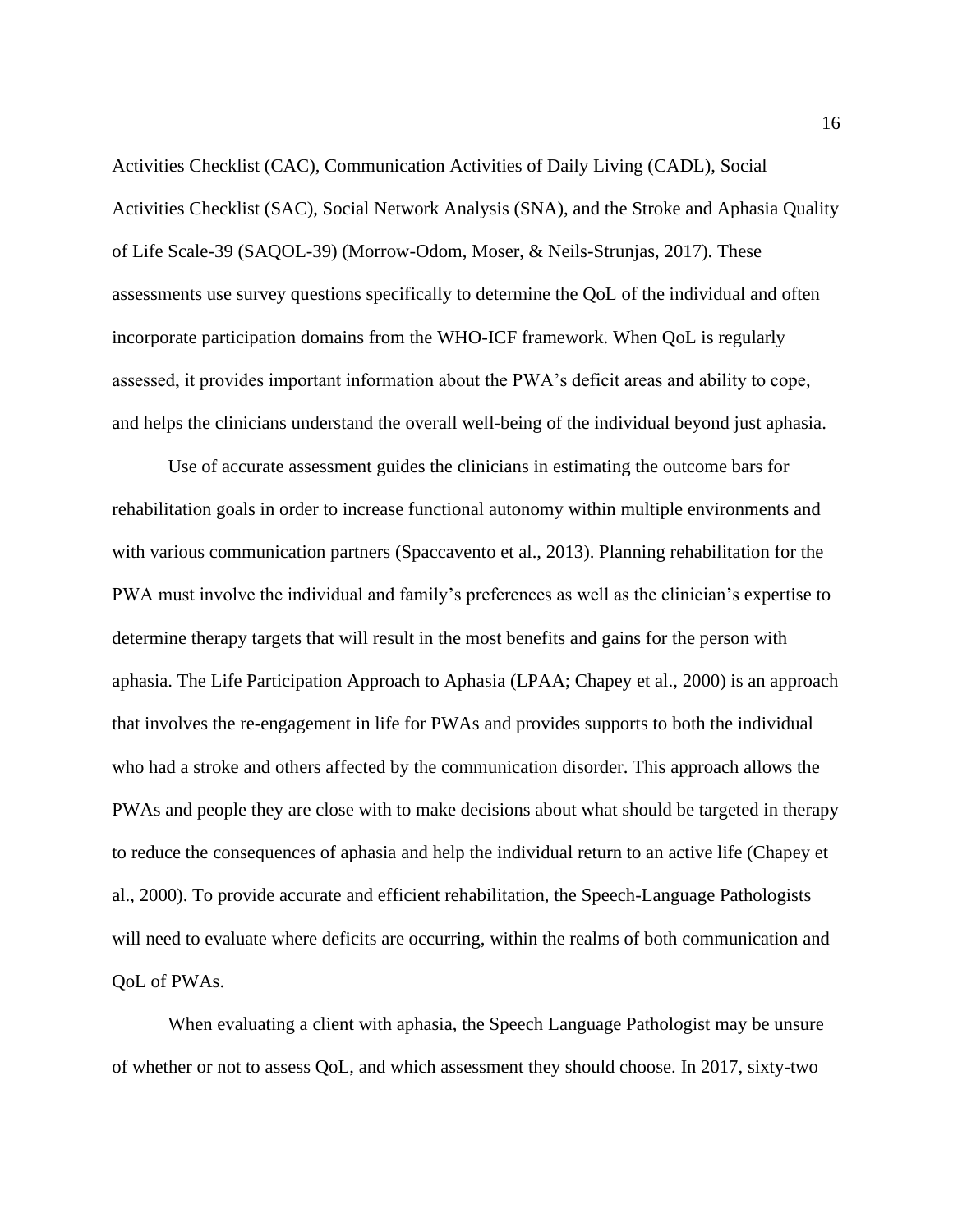Speech-Language Pathologists (SLPs) completed surveys regarding which QoL assessments they use and if they view assessment of QoL to be important (Morrow-Odom, Moser, & Neils-Strunjas, 2017). Most SLPs viewed it as being extremely important (63%) or very important (30.5%). The professionals surveyed reported using the CADL most often of the published measures, but others used informal measures such as observations or interviews. Many respondents indicated that they had been told about the importance of assessing QoL in graduate school but may not have been introduced to specific measures. The clinicians also reported that they assessed QoL in people with severe or profound aphasia less often than people with a moderate level of aphasia severity. Several of these findings demonstrate the need for comparing QoL assessments to provide a clear understanding of what each assessment measures and which aphasia profile each assessment is best suited for (Morrow-Odom, Moser, & Neils-Strunjas, 2017).

One study by Ross and Wertz (2003) compared quality of life for people with and without aphasia. Nineteen participants with aphasia and nineteen control participants were assessed. The researchers used two measures, the World Health Organization Quality of Life Instrument Brief Version (WHOQOL-BREF) as a general QoL measure and the Psychosocial Well-being Index (PWI) as a disease-specific measure for aphasia. PWAs differed most from the controls in their activities of daily living, and both of the QoL measures used were found to be equally sensitive in measuring positive feelings, mobility, personal relationships and leisure activities. The WHOQOL-BREF was more sensitive in identifying differences in self-esteem and activities of daily living, while the PWI was more sensitive in detecting differences in spirituality/religion/personal beliefs. This study is an important contribution to aphasia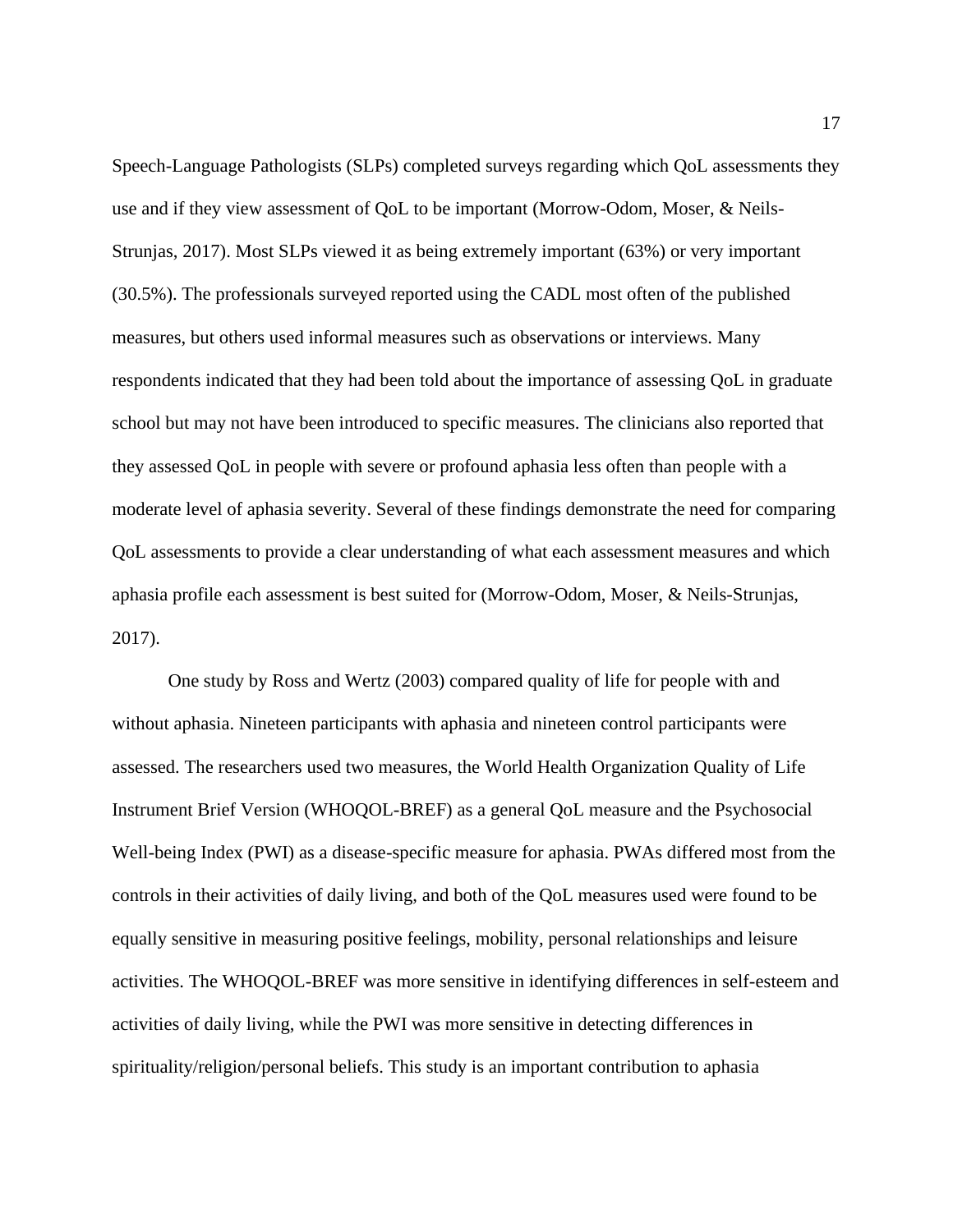rehabilitation research because it compared two QoL measures to determine the sensitivity of each. These results can be used when deciding which assessment to administer, as this study found specific personal attributes that were measured by each questionnaire.

QoL has become a growing research topic because it is a crucial aspect of therapy when planning treatment for the total well-being of PWAs. Given that there are a number of QoL and communication quality of life (CQoL) measures to choose from, it is important to understand when to use each assessment. Previous research has mainly focused on QoL for overall health, such as psychosocial and social well-being, rather than communication QoL specifically. Within the field of communication sciences and disorders, there have been survey style measures developed to consider communication specific QoL. The American Speech-Language-Hearing Association developed both the ASHA-Functional Assessment of Communication Skills (ASHA-FACS) and the ASHA-Quality of Communication Life Scale (ASHA-QCL). Each of these measures use different response scoring systems and ask distinct questions related to everyday communication abilities and challenges that PWAs may encounter. The ASHA-QCL is used to measure difficulty of performance to see how PWAs perceive the specific communication tasks to be more challenging post-stroke (Eadie et al., 2006). Similarly, the ASHA-FACS was developed to determine how deficits in various communication modalities impact performance in everyday activities (Frattali et al., 1995). These measures developed by ASHA have been compared to QoL measures in previous research (Bose et al., 2009; Hilari & Byng 2009) however, information on when to use each of these measures is still missing.

A 2009 study compared the ASHA-QCL to the SAQOL-39 to determine which domains on the scales were most impacted by aphasia and how the two scales relate (Bose et al., 2009).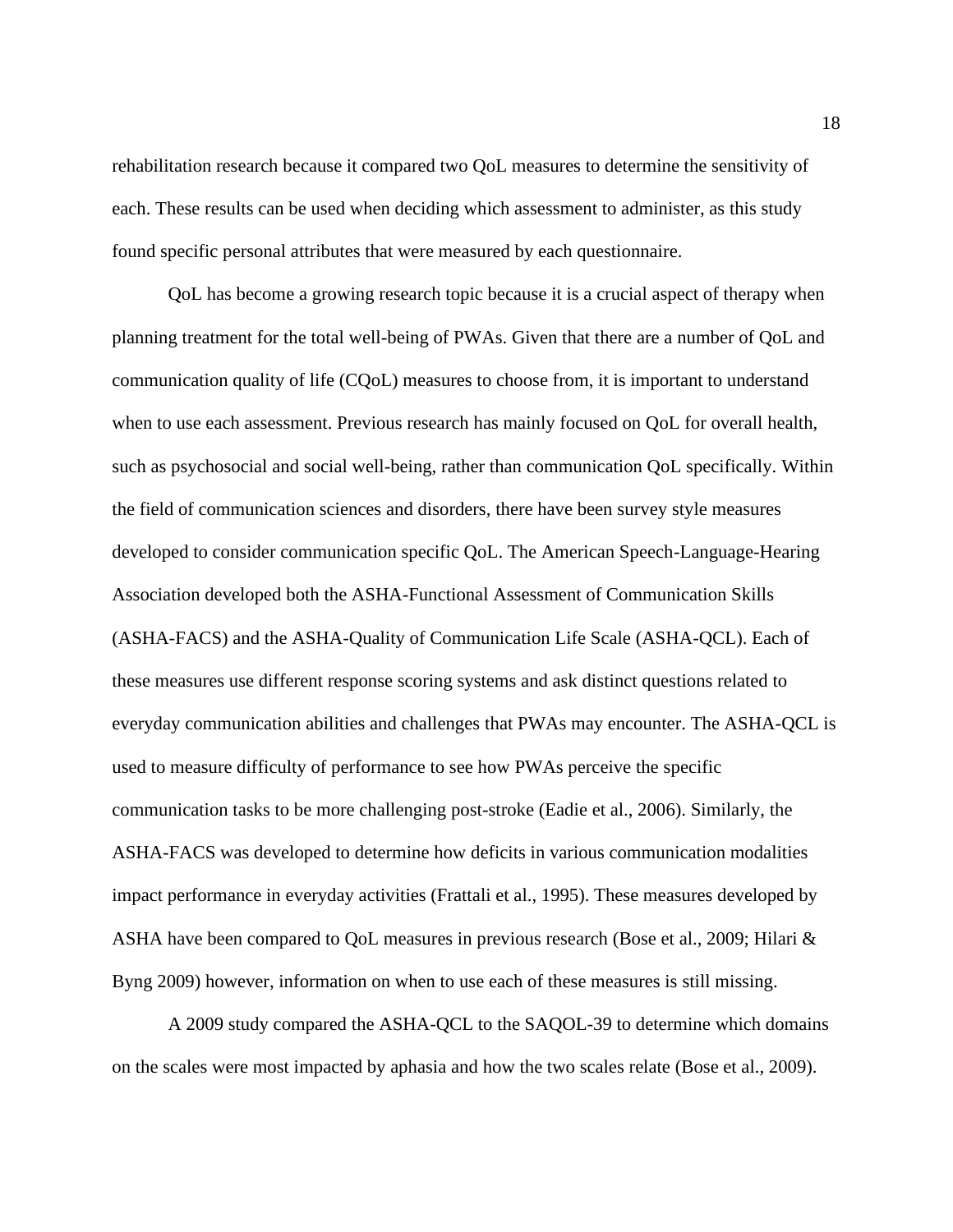Nineteen PWAs with ages ranging from twenty-seven to seventy-nine years (mean= 65.3 years) and ranging from 8-155 months post-onset (mean= 42.2 months) were assessed with the ASHA-QCL and SAQOL-39. There were nineteen age and gender matched control participants that were also assessed. A correlation was found between the socialization/activities sub-domain of the ASHA-QCL and the communication sub-domain of the SAQOL-39. These results emphasize the need for communication in life participation. The high correlation makes it clear that socialization and involvement in activities may be compromised when communication deficits are present. The researchers found that both instruments measured different things; the SAQOL focused on overall QoL, while the ASHA-QCL was more sensitive to detecting how the communication disorder impacts the client's QoL (Bose et al., 2009). This shows how crucial it is that a well-developed CQoL measure is used when assessing a PWA to establish a more accurate representation.

#### **Factors that Contribute to Quality of Life**

When measuring PWAs' QoL, it is important to consider any cognitive limitations they have and if that contributes to their QoL. Recent studies have used the Cognitive Linguistic Quick Test (CLQT) along with QoL measures to determine if relationships exist between cognitive abilities and QoL (Chiou & Yu, 2018; Nicholas, Hunsaker, & Guarino, 2017). Both of these studies found that specifically the CLQT symbol trails subtest was highly correlated with language scores, communication confidence and QoL measures. This subtest resembles cognitive tasks that may be used in everyday life situations such as using cognitive flexibility to switch attention, visual attention, and working memory. The cognitive skills needed for switching attention can be related to everyday tasks such as preparing a meal from a recipe, or shopping,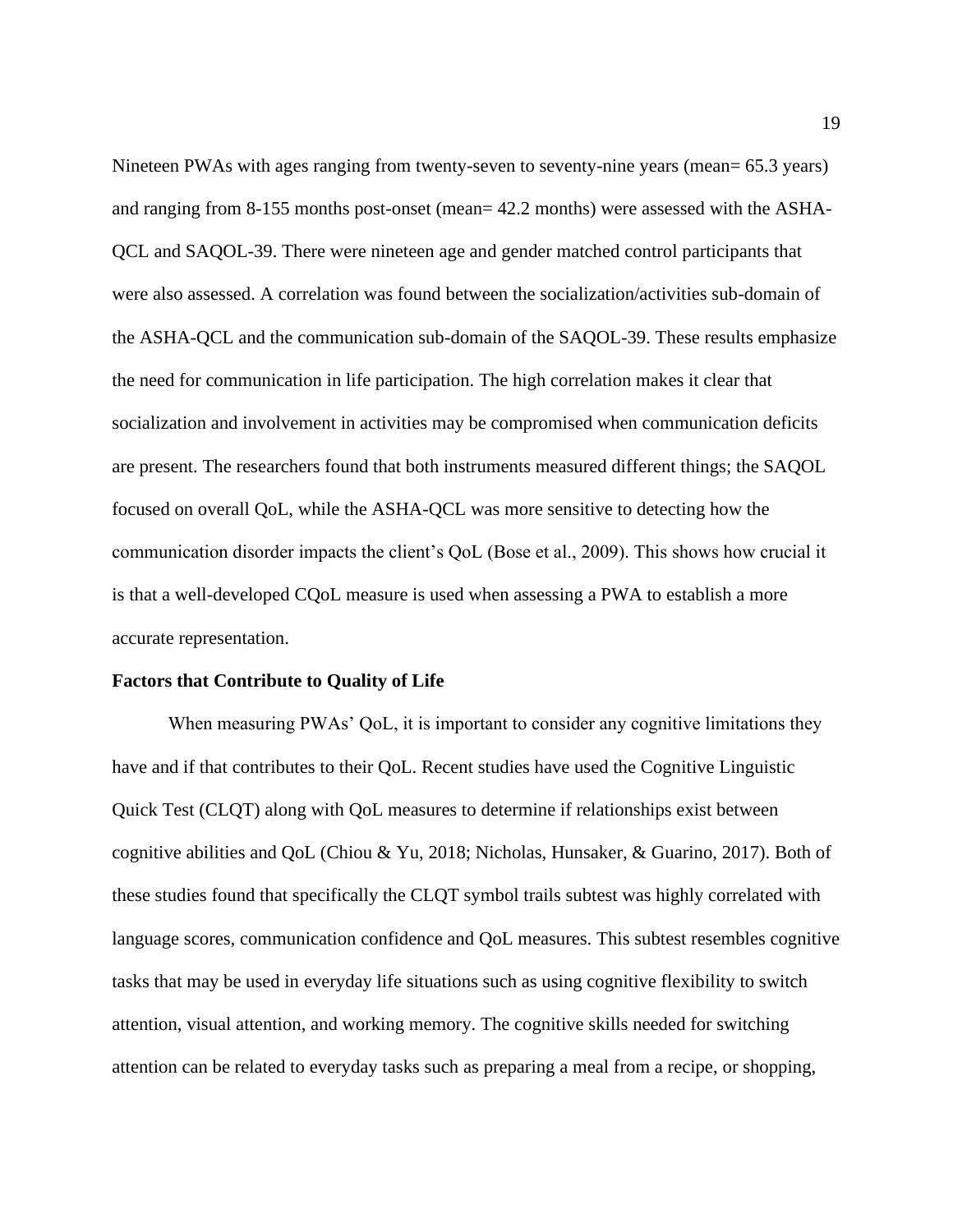which each require many steps of monitoring to check for progress and impending revisions. Therefore, the results indicate that PWAs may experience difficulty with cognitive tasks, thus interfering with their life participation

Furthermore, Nicholas, Hunsaker, and Guarino (2017) found the severity of language and severity of cognitive abilities to be highly related and predictive of QoL scores. Given the results of these studies, it is important to consider how PWAs' reduced language abilities may be interrelated with their lower scores on cognitive tasks. Additionally, some studies have looked specifically into which areas of executive functioning are impaired, and how this impacts PWAs' language processing and QoL. When completing language tasks, it is important that the individual attends to the language stimuli to accurately process them. Some researchers have discovered that PWAs may have deficits in arousal, which impacts their ability to attend to a stimulus for a long period of time, or allocate their attention efficiently and accurately (McNeil, Odell, & Tseng, 1991; Tseng, McNeil, & Milenkovic, 1993). These impairments in attention can make everyday tasks such as grocery shopping, listening to conversations, and following news stories on TV more strenuous for PWAs.

Another executive functioning skill that could be impacted when a person has aphasia is problem solving (Purdy & Koch, 2006). Problem solving is a skill that allows individuals to identify an issue and find ways to address the issue by generating multiple solutions. When a language breakdown occurs, it requires the individual to use problem solving skills to communicate effectively, whether they describe the word they are thinking of (circumlocution), write or type the words they are trying to say, or gesture. A deficit in this cognitive skill could make communication more difficult. It is also important to consider patient goals, as they relate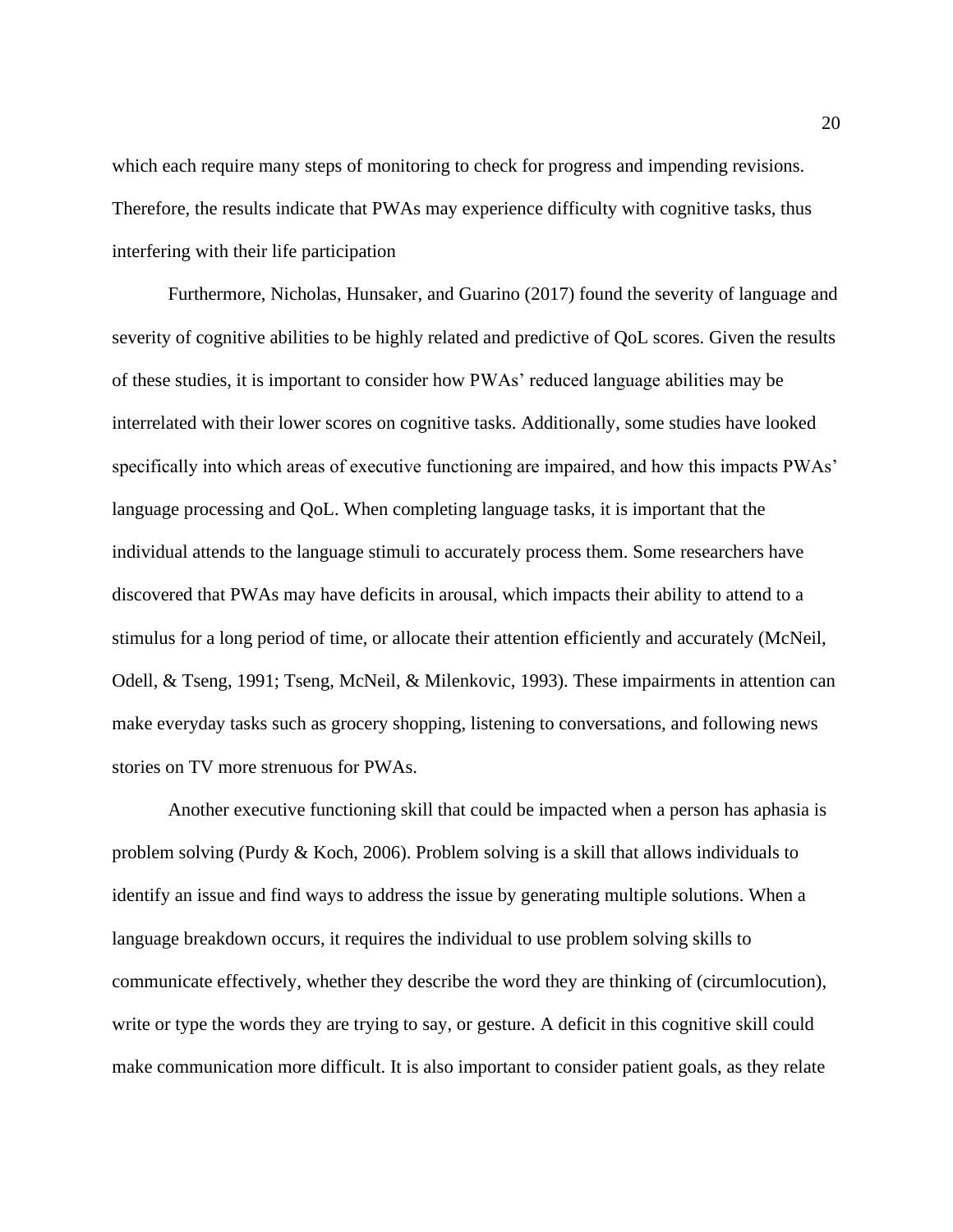to their QoL, and determine if PWAs feel like their QoL has been impacted specifically by cognitive impairments. Cruice et al. (2010) interviewed 30 PWAs and they identified cognitive function limitations as being a contributor to lower QoL. This demonstrates that PWAs in this study were aware of their cognitive deficits, and these deficits made simple tasks more challenging.

Another factor to consider when measuring QoL is the severity of aphasia. The individual may be completely nonverbal, or speak fluently without much content, and this impacts their interactions with others. Hilari and Byng (2009) researched health-related QoL (HRQoL), or the impact a health state has on one's QoL, in 83 participants with aphasia. The PWAs' report of HRQoL was compared to their proxies' (close family or friend) report of HRQL by using the SAQOL. The ASHA-FACS was also used to measure the individual's communication ability level or the amount of assistance they need with communication tasks. After comparing the results, it was found that HRQoL for people with severe aphasia was worse than HRQoL for people with mild to moderate aphasia. Other studies have had similar findings, concluding that aphasia severity level has an impact on QoL ratings, and people with more severe aphasia have lower QoL scores, when compared to people with milder forms of aphasia (Bose et al., 2009; Hilari, Needle, & Harrison, 2012; Spaccavento et al., 2013). These findings demonstrate the importance of considering aphasia severity level as a variable that impacts QoL in PWAs. The previously mentioned study by Morrow-Odom, Moser, and Neils-Strunjas (2017) found that SLPs assess the QoL of people with severe aphasias less often than those with mild aphasia. These findings conflict with the needs of PWAs, as the people with more severe aphasia should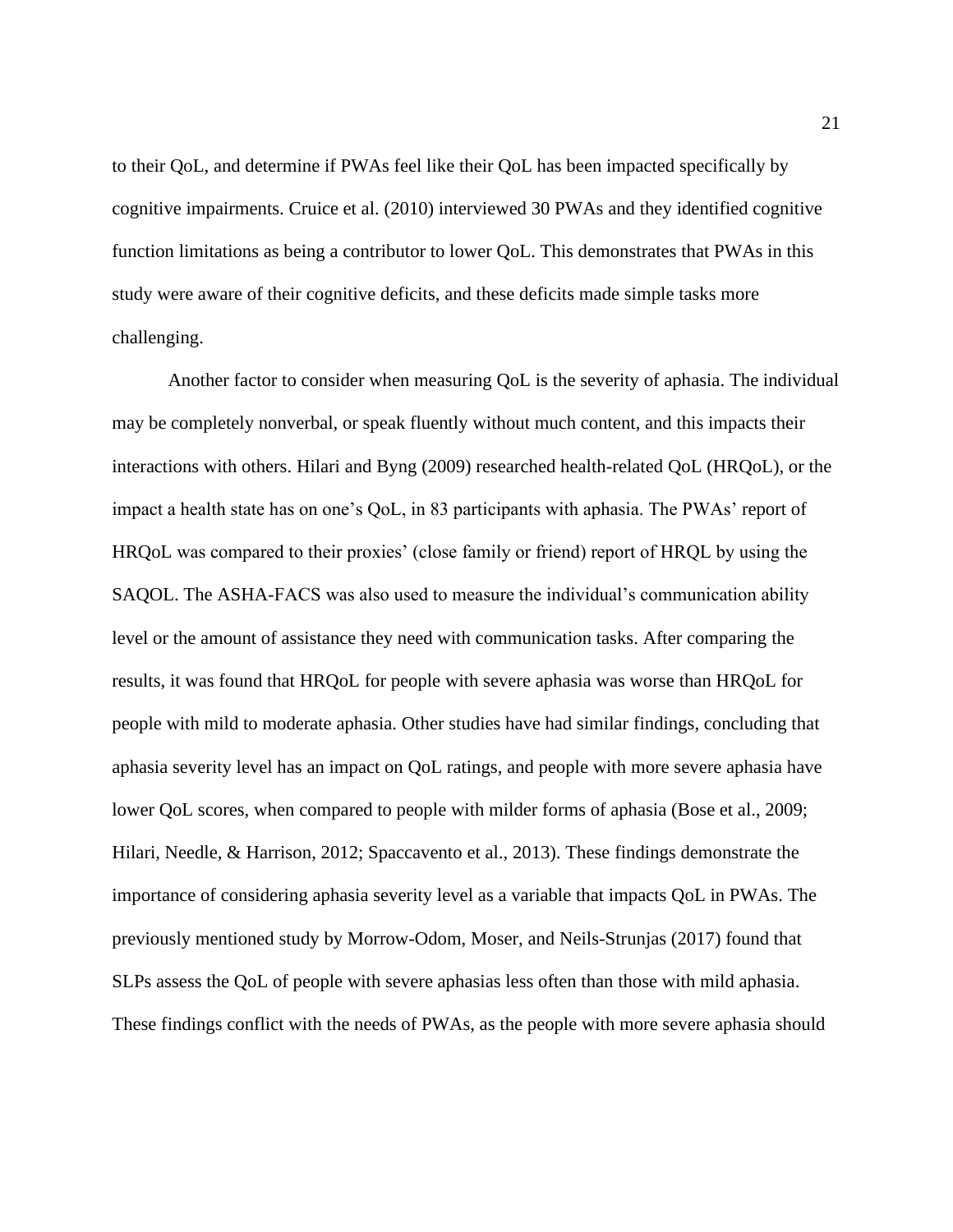have their QoL monitored, because they might have more difficulty verbally expressing their needs or emotions (Lam & Wodchis, 2010).

Another area that should be considered as a factor in QoL for PWAs is their post-onset period (i.e. the time since their stroke occurred). Many studies reviewed above (Bose et al., 2009; Chiou & Yu, 2018; Hilari & Byng, 2009; Nicholas, Hunsaker, & Guarino, 2017) reported participant's post-onset periods but did not include differing lengths of post-onset periods as a key factor when reporting the results of their study. Cruice et al. (2010) set inclusion criteria requiring participants to have greater than ten months post-onset, however, the amount of time post-onset was again not considered as a factor relating to QoL when drawing conclusions. Nicholas, Hunsaker, and Guarino (2017) indicated that there is a need for studying post-onset periods because QoL could change significantly over time, due to the PWA and their family's adjustment and acceptance of the consequences of aphasia. In their study, many participants were several years post-onset and possibly reported higher QoL ratings than acute participants would, due to having accepted the way their life is post-stroke. This is consistent with what individuals reported when interviewed about their life experiences post-stroke. Kirkevold (2002) interviewed nine stroke survivors with varying lengths of post-onset periods and found a common theme that participants reported having the most difficulty transitioning from a rehabilitation facility to living on their own and accepting a new life with a disability.

Other studies have specifically separated chronic and acute aphasia participants, to compare their different profiles. When investigating response to behavioral treatment in aphasia, Moss and Nicholas (2006) found that people at or below one year of post-onset had a greater response to treatment than those that were one or more years of post-onset. It was also found that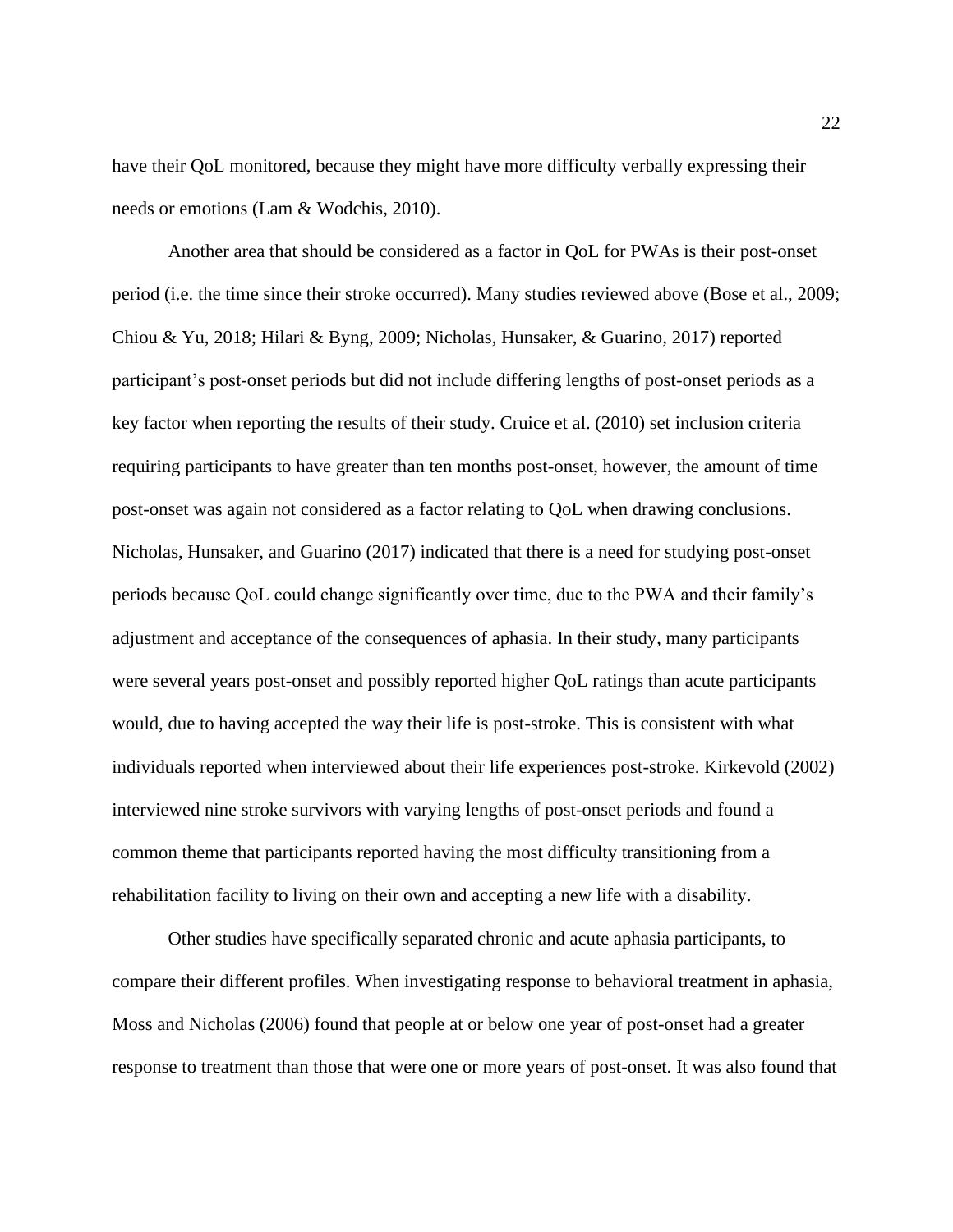people can continue to make smaller progress as far as twelve years post-onset, but there may be a slight decline in response to treatment after eight years post-onset. This information is beneficial in understanding how to group PWAs based on their post-onset period and how effective treatment will be in each amounts of time post-onset. Another study found a difference in the QoL between acute and chronic participants. Spaccavento et al. (2013) assessed 147 PWAs and 37 control subjects with the quality of life questionnaire for aphasics (QLQA). The researchers concluded that people with severe and acute aphasia had lower QoL ratings than those individuals with mild and chronic aphasia. However, the researchers did not specifically report how many months post-onset the "acute" participants were. Given these points, post-onset period is a factor that should be studied further when assessing people for QoL and CQoL.

When exploring QoL in PWAs, the total amount and type of therapy they have received have also been found to play a role. Few studies have specifically measured this variable, especially in relation to QoL. Bhogal et al. (2003) found that intensive aphasia therapy resulted in improved outcomes for PWAs, but there was no relation to how this impacts QoL. A recent study considered how group therapy impacts QoL, by using the SAQOL-39 to assess PWAs before and after group therapy (Lima et al., 2018). The overall findings were that participants reported higher ratings on the communication and physical domains of SAQOL-39 after receiving group therapy. Communication improved further if the caregiver or spouse was present during the therapy sessions. The outcomes of these limited number of research studies are promising; however, more information is needed to understand how different amounts and types of therapy impact PWAs' QoL.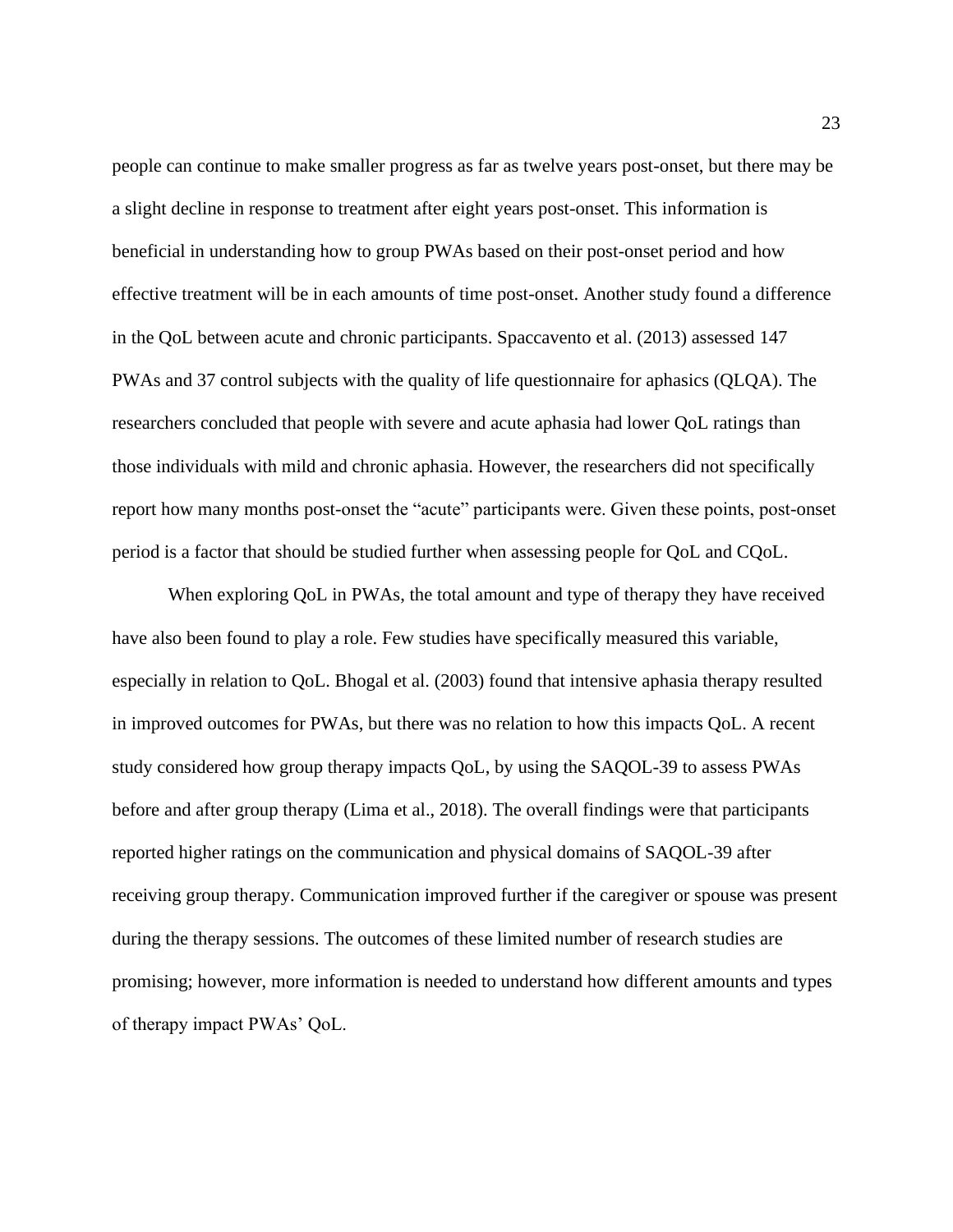#### **Statement of Purpose**

While there are many studies on the overall QoL in PWAs, studies on CQoL have been more recent. Furthermore, the measures used to capture CQoL across clinical settings are also widely varied. As described before, these variations are due to multiple factors such as the clinician's training, familiarity with the tool, and lack of access to CQoL measures (Morrow-Odom, Moser, & Neils-Strunjas, 2017). The purpose of this study is to determine if correlations exist between the outcomes of commonly used QoL and CQoL measures (e.g. ASHA-FACS, ASHA-QCL, CCRSA, SAQOL-39) and if the factors of post-onset period, aphasia severity level, cognitive functioning, and therapy received influence the quality of life (QoL), communication quality of life (CQoL), and confidence levels in persons with aphasia (PWAs).

Bose et al., (2009) compared different QoL and CQoL measures and the results of this study were helpful in understanding what each assessment measures. Speech-Language Pathologists can refer to the results from the 2009 study when deciding on which general QoL measure to use. However, it would also be helpful for the practicing clinicians to know which measure(s) would be most effective in determining the CQoL of the clients that they serve. Hence, the current study aims to compare the ASHA-FACS and ASHA-QCL, because these measures have not been compared in the past. It will be useful to know how these tools will measure up with each other and with other overall QoL measures such as the SAQOL-39 and communication confidence levels as measured by the CCRSA. Each of the measures may not be uniformly influenced by factors such as post-onset periods and aphasia severity level, and this information will be beneficial for practicing clinicians to understand when selecting measures to use with their clients. Additionally, each of the QoL and CQoL assessments measure responses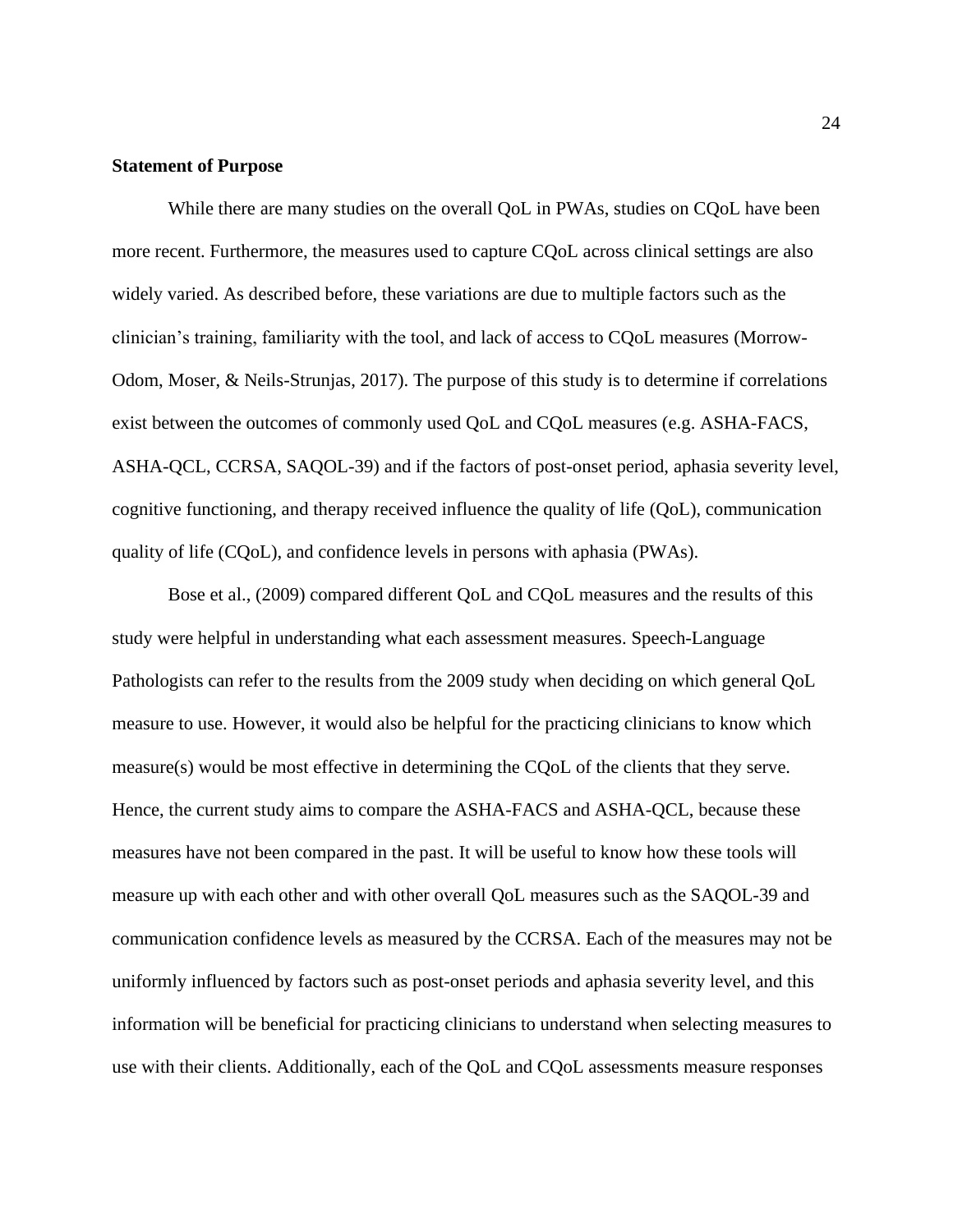differently using a variety of rating scales with varying lengths of administration time. Therefore, there is a need to determine the effectiveness of the CQoL assessment tools and if one tool turns out to be more effective than the others, it can have a considerable impact on clinical practice.

There has been significant research on why QoL is an important factor to consider when planning treatment for PWAs. Also, there is research about PWAs improving communication before and after one-year post-onset of aphasia (Moss & Nicholas, 2006), but there is limited information about the changes in CQoL for individuals who are several years post-onset versus individuals in the sub-acute periods. Thus, in the present study, the independent variables include post-onset periods, aphasia severity levels, cognitive functioning and amount and type of therapy received. Each of these factors will be analyzed to determine how they impact the dependent variables of QoL and CQoL outcomes in PWAs specifically measured by the ASHA-QCL, ASHA-FACS, SAQOL-39 and CCRSA. The following research questions will be explored:

- 1. Do the outcomes of ASHA-FACS and the ASHA-QCL correlate with each other and with other measures of QoL and confidence, such as the SAQOL-39 and CCRSA respectively; and will one of them provide a more unique representation of QoL and CQoL in PWAs?
- 2. Do QoL and CQoL differ in the various groups of PWAs with different lengths of postonset time?
- 3. Will QoL and CQoL be differentially influenced by the severity of aphasias?
- 4. Will the PWAs' cognitive impairments differentially influence the outcomes of the QoL and CQoL measures?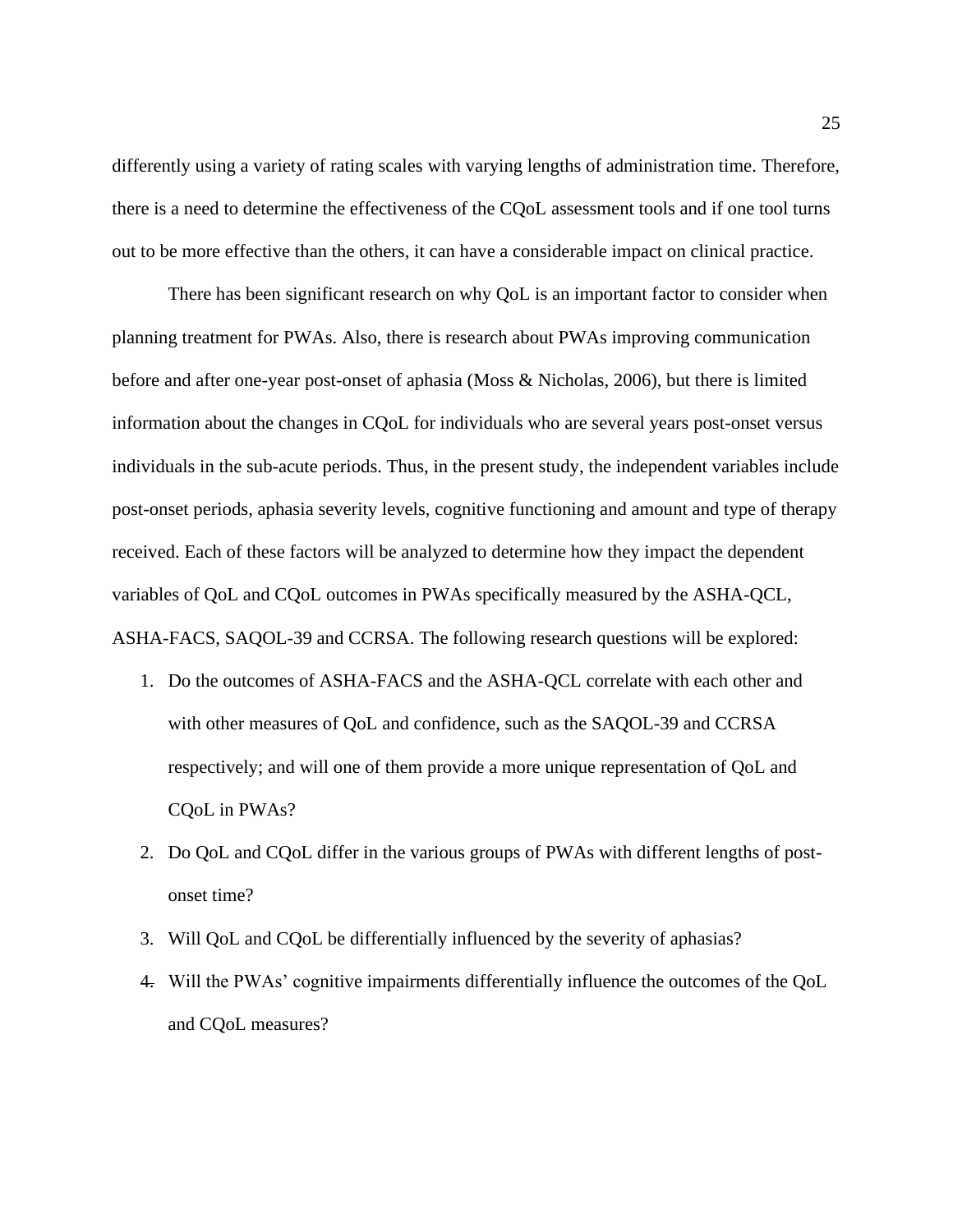5. Will the therapy treatment types and intensities differentially influence the outcomes of the QoL and CQoL measures?

The null hypotheses are as follows:

- 1. The ASHA-FACS and ASHA-QCL will yield no differences in the outcomes in PWAs' CQoL and have no correlations with measures of overall QoL (SAQOL-39), and confidence levels (CCRSA).
- 2. Lengths of post-onset time, aphasia severities, cognitive impairments, and type and duration of therapy received will each have no influence on the QoL and CQoL measures.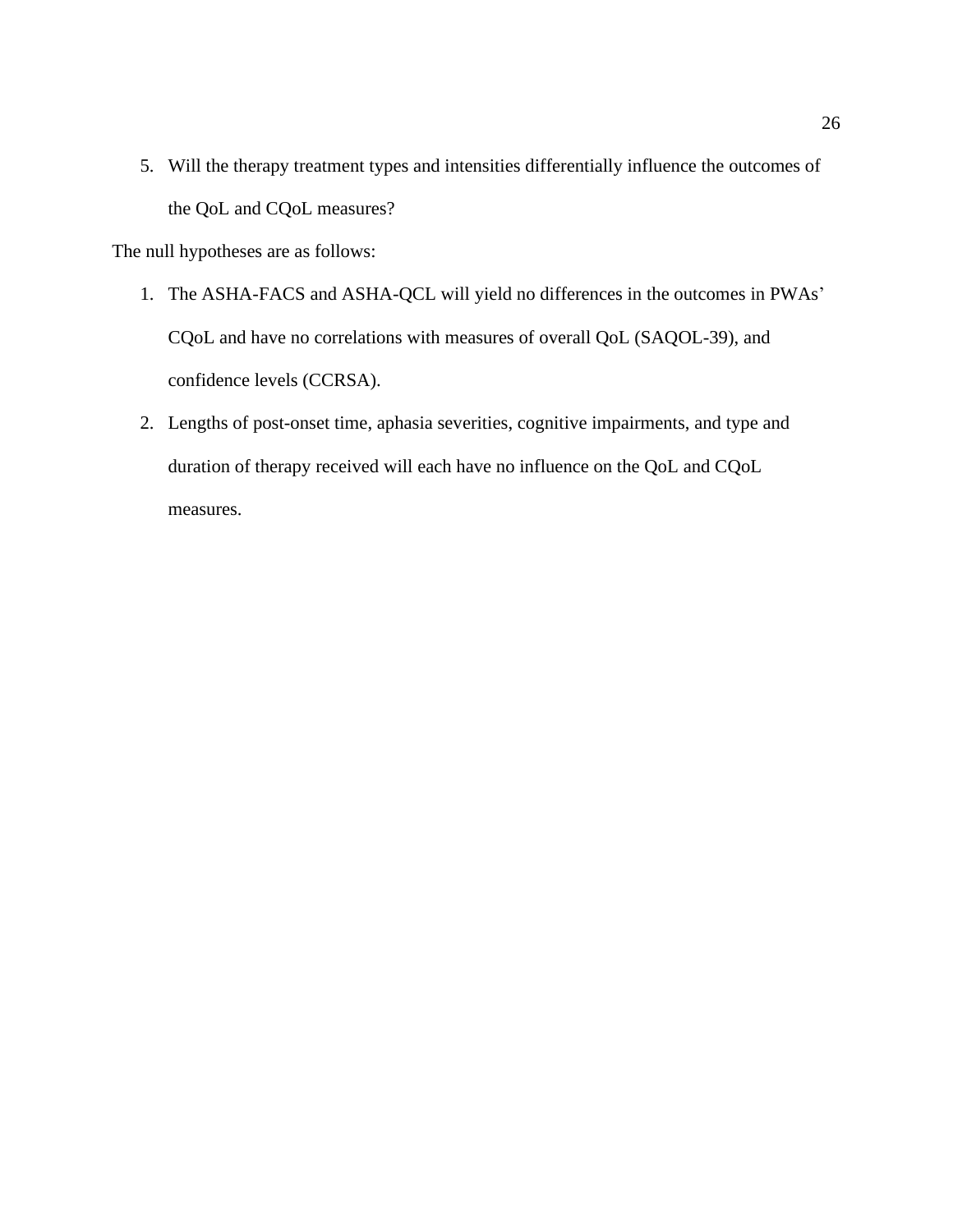#### **Chapter 2: Methodology**

The purpose of this study was to determine if correlations exist between the outcomes of commonly used QoL and CQoL measures (e.g. ASHA-FACS, ASHA-QCL, CCRSA, SAQOL-39) and if the factors of post-onset period, aphasia severity level, cognitive functioning, and therapy received influence the quality of life (QoL), communication quality of life (CQoL), and confidence levels in persons with aphasia (PWAs).

#### **Participants**

Prior to the initiation of the recruitment process, the St. Cloud State University (SCSU) Institutional Review Board (IRB) approved the research study design and all protocols. Participants were recruited from various organizations in Central Minnesota including nongovernmental organizations (NGOs) and other independent associations. These included three Minnesota Connect Aphasia Now (MnCAN) locations, St. Cloud Hospital's Stroke Support Association, and the St. Cloud State University (SCSU) Speech-Language and Hearing Clinic. At all locations described above, participants and their caregivers were given a detailed description in writing of the research procedures and the impact the research will have on the participants. Interested participants who met the following criteria were included in the study: (1) who had aphasia as a result of a stroke, and (2) who were willing to spend approximately two hours over two days to complete all assessments and questionnaires. People with self-reported diagnoses of psychiatric conditions, other types of brain damage, or a stroke that did not result in aphasia were excluded from the present study. Eligible participants were contacted, and informed consent was obtained from all participants, prior to all data collection. Additionally, some participants receiving therapy through SCSU were willing to share their medical files, and they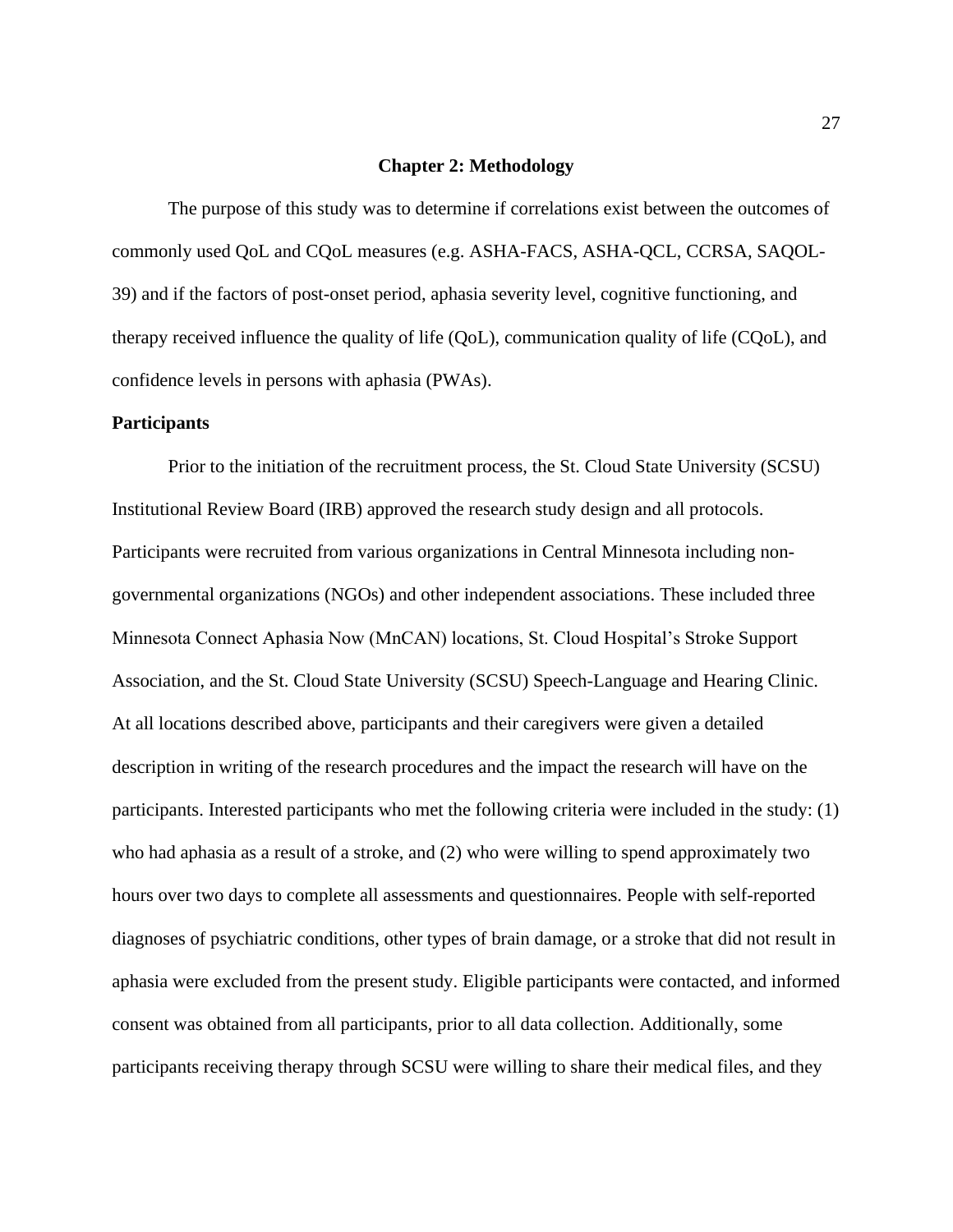initialed a portion of the informed consent form that allowed the researcher to access specific information from their medical files regarding the nature of the stroke and speech-therapy that they had received.

The current study included twenty-one persons with aphasia (PWAs) with ages ranging from 47 to 91 years (mean=  $67$  years, SD= 11.4) and post-onset periods ranging from two months to fourteen years (mean= four years, four months; SD= 2.9). There were ten males and eleven females (twenty Caucasian, one African American) that participated in this study, and all participants lived in their personal residences. Additional demographic information for all participants is summarized in Table 1. Participants had a variety of aphasia types and severity levels but were all able to answer questions independently.

#### **Table 1**

| Participant | Age | Gender           | <b>Time Post-Onset</b> | Type of    | Severity           |
|-------------|-----|------------------|------------------------|------------|--------------------|
| Number      |     |                  |                        | Aphasia    |                    |
|             | 76  | M                | 2-3 years              | Anomic     | Mild               |
| 2           | 62  | M                | $1-2$ years            | Broca's    | <b>Very Severe</b> |
| 3           | 50  | $\boldsymbol{F}$ | $6+$ years             | Conduction | Mild               |
| 4           | 67  | $\boldsymbol{F}$ | 6 mos.-1 year          | Anomic     | Mild               |
| 5           | 51  | $\boldsymbol{F}$ | 3-4 years              | Conduction | Mild               |
| 6           | 58  | ${\bf F}$        | 3-4 years              | Wernicke's | <b>Very Severe</b> |
| 7           | 78  | $\mathbf{F}$     | 3-4 years              | Conduction | Moderate           |
| 8           | 69  | M                | $1-2$ years            | Anomic     | Mild               |
| 9           | 47  | M                | 4-5 years              | Broca's    | Moderate           |
| 10          | 71  | $\boldsymbol{F}$ | 1-2 yeas               | Anomic     | Moderate           |
| 11          | 69  | M                | 5-6 years              | Anomic     | Mild               |
| 12          | 58  | M                | $6+$ years             | Conduction | Mild               |
| 13          | 56  | ${\bf F}$        | 5-6 years              | Broca's    | Severe             |
| 14          | 81  | F                | 4-5 years              | Anomic     | Mild               |
| 15          | 75  | F                | 5-6 years              | Anomic     | Mild               |
| 16          | 91  | F                | 2-3 years              | Conduction | Moderate           |
| 17          | 70  | M                | $6+$ years             | Anomic     | Mild               |

#### *Participant demographics*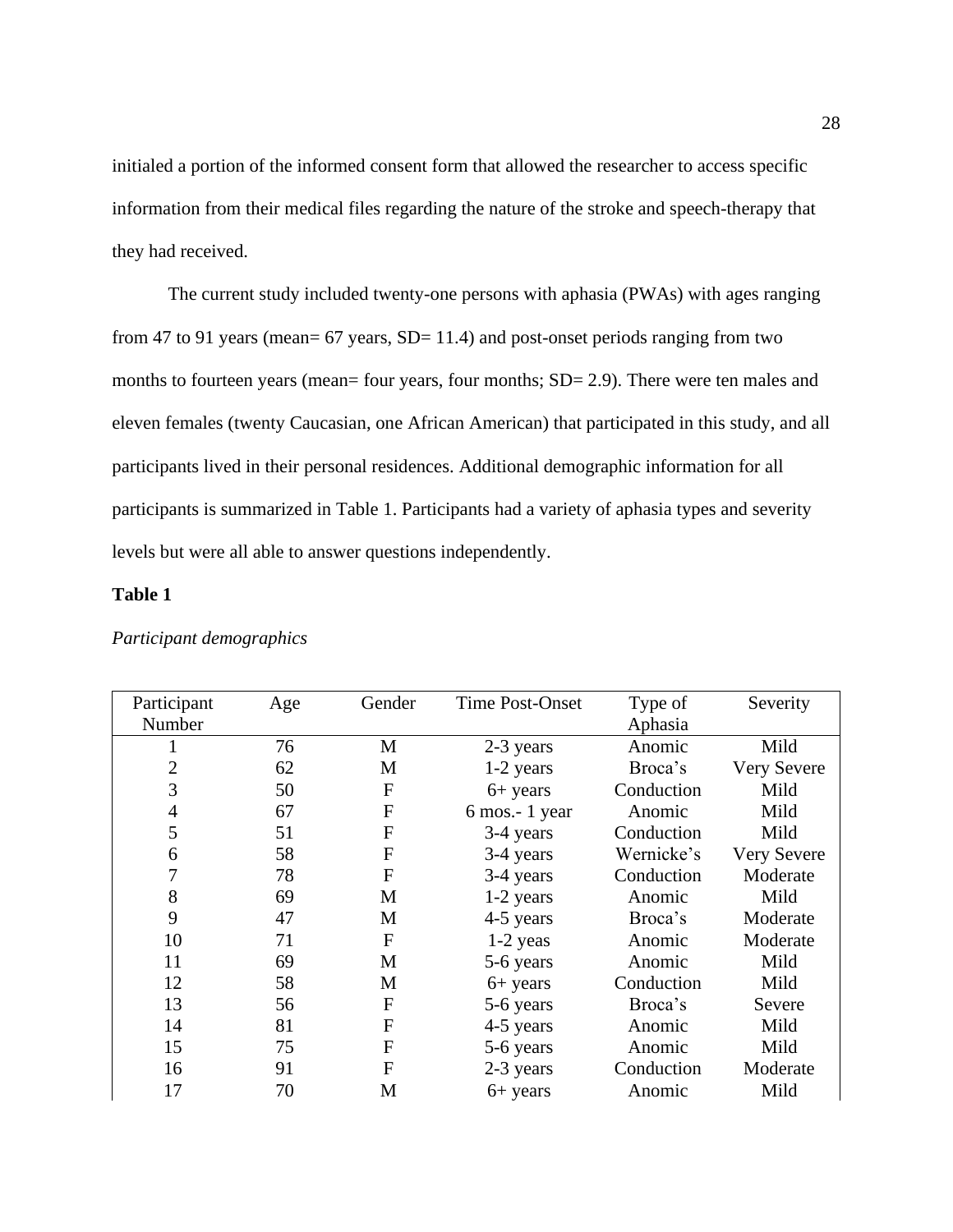| 18 |    | М | **         | Anomic | Mild     |
|----|----|---|------------|--------|----------|
| 19 | 70 | M | $6+$ years | Anomic | Mild     |
| 20 | 60 | М | 5-6 years  | Global | Moderate |
| 21 | 65 | F | < 6 months | Anomic | Mild     |

\*\* Participant had multiple strokes and was not included in the post-onset analyses.

#### **Assessments**

Various types of assessments including standardized, criterion-referenced, and rating scales as well as a demographics questionnaire (Appendix C) were used to gather patient information. Each participant was assessed with a variety of measures to evaluate their language abilities, cognitive abilities, functional communication skills, QoL, communication QoL (CQoL), and communication confidence. Assessments were conducted over two sessions to prevent fatigue and the order of presentation in the two sessions was randomized across the participants to control for order effects of test administration. Specifically, one half of the participants were tested using the WAB-R; ASHA-FACS; and SAQOL-39 on the first day and the CLQT; ASHA-QCL; and CCRSA on the second day. The other half of participants received CLQT; ASHA-QCL; and CCRSA on the first day, and WAB-R; ASHA-FACS; and SAQOL-39 on the second day. Each assessment is summarized in detail below.

**Western Aphasia Battery-Revised (WAB-R).** The WAB-R (Kertesz, 2007) was used to determine the severity, type of aphasia and assess the participants' linguistic and nonlinguistic language abilities. This is a standardized assessment that is used as a diagnostic tool to identify the type and severity of aphasia as well as the location of the lesion in the brain. The WAB-R has the following eight subtests: spontaneous speech, auditory verbal comprehension, repetition, naming and word finding, reading, writing, apraxia, and constructional, visuospatial and calculation. The subtests are used to calculate three different scores including a language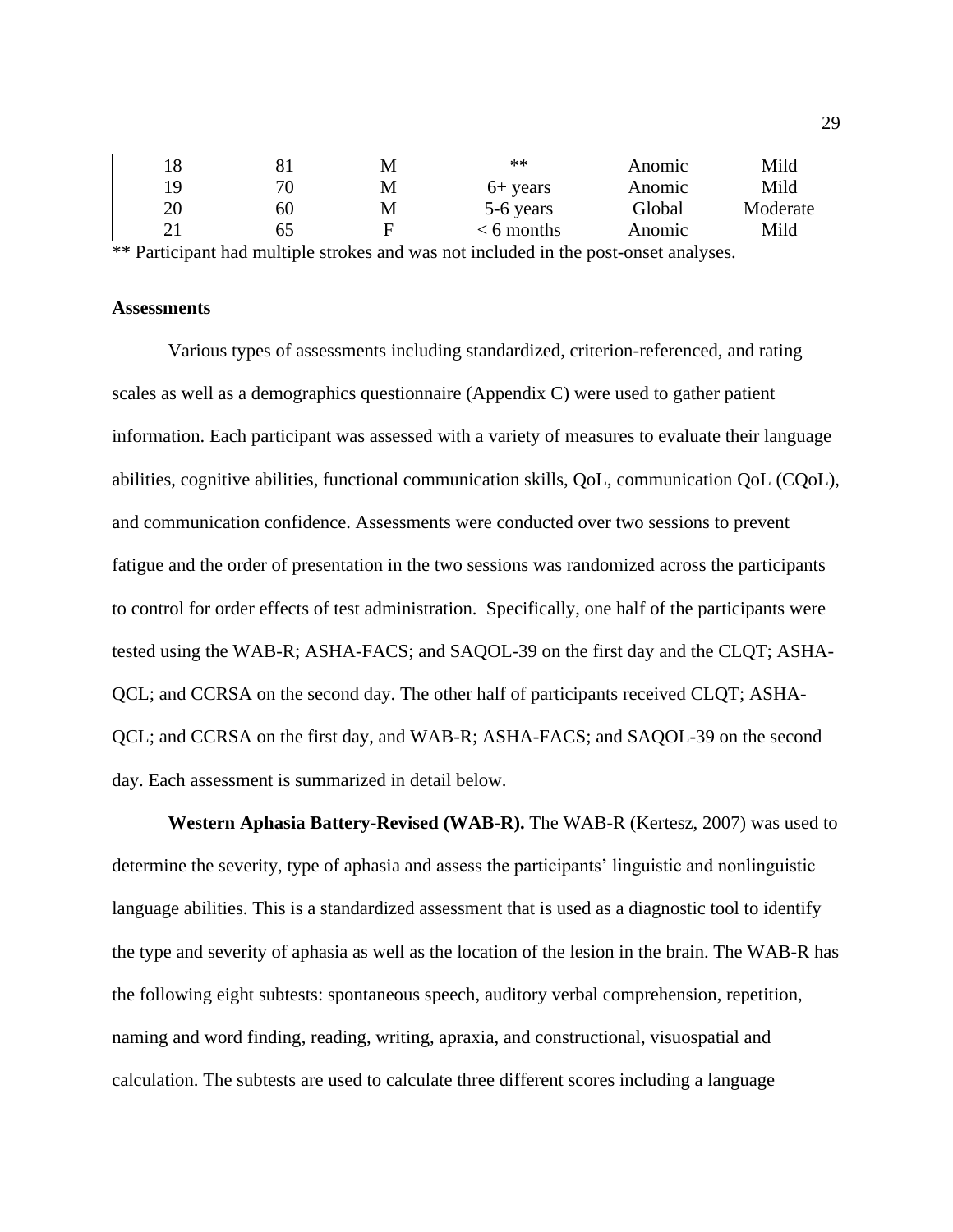quotient (LQ), cortical quotient (CQ), and aphasia quotient (AQ). Only the AQ was used for the purposes of this study because it is an accurate measure of language ability. This assessment is a valid and reliable measure and has intra- and inter-rater reliability, high internal consistency and test re-test reliability. The WAB-R fulfills both content- and face-validity criteria. The WAB-R highly correlates with the Neurosensory Center Comprehensive Examination for Aphasia (NCCEA), indicating good construct validity (Shewan & Kertesz, 1980).

**Cognitive Linguistic Quick Test (CLQT).** The CLQT (Helm-Estabrooks, 2001) was administered to assess participants' cognitive abilities. The CLQT has ten tasks, five of which require minimal language use, and five nonverbal tasks that require no language use. Cognitive assessments that rely on use of verbal or language skills may not reflect the proper functioning in PWAs due to their language deficits. Previous studies have therefore used only the nonverbal subtests of the CLQT to determine the cognitive status of PWAs (Chiou & Yu, 2018; Nicholas, Hunsaker, & Guarino, 2017). Similar to previous studies, the present study used only the following five subtests of nonverbal cognition to determine the participants' cognitive abilities: symbol cancellation, symbol trails, design memory, mazes, and design generation. The CLQT is standardized and has proven to be a reliable measure. A non-linguistic cognition index score was calculated and used for determining cognitive abilities of PWAs in this study. This score is found by grouping individuals based on their age (two age groupings: 18-69; 70-89); and identifying whether scores fall in the category of within normal limits (49-39; 49-30), mild cognitive deficits (28-25; 29-18), moderate cognitive deficits (24-20; 17-11) or severe deficits (19-0; 10-0).

**American Speech-Language-Hearing Association Functional Assessment of Communication Skills for Adults (ASHA-FACS).** The ASHA-FACS (Frattali et al., 1995) was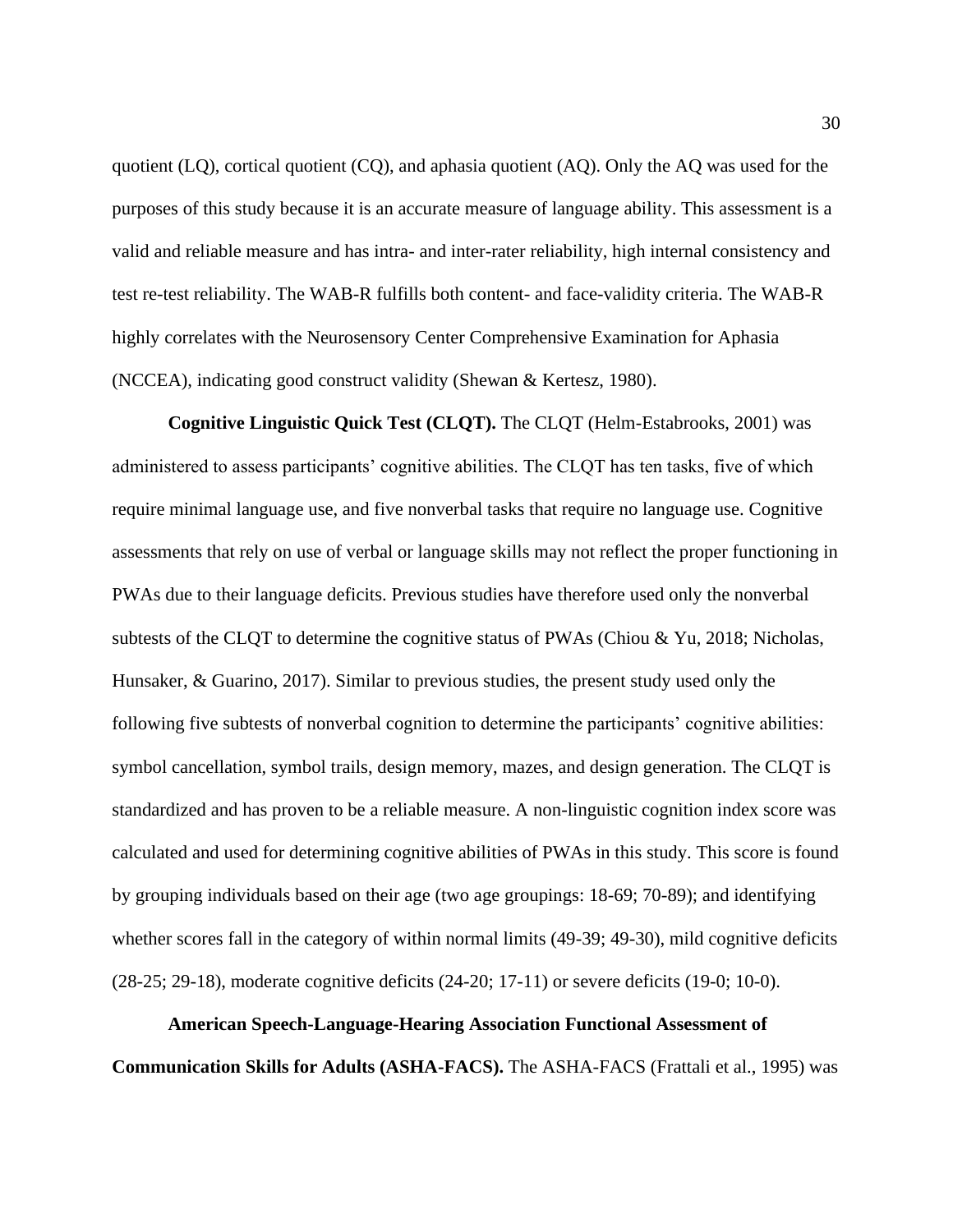administered to measure the participants' functional communication abilities and determine how these coincide with communication quality of life. This measure consists of forty-three total items divided into the following four domains: social communication, communication of basic needs, reading/writing/number concepts, and daily planning. The participants answered questions using a rating scale of one to seven, one indicating "does not" and seven indicating "does". The numbers from one to seven have increasing levels of independence beginning with "does with maximal assistance" working up to "does with minimal assistance". This assessment has been validated to be used with individuals who have experienced either right- or left-hemisphere strokes, dementia or traumatic brain injury (Frattali et al., 1995).

**American Speech-Language-Hearing Association Quality of Communication Life Scale (ASHA-QCL).** The ASHA-QCL (Paul et al., 2004) was used to assess the participants' QoL pertaining to communication. This measure consists of eighteen items, each with a line drawing and five-point likert rating scale. This measure provides valuable information about how aphasia has impacted the participants' relationships, interactions, communication, life participation, and overall quality of life. The ASHA-QCL has proven to be a valid measure to determine quality of communication life for adults with neurogenic communication disorders (Paul et al., 2004).

**Stroke and Aphasia Quality of Life Scale-39 (SAQOL-39).** The SAQOL-39 (Hilari et al., 2003) was used to assess participants' overall QoL. This measure consists of thirty-nine items with questions pertaining to "self-care, mobility, upper-extremity function, work, vision, language, thinking, personality, mood, energy, family and social roles" that are scored using a five-point rating scale (Hilari et al., 2003, p.7). The SAQOL-39 has proven to be a relevant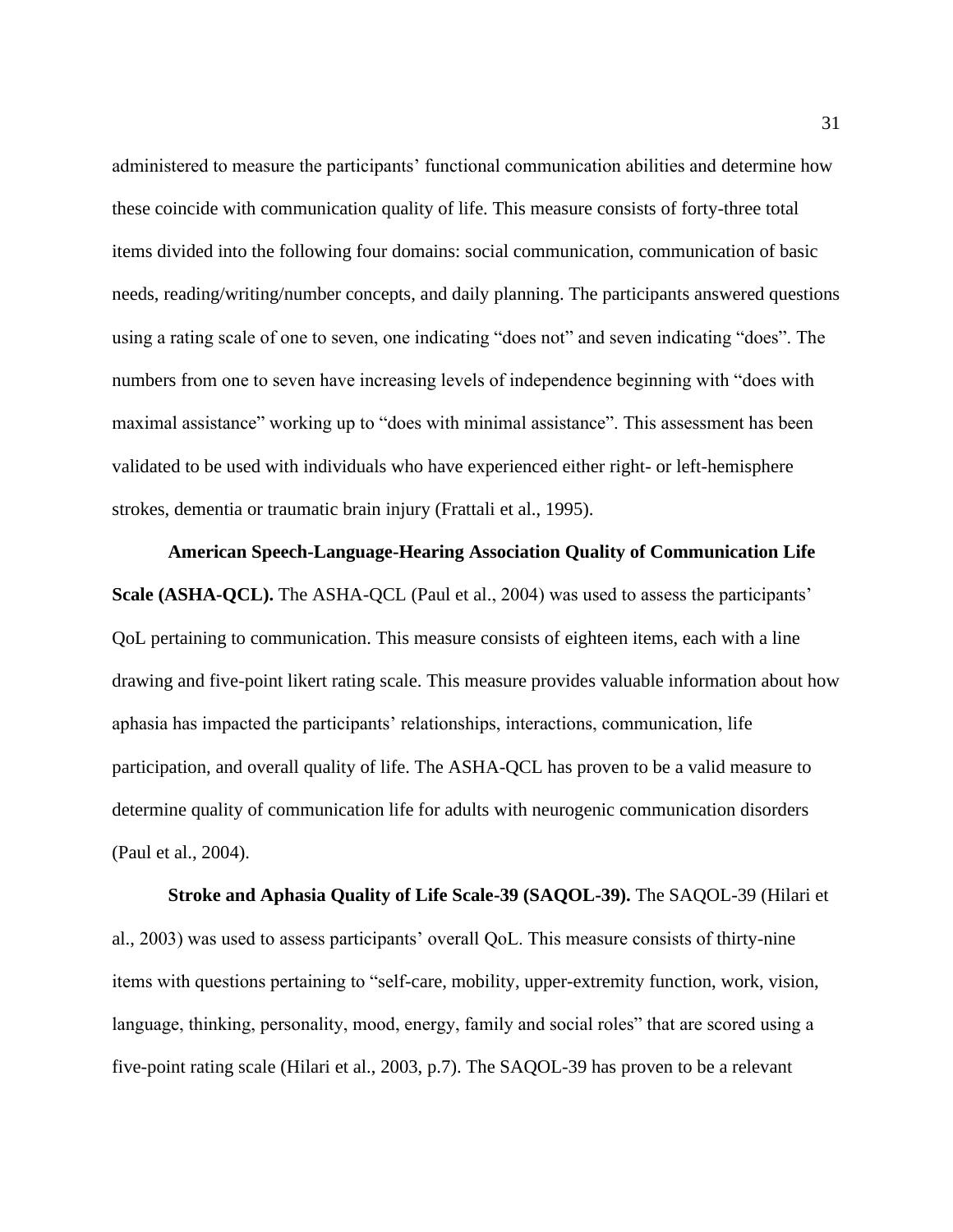measure for stroke survivors, and has test-retest reliability, internal consistency and construct validity (Hilari et al., 2003).

**Communication Confidence Rating Scale for Aphasia (CCRSA).** The CCRSA (Babbitt et al., 2011) was used to assess participant's communication confidence level which relates to communication quality of life. This measure includes ten items, and participants respond to specific questions using a ten-point rating scale, with zero indicating not confident, and one hundred indicating very confident. The CCRSA was shown to be psychometrically sound for recording communication confidence through participant self-report, when administered to forty-seven PWAs (Babbitt et al., 2011).

#### **Procedure**

The assessments were presented to participants in a controlled randomized order, and administration was divided into two separate sessions, one hour each day. All assessments were administered by the graduate student researcher, in face-to-face meetings with the participant in the SCSU clinic, a quiet public location (e.g. community library or a small coffee shop), or at their personal residence. If a participant had been assessed with the WAB-R within the past six months, they had the option of releasing their assessment results to the researcher, rather than being reassessed. Assessments were scored by the graduate student researcher, and all results were tabulated into an excel spreadsheet.

#### **Data Analysis**

A correlation matrix was completed to compare the ASHA-FACS, ASHA-QCL, SAQOL-39 and CCRSA. Each of the SAQOL-39 subscores were included in the correlation matrix to identify the relationships between the measures and subdomains (SAQOL-39 mean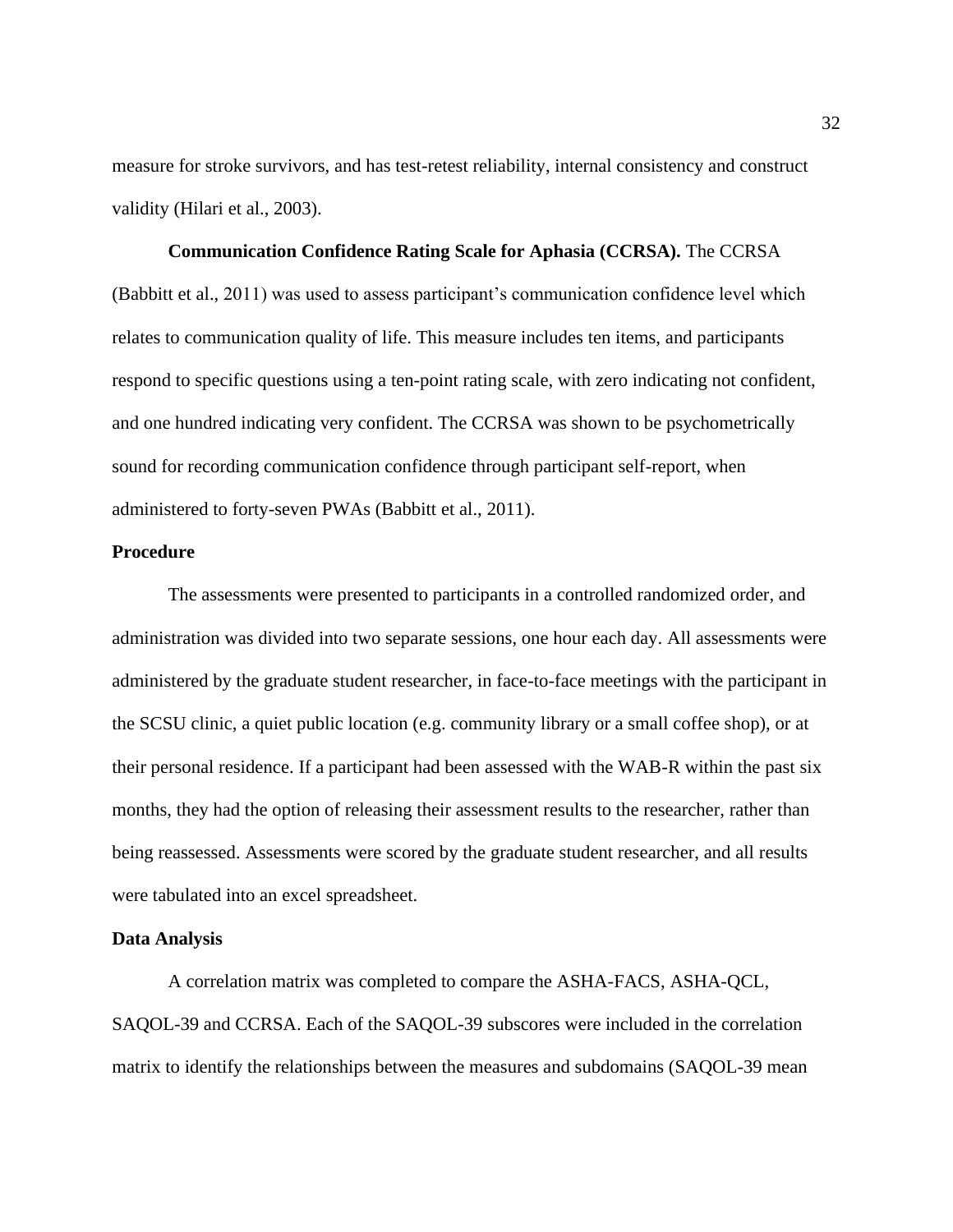score, physical subdomain, communication subdomain, and psychosocial subdomain). Pearson's correlation coefficient was used to determine the strength of the relationships between each of the measures.

To examine the independent variables of post-onset period, aphasia severity level, cognitive abilities, and therapy received, participants were grouped separately based on each of the outcomes. The variable of post-onset period was measured by having participants check a box on the demographics questionnaire to indicate which increment of time best described how long it has been since their stroke occurred. The options included on the demographic questionnaire were <6 months, 6 months-1 year, 1-2 years, 2-3 years, 3-4 years, 4-5 years, 5-6 years and 6+ years. This provided a categorical value that would make data analysis more feasible. After collecting the data from participants, it was determined that there would be two groups compared to one another:  $\leq 6$  months  $-4$  years (n=10) and  $4 - 6 +$  years (n=10). One participant who had multiple strokes was excluded from the post-onset analyses due to the lack of measurable and reliable data on the length of time since their stroke had occurred.

For aphasia severity level, the participants were grouped by their AQ scores into groups of mild, moderate, severe and very-severe. The scores that fall within these categories are indicated in the WAB-R manual and are as follows: 0-25 is very severe, 26-50 is severe, 51-75 is moderate, and 76-100 is mild. Due to the limited number of participants in each of these categories, the groups were combined further to get a larger sample size and tests were run with only two groups (mild [n=13] vs. moderate, severe and very severe [n=8]). The variable of cognition was measured by the CLQT non-linguistic score, and this assessment includes a classification system for the severity of cognitive deficits. Participants' scores can be described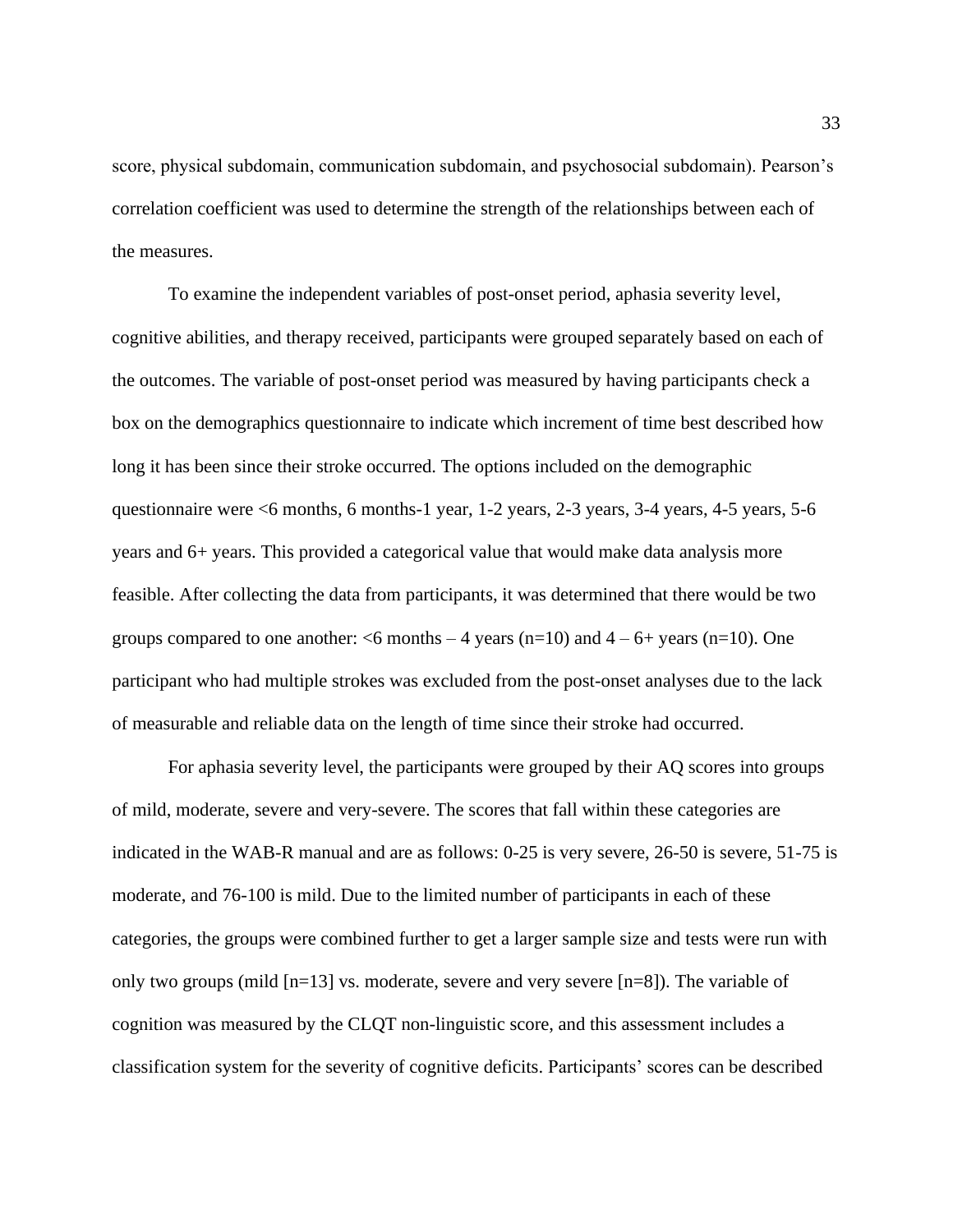as within normal limits, mild, moderate or severe. The assessment has two scoring levels, one for individuals 16-69 years old, and one for individuals 70-89 years old. In the present study, eleven participants scored in the "within normal limits" category, indicating they have no cognitive deficits measured by the assessment. The remaining ten participants scored in the "mild" category for cognitive impairments. These two groupings were used to determine if cognitive deficits play a role in QoL or CQoL.

The last independent variable examined was the amount and type of therapy received. There is a wide variety of therapies and intensities practiced within the field of communication sciences and disorders, therefore, type of therapy was divided into three categories: individual therapy, group therapy, and intensive therapy programs. On the demographic questionnaire, participants checked a box next to each of the three therapy types they had received and indicated the amount of therapy that they received (measured in hours). Participants either wrote the amount of hours received on the sheet (often with help from a family member/caregiver), or noted how many hours per session, how many sessions per week, and how many weeks each of their therapy programs lasted, which allowed the graduate student researcher to calculate the hours. Most participants had received individual therapy; therefore, they were divided into two groups: less than 100 hours of individual therapy  $(n=11)$  and 100 hours or more of individual therapy (n=9). For group therapy, participants were divided into three groups: 0 hours of group therapy  $(n=6)$ , less than 100 hours of group therapy  $(n=7)$ , and 100 or more hours of group therapy (n=7). They were also further combined into two groups; less than 100 hours of therapy (including the 0 hours group)  $(n=13)$  and 100 or more hours of therapy  $(n=7)$  to determine if there would be more statistical significance with an increased sample size.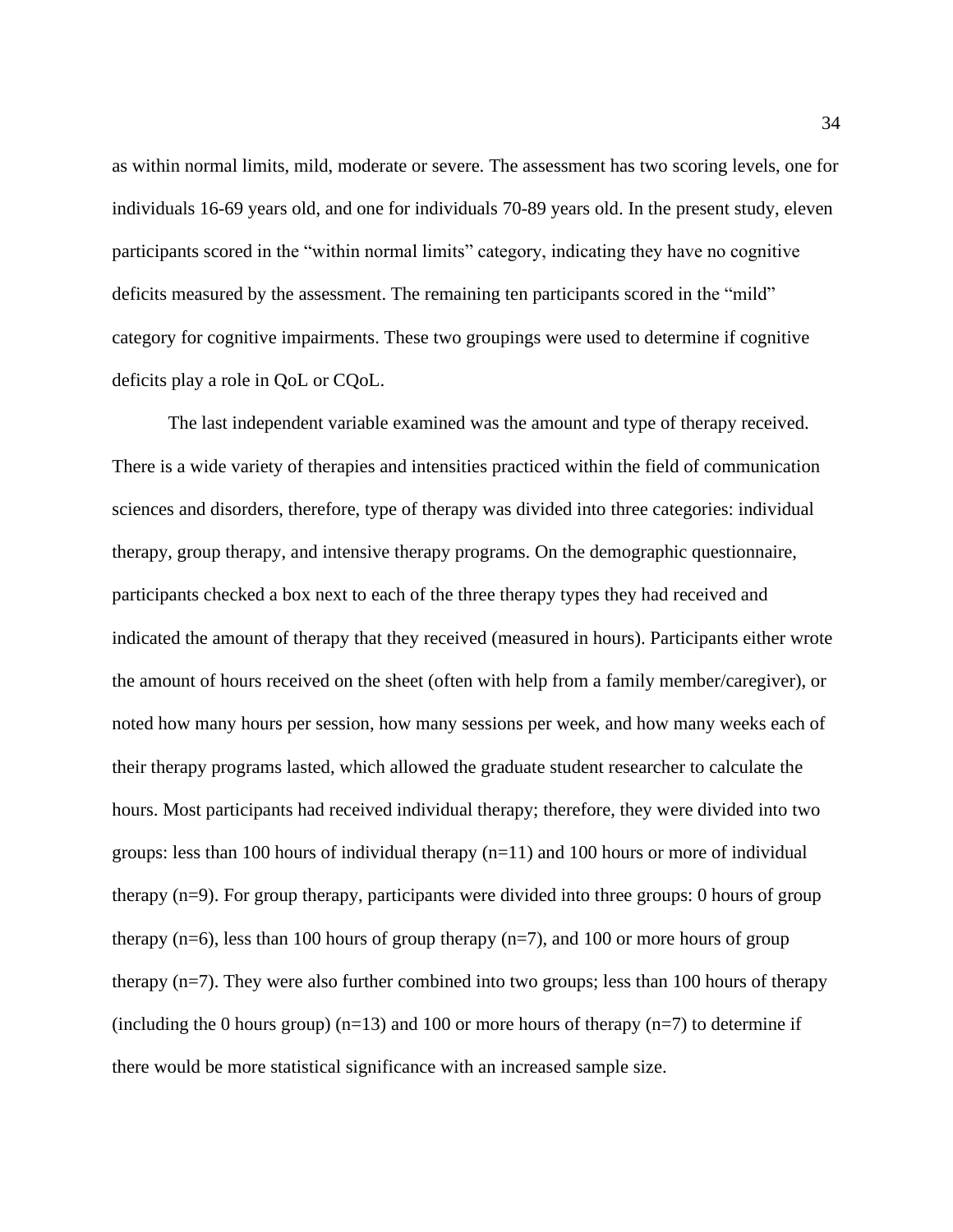The last type of therapy, intensive aphasia therapy, is not as commonly received as the other two types of therapy. The intensive aphasia therapy program specifically measured in this study was the program offered in Maple Grove, Minnesota. This is a four week program that participants attend for three and a half hours a day, five days a week. Participants were divided into two groups for this variable: 0 hours of intensive therapy received  $(n=11)$  and more than 0 hours or some intensive therapy received (n=9). For each of the independent variables examined, Cohen's d index of effect sizes was also used to compare the magnitude of differences in the groups mean scores. These various variables and participant groupings were selected in order to analyze QoL outcome data and study how each factor and assessment correlated with one another.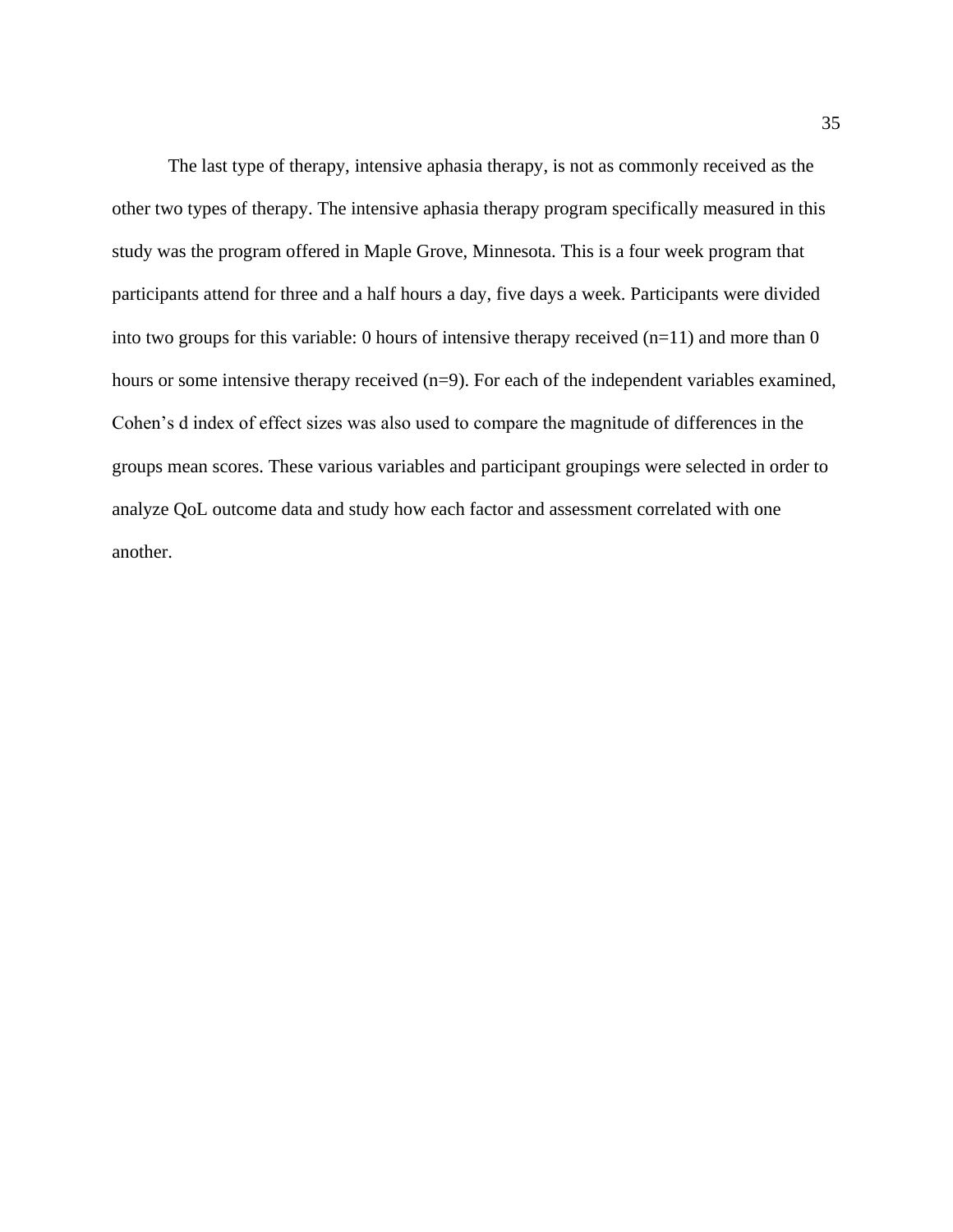#### **Chapter 3: Results**

The present chapter outlines the results of all of the participants' performance on the various test measures administered which include the ASHA-FACS, ASHA-QCL, CCRSA and the SAQOL-39. This study determined if correlations exist between the outcomes of commonly used QoL and CQoL measures (e.g. ASHA-FACS, ASHA-QCL, CCRSA, SAQOL-39) and if the factors of post-onset period, aphasia severity level, cognitive functioning, and therapy received influenced the quality of life (QoL), communication quality of life (CQoL), and confidence levels in persons with aphasia (PWAs). The findings related to each research question are outlined in detail below.

**Research Question 1:** Do the outcomes of ASHA-FACS and the ASHA-QCL correlate with each other and with other measures of QoL and confidence, such as the SAQOL-39 and CCRSA respectively; and will one of them provide a more unique representation of QoL and CQoL in PWAs?

Each participant was administered the four measures (ASHA-FACS, ASHA-QCL, SAQOL-39 and CCRSA). The assessments were scored, and a correlation matrix was used to determine if the assessments measure similar aspects of an individual's QoL and CQoL. The outcomes are displayed in Table 3.1.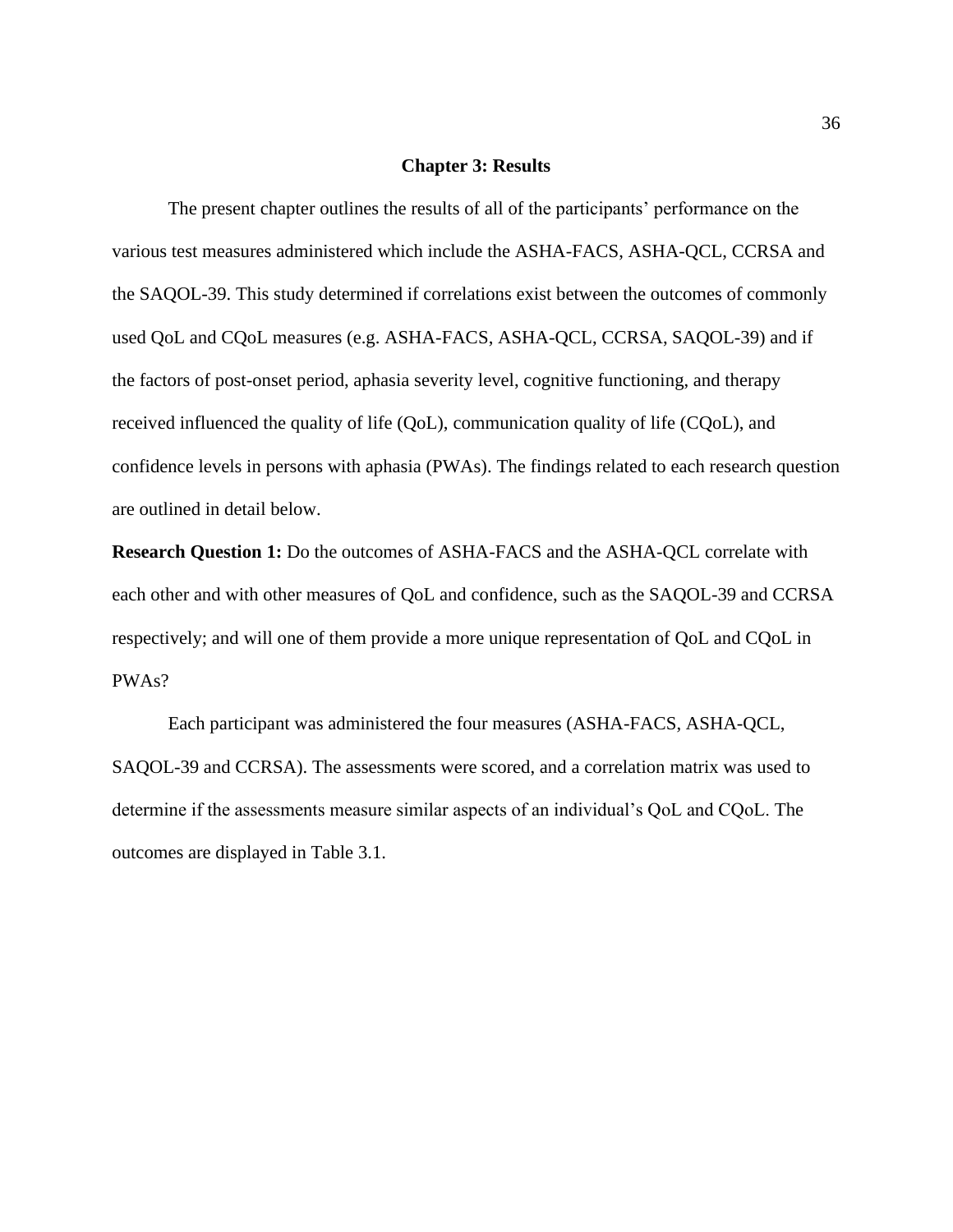## **Table 3.1**

|                          | ASHA-<br><b>FACS</b> | ASHA-<br>QCL | <b>CCRSA</b> | SAQOL-<br>39 Mean | SAQOL-<br>39 | SAQOL-<br>39 | SAQOL-<br>39 Psych. |
|--------------------------|----------------------|--------------|--------------|-------------------|--------------|--------------|---------------------|
|                          |                      |              |              |                   | Physical     | Comm.        |                     |
| ASHA-<br><b>FACS</b>     | 1                    | .549**       | $.644**$     | .316              | .432         | .239         | $-.002$             |
| ASHA-<br><b>QCL</b>      | $.549**$             | 1            | $.773**$     | .594**            | .304         | .794**       | .425                |
| <b>CCRSA</b>             | $.644**$             | $.773**$     | 1            | $.694**$          | $.444*$      | $.533*$      | .578                |
| SAQOL-<br>39 Mean        | .316                 | .594**       | $.694**$     | $\mathbf{1}$      | $.760**$     | $.608**$     | .792**              |
| SAQOL-<br>39<br>Physical | .432                 | .304         | $.444*$      | $.760**$          | $\mathbf{1}$ | .188         | .289                |
| SAQOL-<br>39<br>Comm.    | .239                 | .794**       | $.533*$      | $.608**$          | .188         | 1            | $.452*$             |
| SAQOL-<br>39 Psych.      | $-.002$              | .425         | $.578**$     | .792**            | .289         | $.452*$      | 1                   |

*Relationships Between the Four Scales*

\*\* Significant at the 0.01 level (2 tailed); \*Significant at the 0.05 level (2-tailed)

Table 3.1 includes the correlation coefficients (Pearson's *r*) or the strength of relationship between the measures with asterisks denoting p-values. The CCRSA correlated with all other measures and had the strongest correlations with the ASHA-QCL. Additionally, the CCRSA had strong correlations with other measures in the following order: SAQOL-mean score, ASHA-FACS, SAQOL-39 psychosocial subdomain, SAQOL-39 communication subdomain, and lastly the SAQOL-39 physical subdomain. The SAQOL-39 Mean score had large positive correlations with most of the measures, with the strongest correlations to it's own subtests (specifically SAQOL-39 physical, SAQOL-39 psychosocial), then the CCRSA, then SAQOL-39 communication, and lastly the ASHA-QCL. The SAQOL-39 mean score had no statistically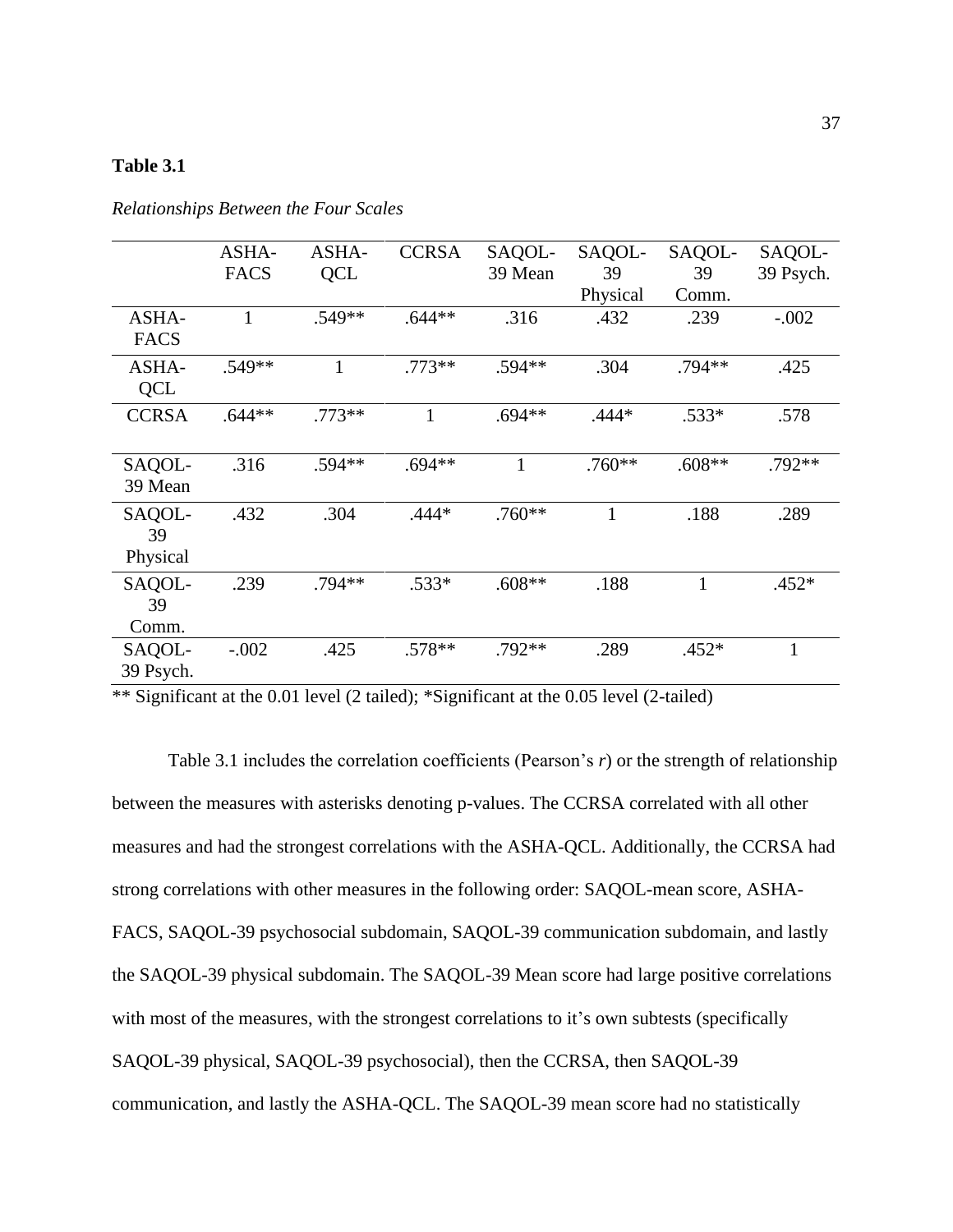significant relationship with the ASHA-FACS. The ASHA-QCL had the most significant correlations with the SAQOL-39 communication subdomain, then the CCRSA, SAQOL-39 mean score, and lastly the ASHA-FACS. This indicates that the ASHA-QCL was highly correlated with all other measures of communication but had no correlations with the SAQOL-39 psychosocial subdomain or physical subdomain. The ASHA-QCL was found to specifically correlate with only measures of communication, which differs from the correlations the CCRSA has with other measures. This implies that the ASHA-QCL is more closely associated with CQoL rather than overall QoL. The ASHA-FACS had large positive correlations with the CCRSA and ASHA-QCL but failed to significantly correlate with the SAQOL-39 mean score or subdomains. In summary, the ASHA-FACS and ASHA-QCL were found to have significant correlations with each other, although the ASHA-QCL had stronger correlations with other QoL and confidence measures such as the SAQOL-39 and CCRSA.

**Research Question 2:** Do QoL and CQoL differ in the various groups of PWAs with different lengths of post-onset time?

The participants' post-onset periods were grouped into the following two categories: <6 months – 4 years and 4 years – 6+ years. Each group had ten PWAs, and one PWA was excluded because they had multiple strokes, resulting in the lack of a measurable time post-onset. An ANOVA was used to compare the two groups' outcomes on each of the QoL and CQoL measures. There were no significant differences found between the two groups at the levels of p  $<.05$  or p $<.010$  on any of the QoL or CQoL measures. Effect sizes were calculated to determine if there was a strong relationship between variables, and a medium effect size (*d=* 0.58) was found on the SAQOL-Psychosocial subdomain between participants with more recent strokes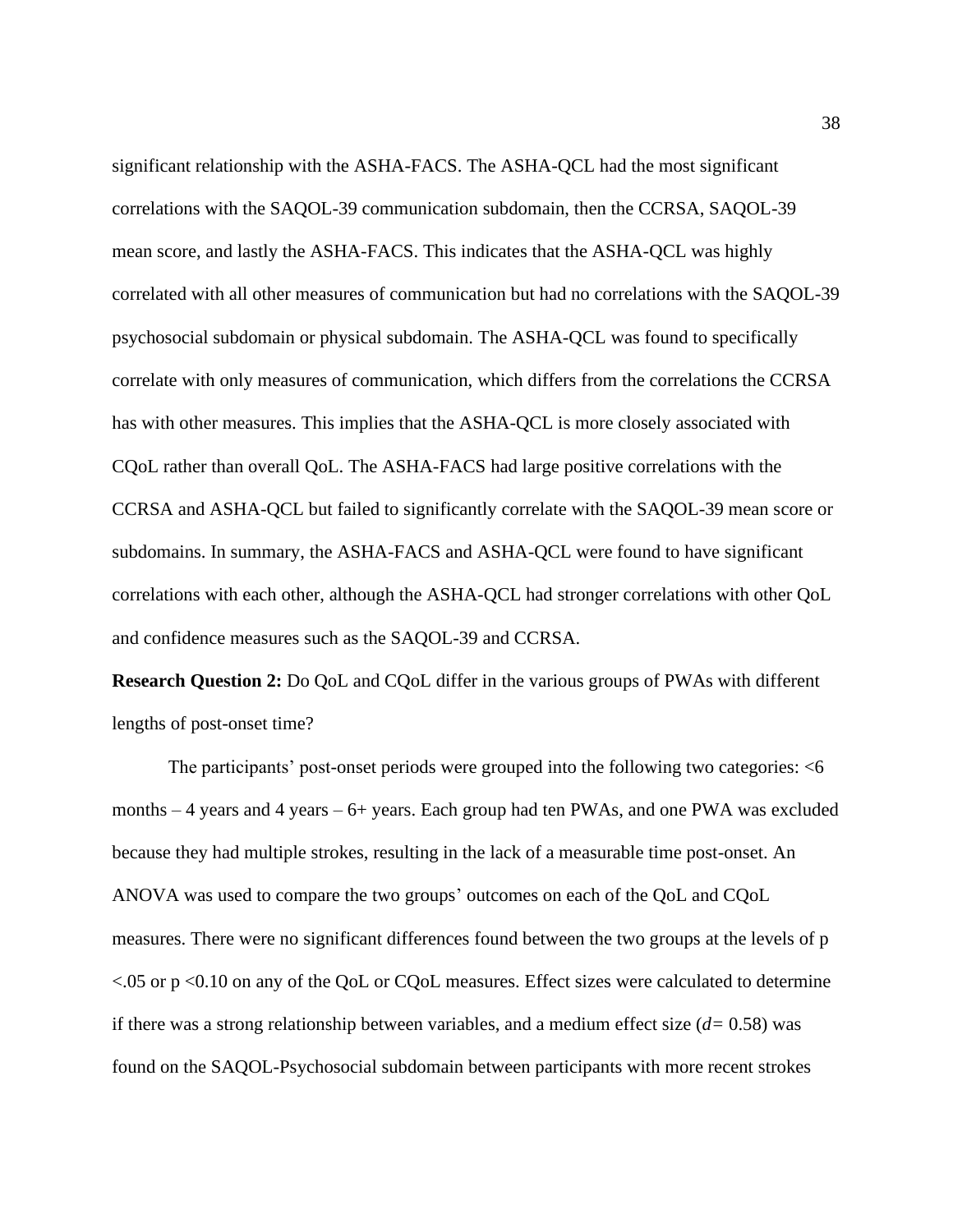and those with older strokes. The group of PWAs with a post-onset of  $<6$  months  $-4$  years had a lower mean score (*M=* 2.91, *SD=* 0.51) when compared to the mean of the PWAs who were 4 years – 6+ years post-onset (*M=* 3.36, *SD=* 0*.*98). The SAQOL-Psychosocial subdomain includes questions about the individual's confidence, if they feel withdrawn from others, and other personal factors. The group with less time post-onset had lower scores possibly because they might have increased difficulty with acceptance of their communication disorder, due to it being a more recent diagnosis.

**Research Question 3:** Will QoL and CQoL be differentially influenced by the severity of aphasias?

Two separate ANOVAs were completed to answer this question. One ANOVA had PWAs separated into three groups based on their Western Aphasia Battery-Revised (WAB-R) score. These groups were mild, moderate and severe-very severe. However, this grouping resulted in only two participants in one category, which limited the ability to make statistical comparisons. Therefore, a second ANOVA was used to determine if differences would occur when the participants were grouped into only two groups: mild versus moderate, severe and very-severe. When divided into two groups, there was a significant effect of aphasia severity on SAQOL-39 mean score results at the p<.05 level for the conditions  $[F(1, 19) = 6.99, p = .016]$ . The mild group had a significantly higher mean score (*M*= 3.82, *SD*= 0.44) when compared to the moderate, severe and very-severe group  $(M=3.2, SD=0.63)$ . There was also a significant effect of aphasia severity on SAQOL-39 communication sub-domain results at the p<.05 level for the two conditions  $[F(1, 19) = 6.42, p = .020]$ . Again, the group of participants with mild aphasia had a higher mean score (*M*= 3.65, *SD*= 0.57) when compared to the moderate, severe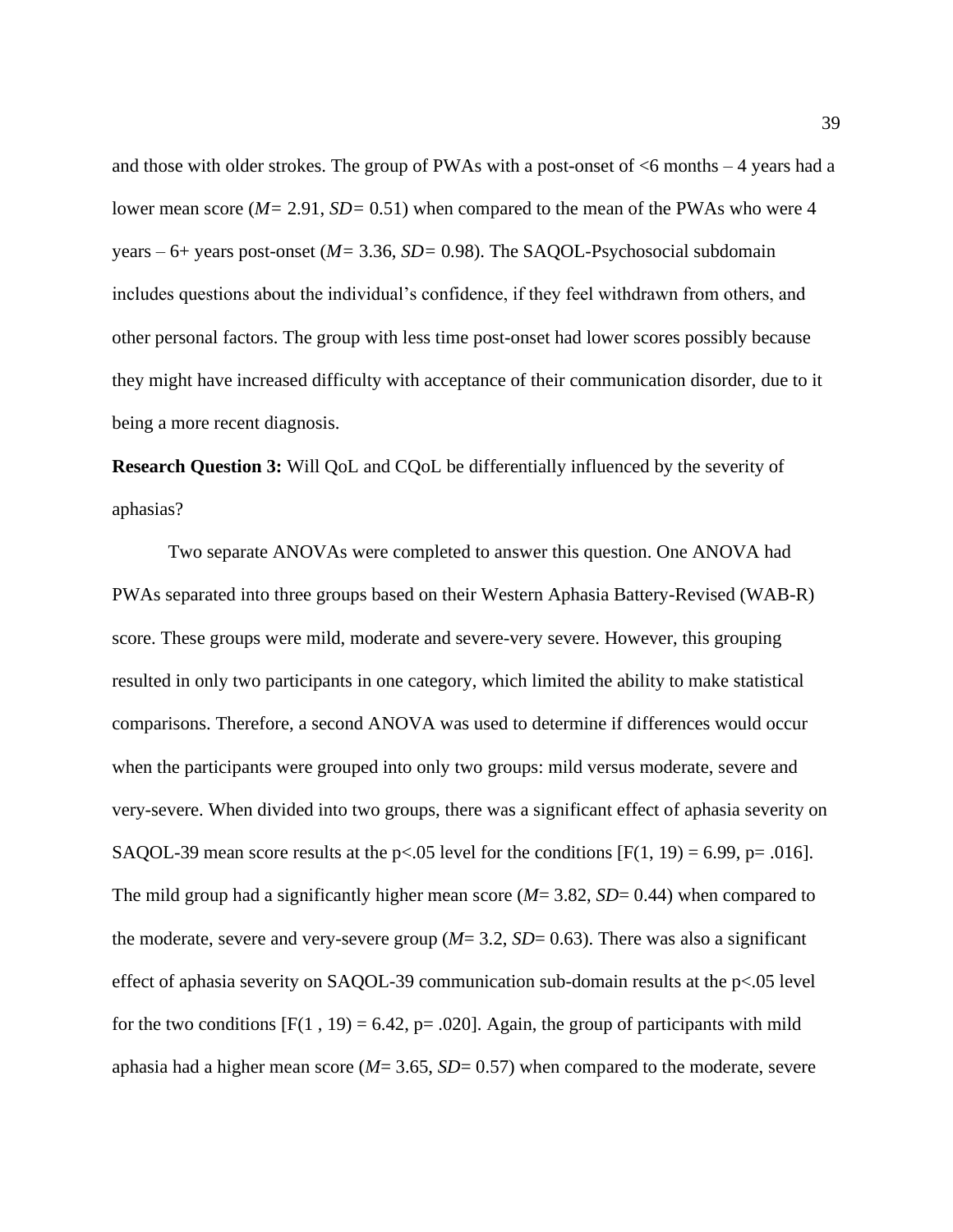and very-severe group (*M*= 2.8, *SD*= 0.99). Additionally, there were significant findings at the  $p<.10$  level between the groups' scores on the ASHA-QCL [F(1, 19) = 3.281, p = .086]. The participants with mild aphasia scored significantly higher (*M*= 70.73, *SD*= 11.07) than people with moderate, severe or very-severe aphasia ( $M = 61.75$ ,  $SD = 10.96$ ). These results demonstrate that aphasia severity impacted both QoL and CQoL in the participants, with those with less severe aphasia having higher ratings of QoL and CQoL. Furthermore, it shows that both the SAQOL-39 and ASHA-QCL measures are sensitive to detecting these differences in groups of PWAs and identified that certain measures do not result in scores that reflect aphasia severity. Specifically, the ASHA-FACS did not detect differences between groups based on aphasia severity level. Effect sizes were also calculated, and significant findings are included in Table 3.2 below.

#### **Table 3.2**

| <b>Assessment</b>                  | Group 1: Mild              | Group 2: Moderate,            | <b>Effect</b> | <b>Descriptive</b> |
|------------------------------------|----------------------------|-------------------------------|---------------|--------------------|
|                                    |                            | <b>Severe and Very-Severe</b> | Size $(d)$    | Term               |
| <b>ASHA-FACS</b>                   | $M = 5.95$ , $SD = 0.83$   | $M = 5.65$ , $SD = 0.99$      | 0.32          | Small              |
| <b>ASHA-QCL</b>                    | $M = 70.73$ , $SD = 11.07$ | $M = 61.75$ , $SD = 10.96$    | 0.82          | Large              |
| <b>CCRSA</b>                       | $M = 31.15$ , $SD = 5.84$  | $M = 26.63$ , $SD = 5.83$     | 0.77          | Medium             |
| SAQOL-39<br><b>Mean</b>            | $M = 3.82$ , $SD = 0.44$   | $M = 3.2$ , $SD = 0.63$       | 1.13          | Large              |
| <b>SAQOL-39</b><br><b>Physical</b> | $M = 4.27$ , $SD = 0.57$   | $M = 3.71$ , $SD = 0.98$      | 0.7           | Medium             |
| <b>SAQOL-39</b><br>Communication   | $M = 3.65$ , $SD = 0.57$   | $M = 2.8$ , $SD = 0.99$       | 1.06          | Large              |
| SAQOL-39<br><b>Psychosocial</b>    | $M = 3.38$ SD = 0.83       | $M = 2.81$ , $SD = 0.6$       | 0.78          | Medium             |

## *Effect Sizes of Aphasia Severity on Outcome Measures*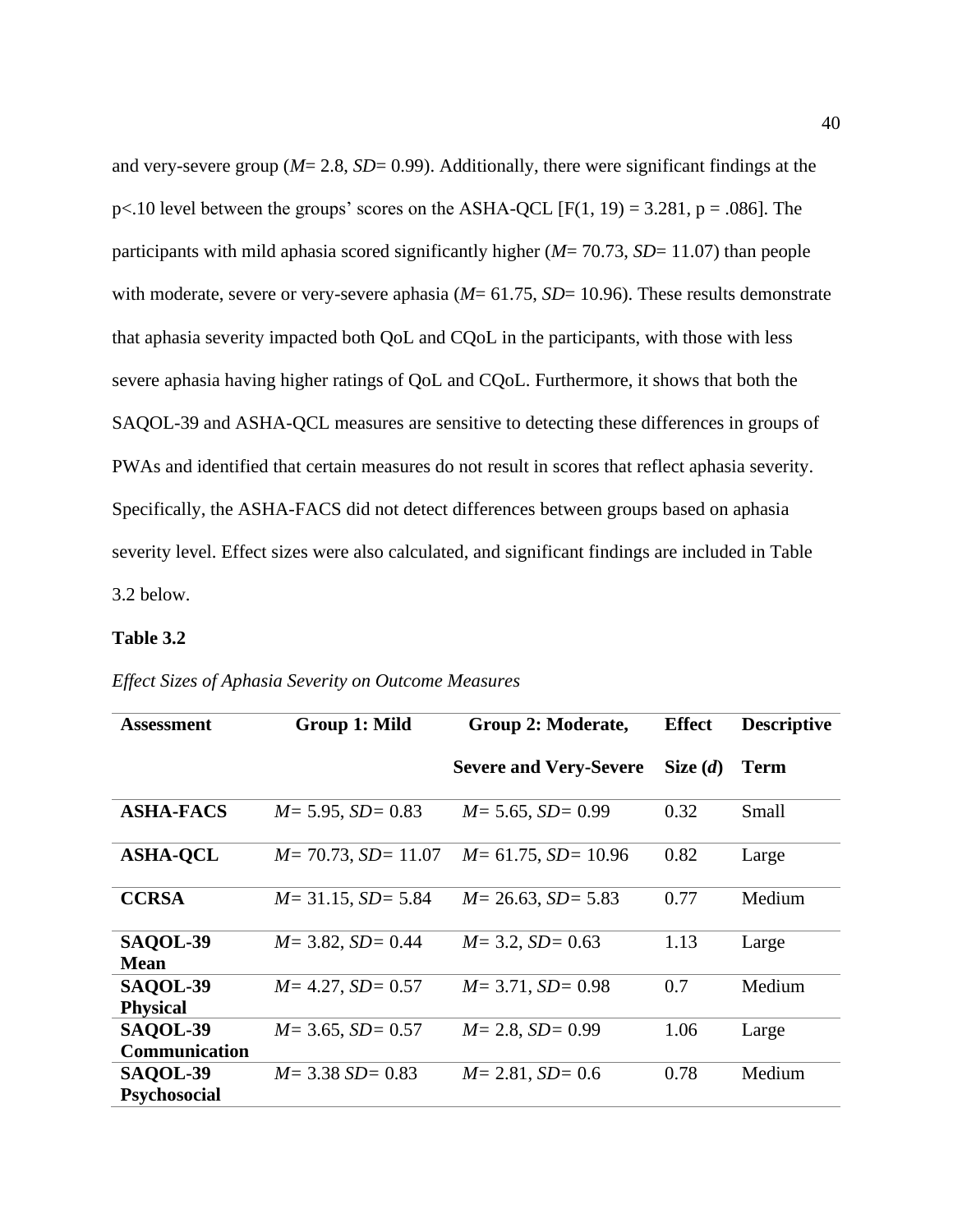In all cases, the mild group had higher mean scores when compared to the more severe group, which implies that aphasia severity impacted QoL and CQoL negatively for PWAs in the present study.

**Research Question 4:** Will the PWAs' cognitive impairments differentially influence the outcomes of the QoL and CQoL measures?

The PWAs were assessed with the five nonverbal subtests of the CLQT to determine their cognitive functioning abilities. Eleven participants had scores in the category of "Within Normal Limits" and the remaining ten participants had a "Mild Impairment". These two groups were included in an ANOVA to determine if they had significantly different scores on the QoL and CQoL measures. The results showed a statistically significant difference between groups on ASHA-QCL outcomes at the level of  $p < .10$  [F(1, 19) = 3.604, p = .073]. The participants that had cognitive abilities "within normal limits" had a higher overall mean score (*M=* 71.64, *SD=*  10.07) when compared to the scores of the individuals with a "mild impairment" (*M=* 62.55, *SD*= 11.86) on the ASHA-QCL. The ANOVA also revealed significant effects of cognitive abilities at the level of  $p < .10$  on the CCRSA outcomes [F(1, 19) = 3.046,  $p = .097$ ]. The CCRSA outcomes were consistent with ASHA-QCL outcomes with those participants that scored "within normal limits" having a higher mean score (*M=* 31.55, *SD=* 5.41) when compared to the "mild impairment" group (*M=* 27.1, *SD=* 6.26). These results confirm previous research, indicating that even mild cognitive impairments may impact CQoL (Chiou & Yu, 2018; Nicholas, Hunsaker, & Guarino, 2017). There were no significant findings on the QoL specific measures (SAQOL-39 mean and subdomains). This demonstrates that when comparing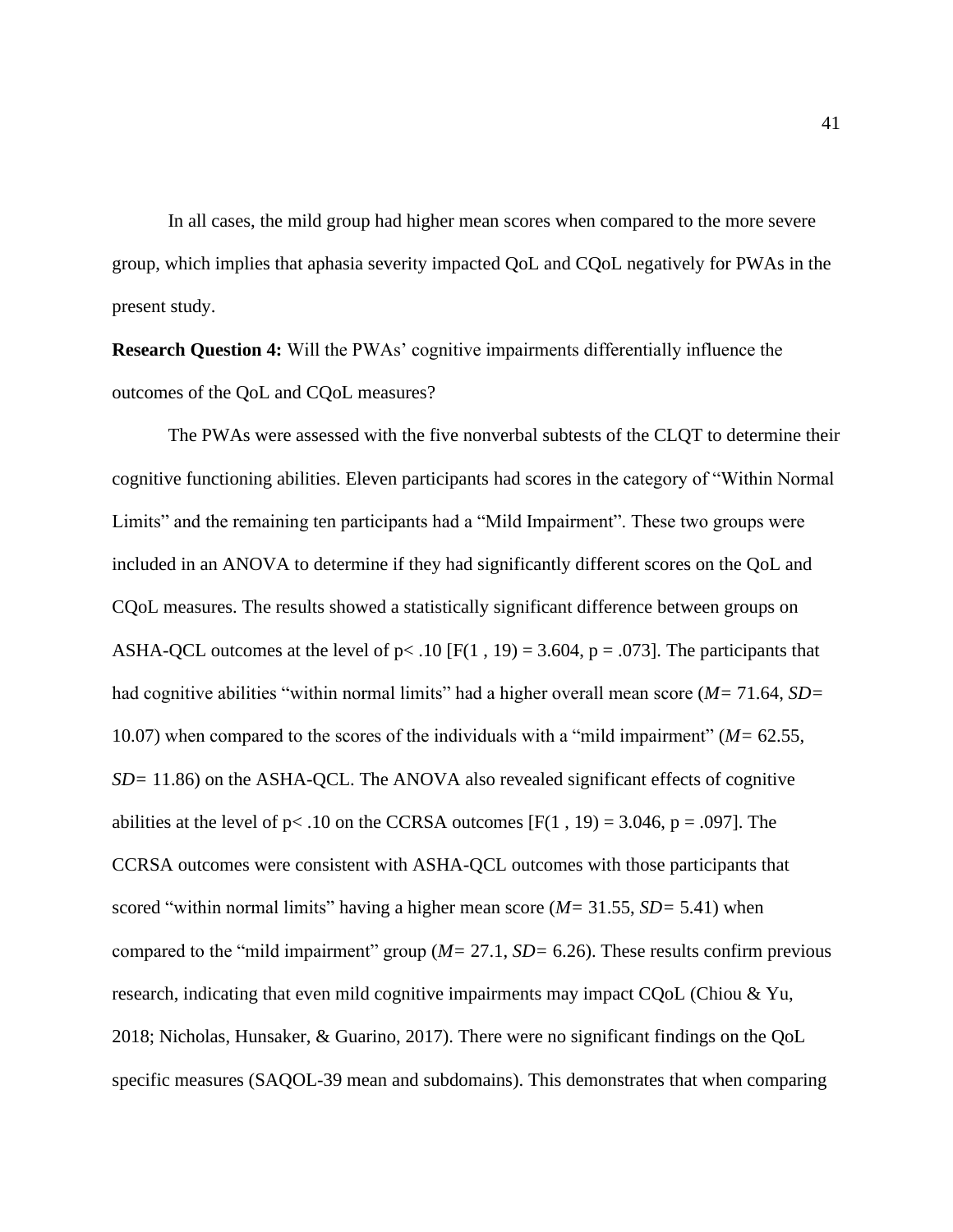the CQoL measures (ASHA-QCL and ASHA-FACS), the ASHA-QCL is more sensitive to identifying differences in groups of PWAs based on cognitive functioning.

**Research Question 5:** Will the therapy treatment types and intensities differentially influence the outcomes of the QoL and CQoL measures?

Participants completed a structured demographics questionnaire that included boxes to mark for the type of speech and language therapy received (individual, group, intensive) and corresponding lines to indicate the number of hours the individual attended therapy. During data analysis, the participants were divided into groups that received no therapy, less than 100 hours, or more than 100 hours (100+ hours) of therapy for each of the three types of therapy. The number of PWAs and division of groups varied by type of therapy, and these are outlined in Table 3.3 below.

## **Table 3.3**

| <b>Type of Therapy</b>          | <b>Amount of Therapy Received</b> | <b>Number of participants</b> |
|---------------------------------|-----------------------------------|-------------------------------|
| Individual therapy (two groups) | Less than 100 hours               | 11                            |
|                                 | $100+ hours$                      | 9                             |
| Group therapy (three groups)    | No therapy                        | 6                             |
|                                 | Less than 100 hours               |                               |
|                                 | $100+ hours$                      |                               |
| Group therapy (two groups)      | Less than 100 hours               | 13                            |
|                                 | $100+ hours$                      | 7                             |
| Intensive therapy (two groups)  | No therapy                        | 11                            |
|                                 | Therapy                           | 9                             |

*Participant Groupings for Each Type of Therapy*

As outlined in table 3.3 above, participants were grouped into both three groups and two groups for group therapy during the ANOVA analysis. The group that received no therapy was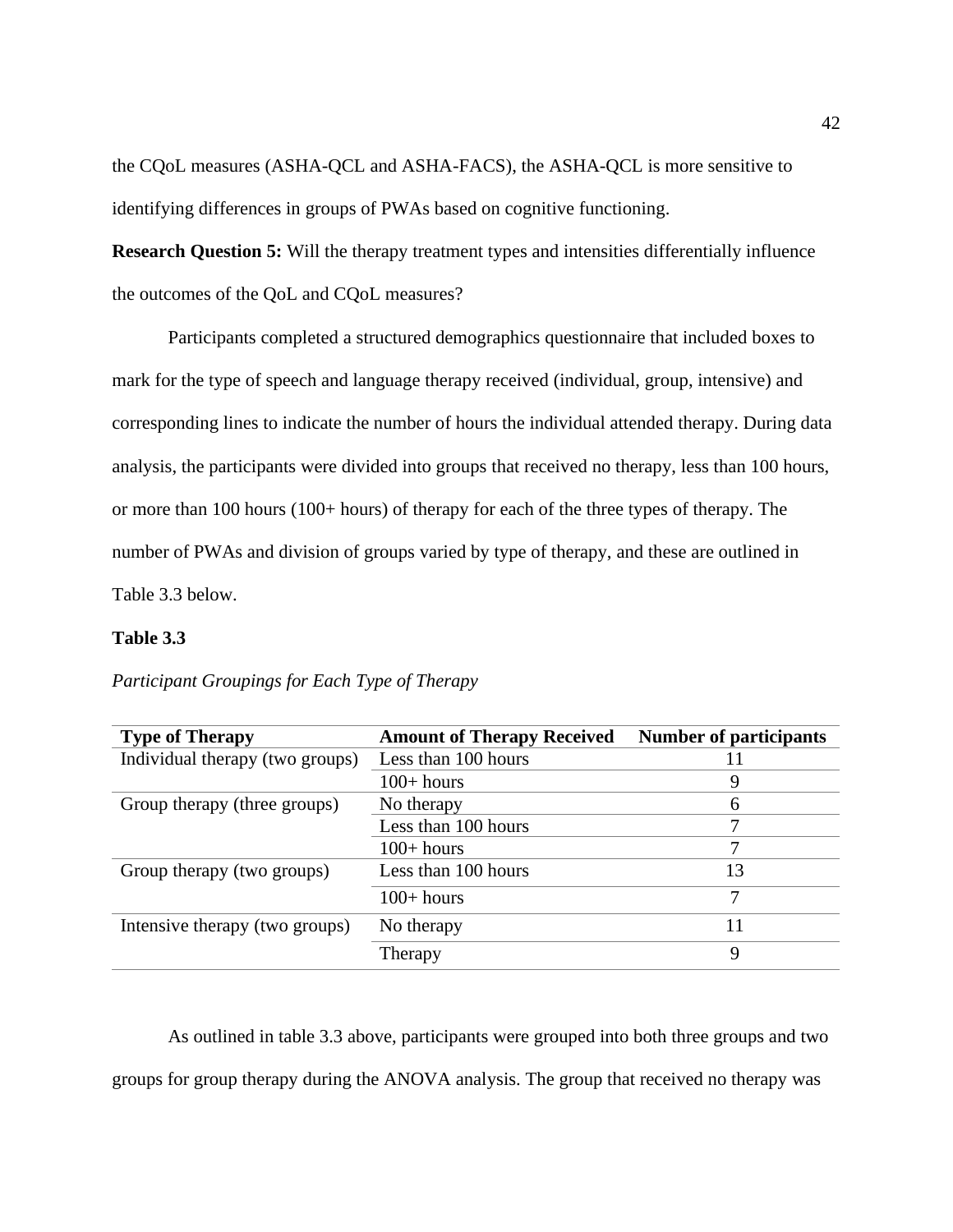combined with the group that received less than 100 hours of therapy for a second analysis to determine if findings would change with two larger groups rather than three smaller groups.

The two groups compared for individual therapy were participants who received less than 100 hours of therapy and those that received 100 or more hours of therapy. There were significant findings for the effects of individual therapy on CCRSA results at the  $p < .05$  level  $[F(1, 18) = 6.680 \text{ p} = .019]$ . The group that received less than 100 hours of therapy, had a significantly higher mean score (*M*= 32.55, *SD*= 4.57) when compared to participants that received 100 or more hours of individual therapy (*M=* 26.33, *SD=* 6.18) on the CCRSA. This indicates that those participants who received over 100 hours of therapy had significantly lower levels of confidence. There were also significant findings for the effects of individual therapy on SAQOL-39 communication outcomes at the  $p < .05$  level [F(1, 18) = 9.304 p = .007]. The group that received less than 100 hours of therapy had a significantly higher mean score (*M=* 3.8, *SD=*  0.427) when compared to the group that received 100 or more hours of therapy (*M=* 2.82, *SD=*  0.958). These findings show a trend that participants who received less individual therapy had higher scores on the CQoL and QoL outcome measures. However, these individuals were already very high functioning and had a stroke with less severe language deficits, as measured by their WAB-R aphasia quotient. Therefore, the higher functioning individuals possibly needed less therapy overall when compared to other groups.

There were no significant findings when comparing the amount of group therapy participants received and the outcomes on QoL and CQoL measures. Effect sizes were calculated with participants divided into three groups and they are summarized in Table 3.4 below.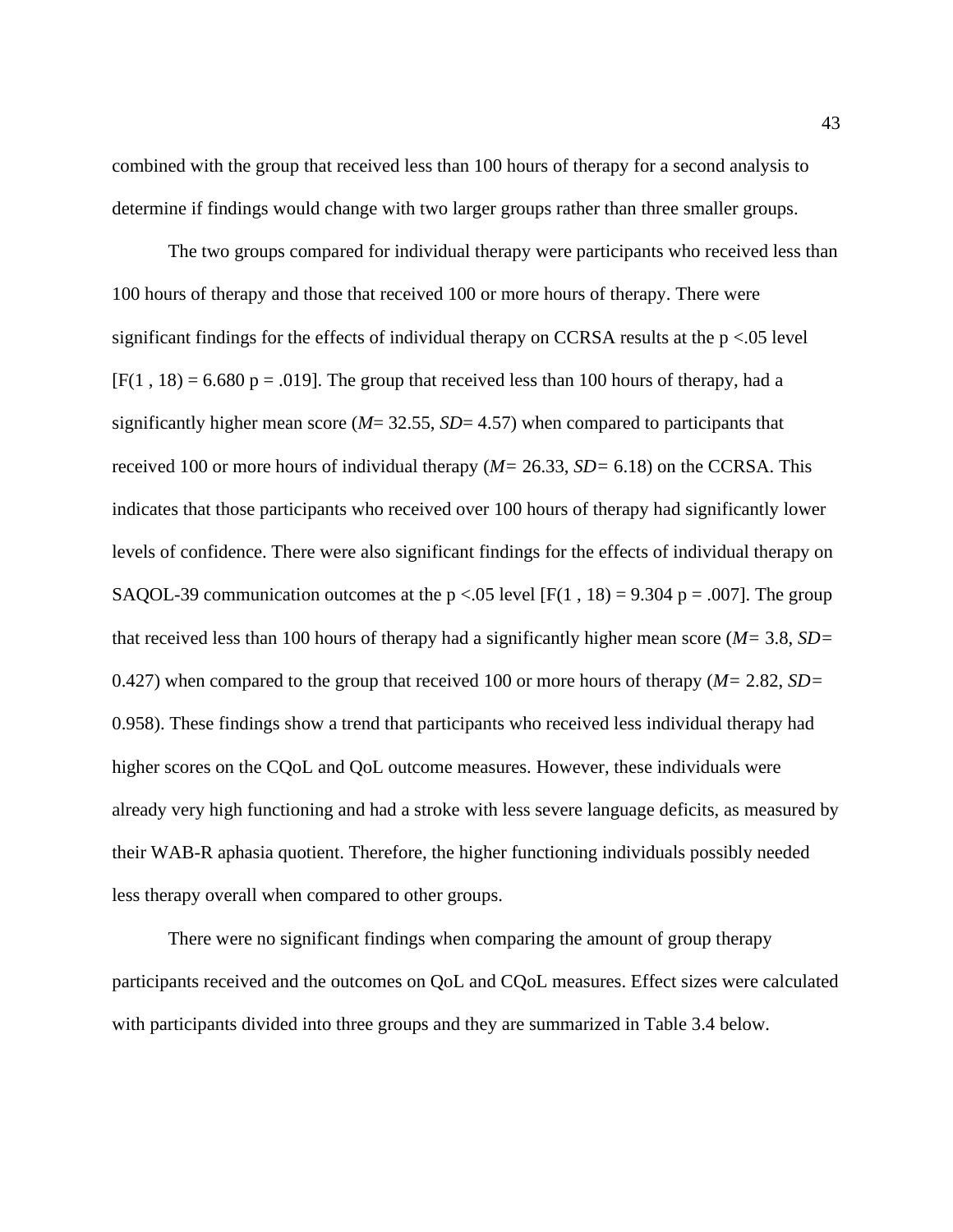## **Table 3.4**

| <b>Assessment</b>    | Group 1                   | Group 2                   | Group 3                    |
|----------------------|---------------------------|---------------------------|----------------------------|
|                      | No therapy                | $<$ 100 hours             | $100 + hours$              |
| <b>ASHA-FACS</b>     | $M = 5.95$ , $SD = 0.93$  | $M = 5.7$ , $SD = 0.83$   | $M = 5.96$ , $SD = 1.04$   |
|                      |                           |                           |                            |
| <b>ASHA-QCL</b>      | $M = 71.25$ , $SD = 9.69$ | $M = 63.64$ , $SD = 7.9$  | $M = 69.21$ , $SD = 15.94$ |
|                      | ** $(d=0.86)$             | ** $(d=0.86)$             |                            |
| <b>CCRSA</b>         | $M = 31.67$ , $SD = 4.41$ | $M = 27.71$ , $SD = 3.68$ | $M = 30.14$ , $SD = 8.9$   |
|                      | ** $(d=0.97)$             | ** $(d=0.97)$             |                            |
| <b>SAQOL-39</b>      | $M = 3.47$ , $SD = 0.34$  | $M = 3.61$ , $SD = 0.24$  | $M = 3.64$ , $SD = 0.99$   |
| <b>Mean</b>          | $*(d=0.50)$               | $*(d=0.50)$               |                            |
| SAQOL-39             | $M = 3.58$ , $SD = 0.53$  | $M = 4.37$ , $SD = 0.43$  | $M = 4.04$ , $SD = 1.08$   |
| <b>Physical</b>      | ** $(d=1.63)$             | ** $(d=1.63)$             |                            |
|                      |                           |                           |                            |
|                      | $*(d=0.54)$               |                           | $*(d=0.54)$                |
| SAQOL-39             | $M = 3.78$ , $SD = 0.58$  | $M = 3.2$ , $SD = 0.93$   | $M = 3.16$ , $SD = 0.95$   |
| <b>Communication</b> | $*(d=0.75)$               | $*(d=0.75)$               |                            |
|                      |                           |                           |                            |
|                      | $*(d=0.79)$               |                           | $*(d=0.79)$                |
| SAQOL-39             | $M = 3.15$ , $SD = 0.77$  | $M = 2.94$ , $SD = 0.55$  | $M = 3.43$ , $SD = 1.05$   |
| <b>Psychosocial</b>  |                           | $*(d=0.58)$               | $*(d=0.58)$                |

*Group Therapy Effect Sizes*

*Note. d* = effect size; \* denotes medium effect size between comparison groups; \*\* denotes large effect size.

Participants who received no group therapy had higher outcomes on the ASHA-QCL and

CCRSA measures when compared to the participants who received some group therapy.

However, participants who received no therapy scored lower on the SAQOL-39 physical subdomain when compared to the participants that received less than 100 hours of therapy. These results show that people who have not attended group therapy already have higher CQoL, possibly indicating that they do not need the group therapy. However, those individuals who received no group therapy have lower SAQOL-39 physical subdomain ratings, indicating they are less mobile than those who received some group therapy. Therefore, they may not have the ability to attend group therapy due to physical limitations.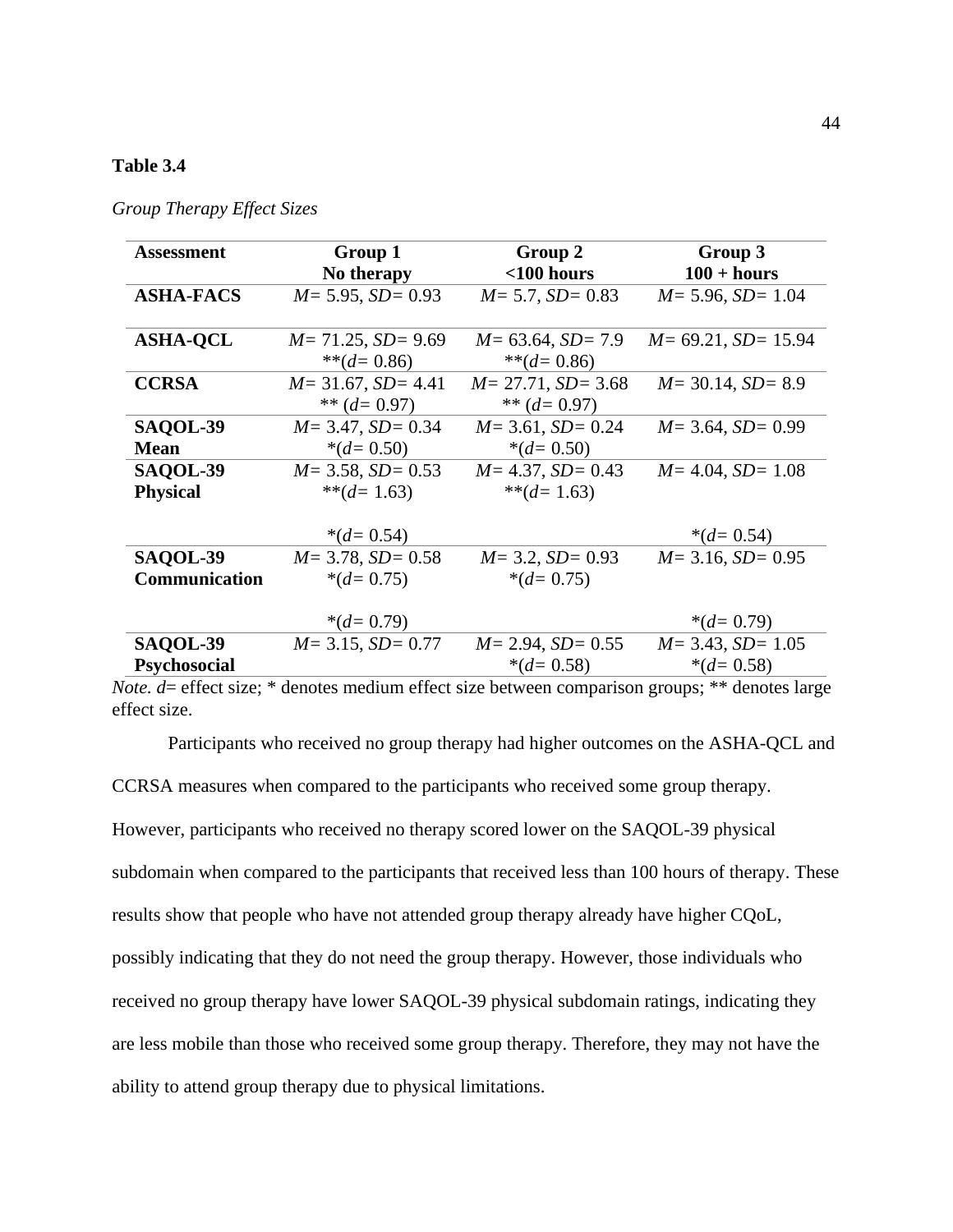There were statistically significant findings for the effects of intensive therapy on SAQOL-39 physical outcomes at the  $p < 10$  level [F(1, 18) = 3.073, p = .097]. The group of participants who did not receive intensive therapy had a higher mean score on the SAQOL-39 physical subdomain (*M=* 4.28, *SD=* 0.59) when compared to the group that received intensive therapy (*M=* 3.7, *SD=* 0.89). This is possibly because those people who received intensive therapy, may have more severe symptoms overall, including physical limitations such as rightsided weakness.

In brief, the most significant results of this study are as follows:

- 1. The CCRSA was the only measure to have statistically significant correlations with all other assessment test measures.
- 2. The ASHA-QCL and ASHA-FACS had strong positive correlations with each other.
- 3. When compared to the ASHA-FACS, the ASHA-QCL was correlated with a higher number of other QoL and CQoL measures, indicating that it has high levels of content and criterion validity.
- 4. The ASHA-QCL was the only measure sensitive to detecting differences in PWAs based on severity of aphasia, cognitive functioning, and amount and type of therapy received (three of the four factors tested).
- 5. There is a relationship between the time since the onset of aphasia and psychosocial wellbeing in PWAs.
- 6. PWAs with more severe aphasia have lower QoL and CQoL.
- 7. Even mild cognitive deficits in PWAs influenced ASHA-QCL and CCRSA scores negatively.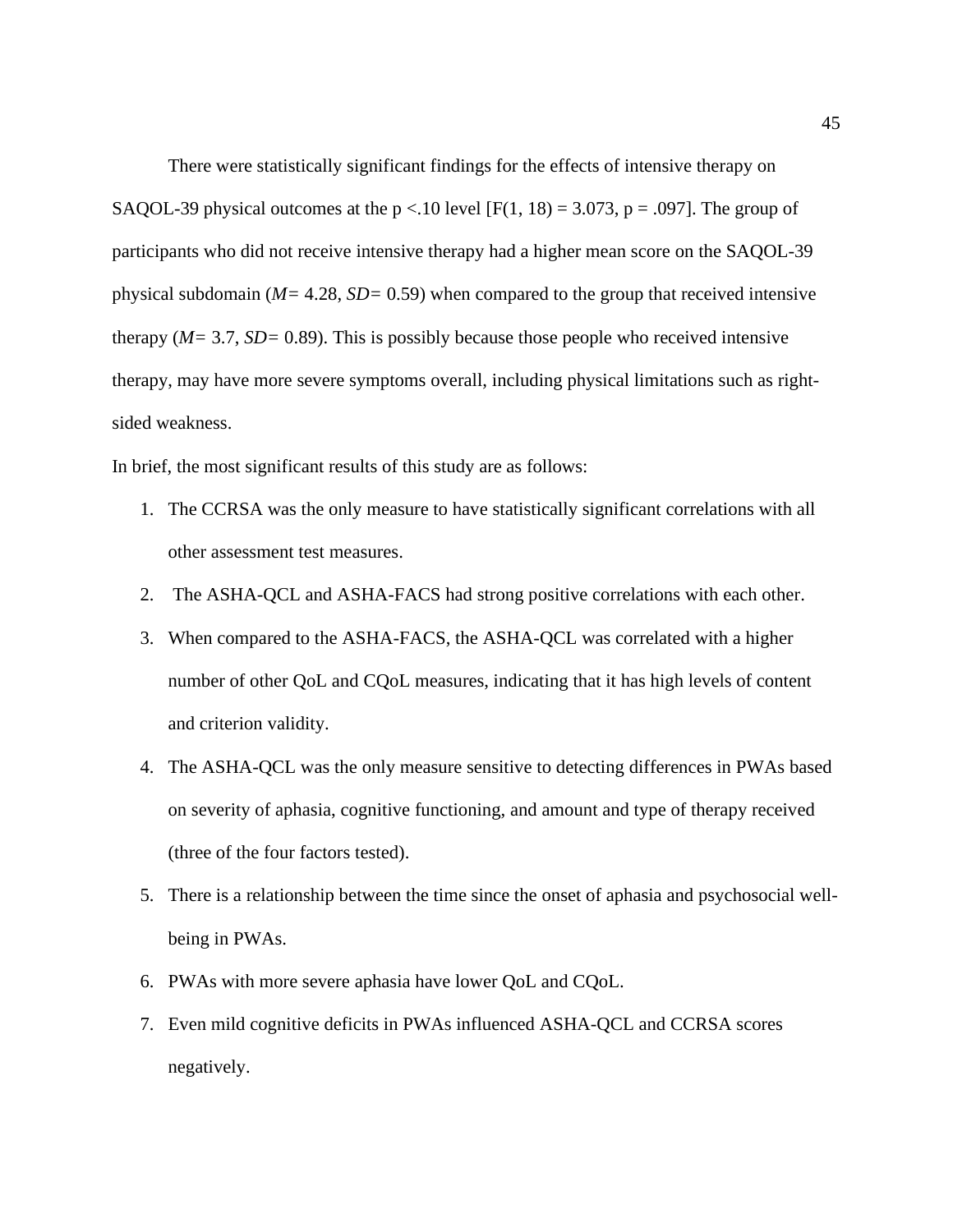8. The amount of therapy received yielded variable effects on QoL and CQoL outcomes, indicating a complex relationship within the sub-variables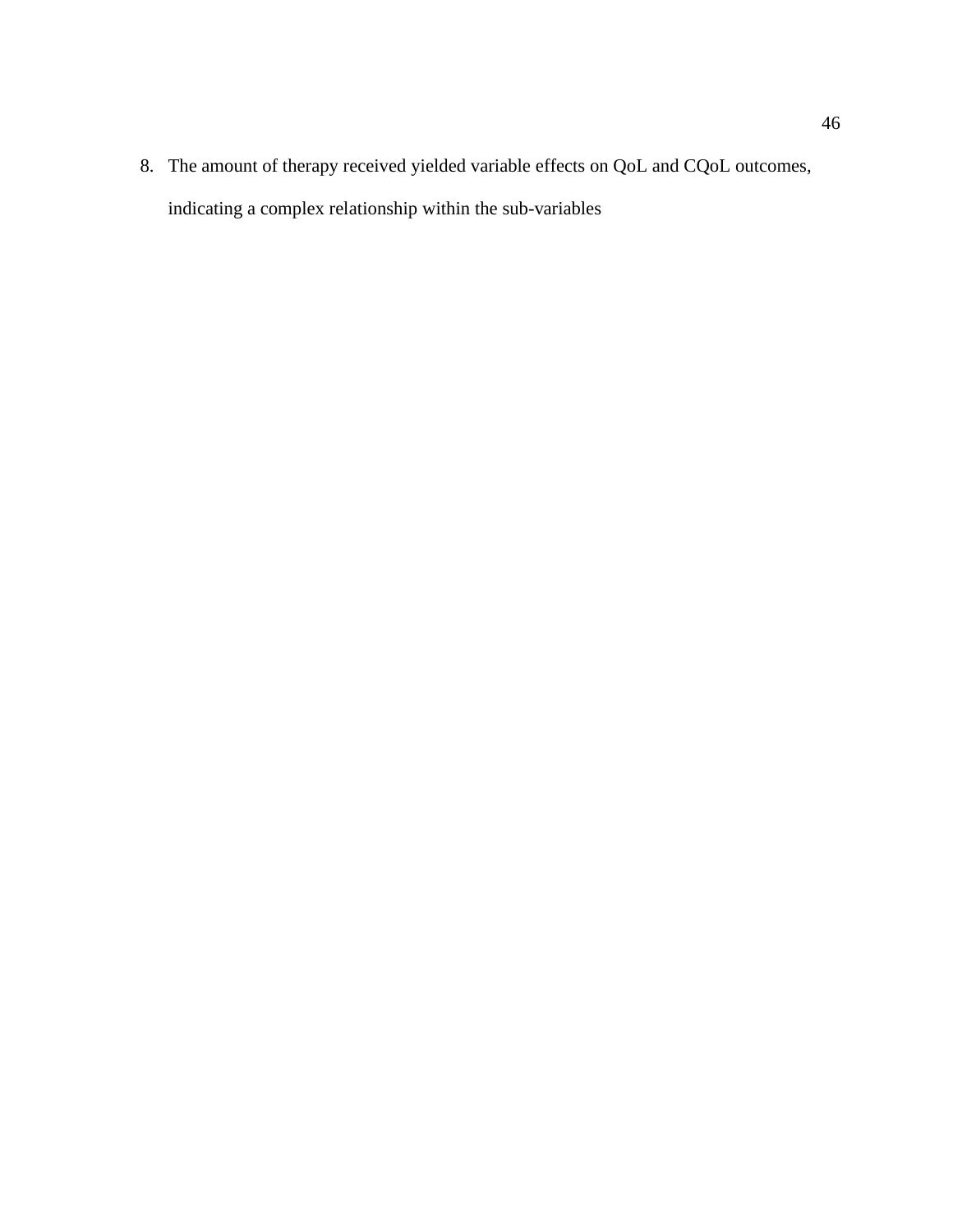#### **Chapter 4: Discussion**

This study aimed to compare various quality of life (QoL) and communication quality of life (CQoL) measures, and to determine which factors significantly contribute to lower QoL and CQoL in persons with aphasia (PWAs). There were two null hypotheses that were tested, and they are as follows:

- 1. The ASHA-FACS and ASHA-QCL will yield no differences in the outcomes in PWAs' CQoL and have no correlations with measures of overall QoL (SAQOL-39), and confidence levels (CCRSA).
- 2. Lengths of post-onset time; aphasia severities, cognitive impairments, and therapy received will each have no influence on a variety of QoL and CQoL measures.

Each of these hypotheses will be discussed regarding the specific research questions, and relationships between the variables will be detailed below.

**Research Question 1:** Do the outcomes of ASHA-FACS and the ASHA-QCL correlate with each other and with other measures of QoL and confidence, such as the SAQOL-39 and CCRSA respectively; and will one of them provide a more unique representation of QoL and CQoL in PWAs?

The ASHA-FACS and ASHA-QCL were found to have large positive correlations with each other. In previous research, each tool has individually been used with the SAQOL-39 but they have not yet been compared to each other. Bose et al. (2009) found the ASHA-QCL overall mean and socialization/activities subdomain to be highly correlated with the SAQOL-39 communication subdomain. This is consistent with the correlations found in the present study. Also, the ASHA-FACS was used with the SAQOL-39 in previous research, however, each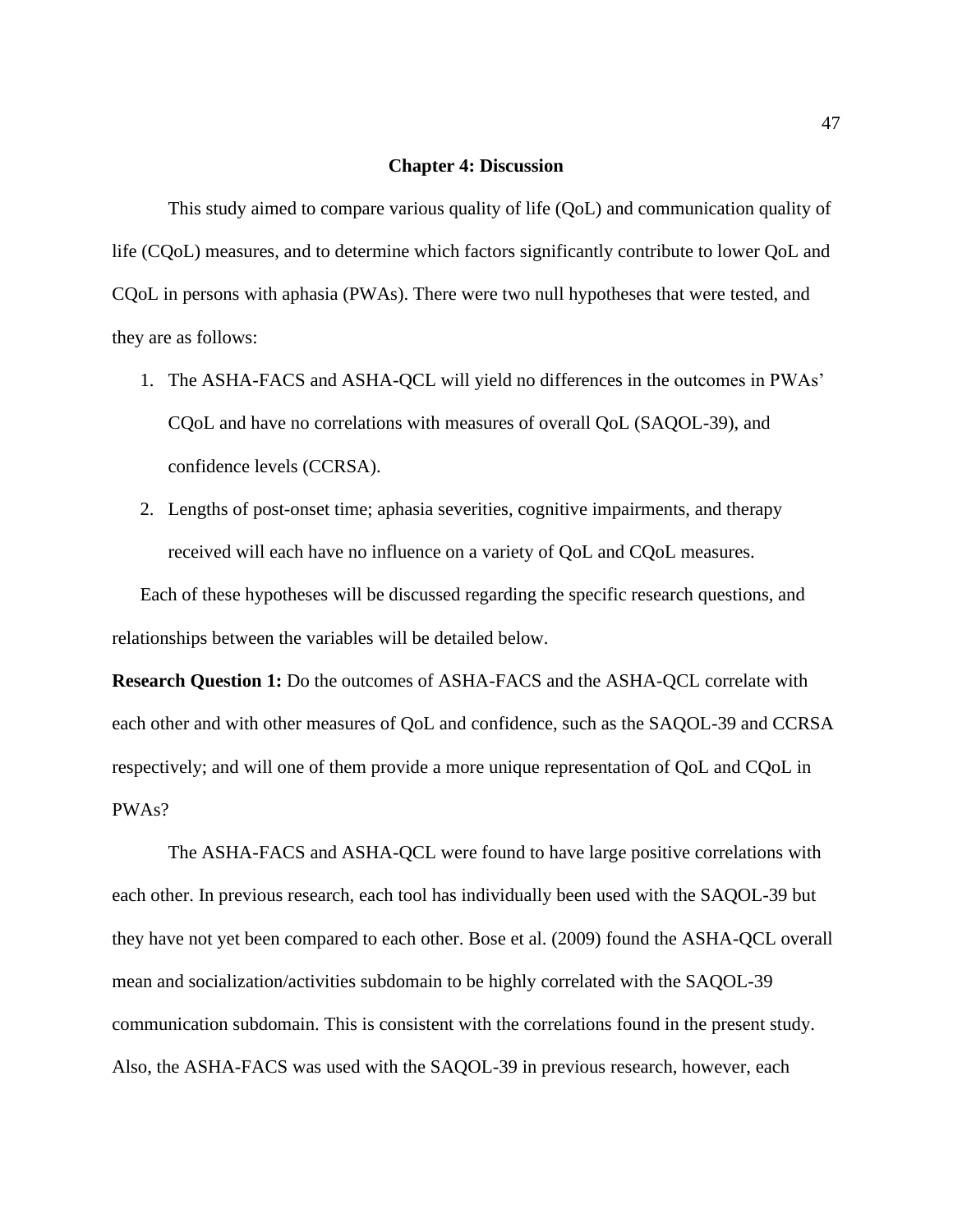measure served a separate purpose (Hilari & Byng, 2009). The SAQOL-39 was administered to measure health-related QoL and the ASHA-FACS was used as a measure of communication abilities for PWAs. In the present study, the ASHA-FACS did not significantly correlate with any of the SAQOL-39 subdomains, yet it was sensitive to finding differences in groups based on the amount of individual therapy received. The ASHA-FACS had positive correlations with the ASHA-QCL and CCRSA, but these were not as strong as the correlations existing between the ASHA-QCL and other measures including the CCRSA and SAQOL-39 communication subdomain. The ASHA-QCL was more sensitive and revealed differences between groups based on aphasia severity level, cognition, and therapy received.

Each questionnaire asks different questions, with distinct wording, making the PWAs' responses unique for each measure. When comparing specific items on each measure based on the variance of z-scores, the ASHA-FACS had two items with lower scores, while the ASHA-QCL had one item with a higher score. The ASHA-FACS items with lower scores were Question 5: "Exchanges information on the phone (e.g. answers questions, provides information)"; and Question 12: "Understands conversations when they occur in noisy or distracting situations (e.g. a crowded cafeteria)". The ASHA-QCL item with a higher score was Question 10: "I see the funny things in life."

The ASHA-FACS questions that received lower scores address specific situations that present challenges for PWAs and other individuals with communication deficits. The ASHA-QCL does not have questions that specifically ask about noisy situations but does include a question about using the telephone. On the ASHA-QCL, participants responded with a higher rating for Question 9: "I use the telephone" when compared to their rating for the ASHA-FACS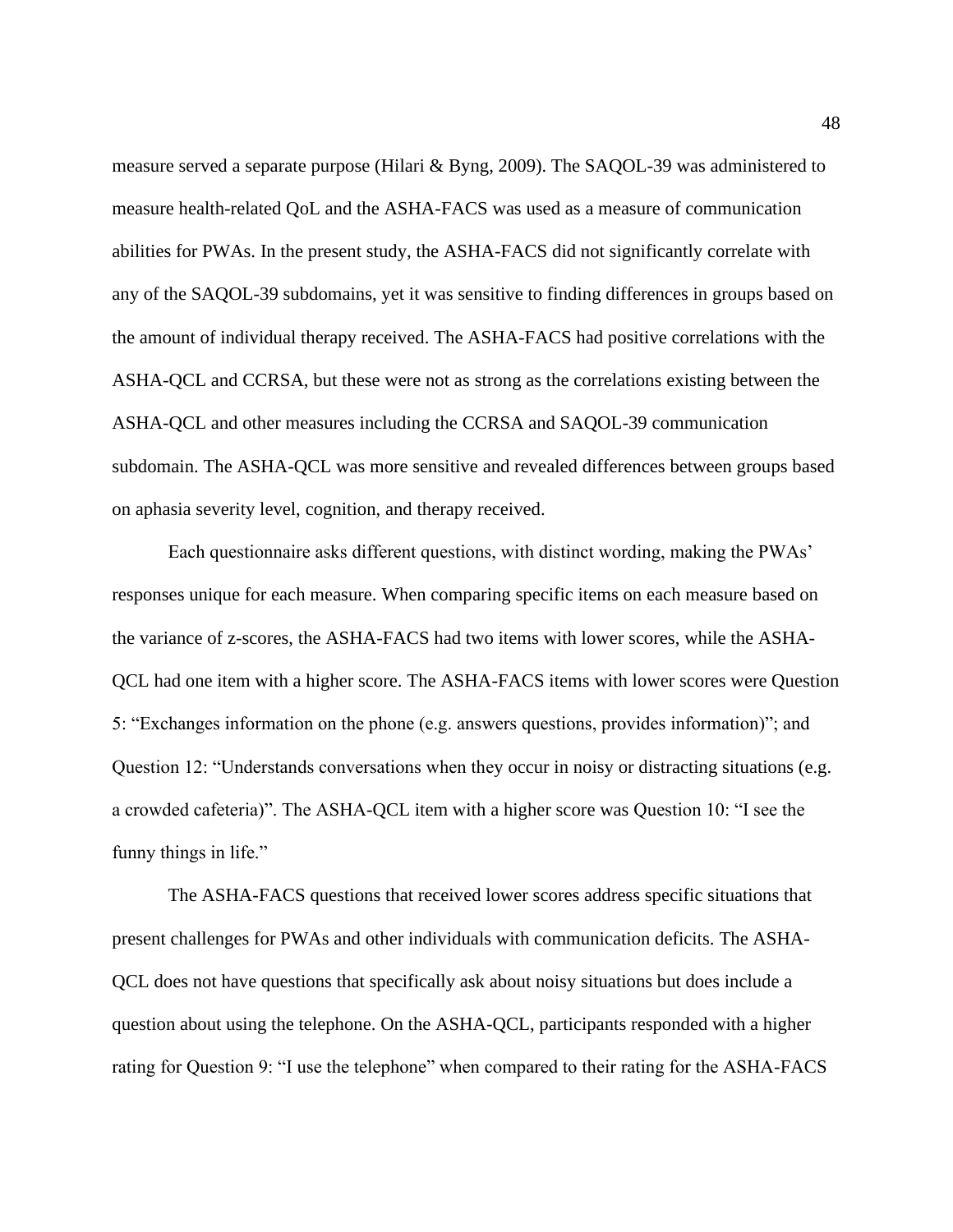Question 5: "Exchanges information on the phone (e.g. answers questions, provides information)". Therefore, the wording used on each assessment plays a role in how participants respond to the question. Overall, the ASHA-QCL generally includes questions about how easy it is to communicate, how active the PWAs are in their home (e.g. using phone, TV, doing chores, etc.) and asks about their everyday communication interactions. In addition, the ASHA-QCL includes question 10, which participants often responded positively to and the ASHA-FACS did not have a comparable item that received many positive responses.

The large positive correlations between the ASHA-FACS and ASHA-QCL indicate that they have a linear relationship (if one measure's total score increases, the other measure's score will also likely increase). However, the two measures differed in that the ASHA-QCL was more sensitive to detecting differences among PWAs based on their aphasia severity level, cognition level and therapy received. This is consistent with findings from the 2009 study by Bose et al., in which the ASHA-QCL highly correlated with a patient's aphasia severity level. The present study provides new evidence revealing that the ASHA-QCL can be used to detect differences among PWAs based on their cognitive level and therapy received. It is also important to note that the ASHA-QCL has eighteen items with a visual analog scale and line drawings, and the ASHA-FACS has forty-three items with a rating scale of one to seven in small print. Both measures are valid and reliable, however, during this study, participants were observed to complete the ASHA-QCL more easily. The ASHA-QCL has one question per page with larger print and participants were able to point to an area on the line that represented their life experiences, rather than assigning a number from one to seven to represent their abilities. The ASHA-QCL is designed for PWAs to self-report how difficult a variety of situations are for them; therefore, it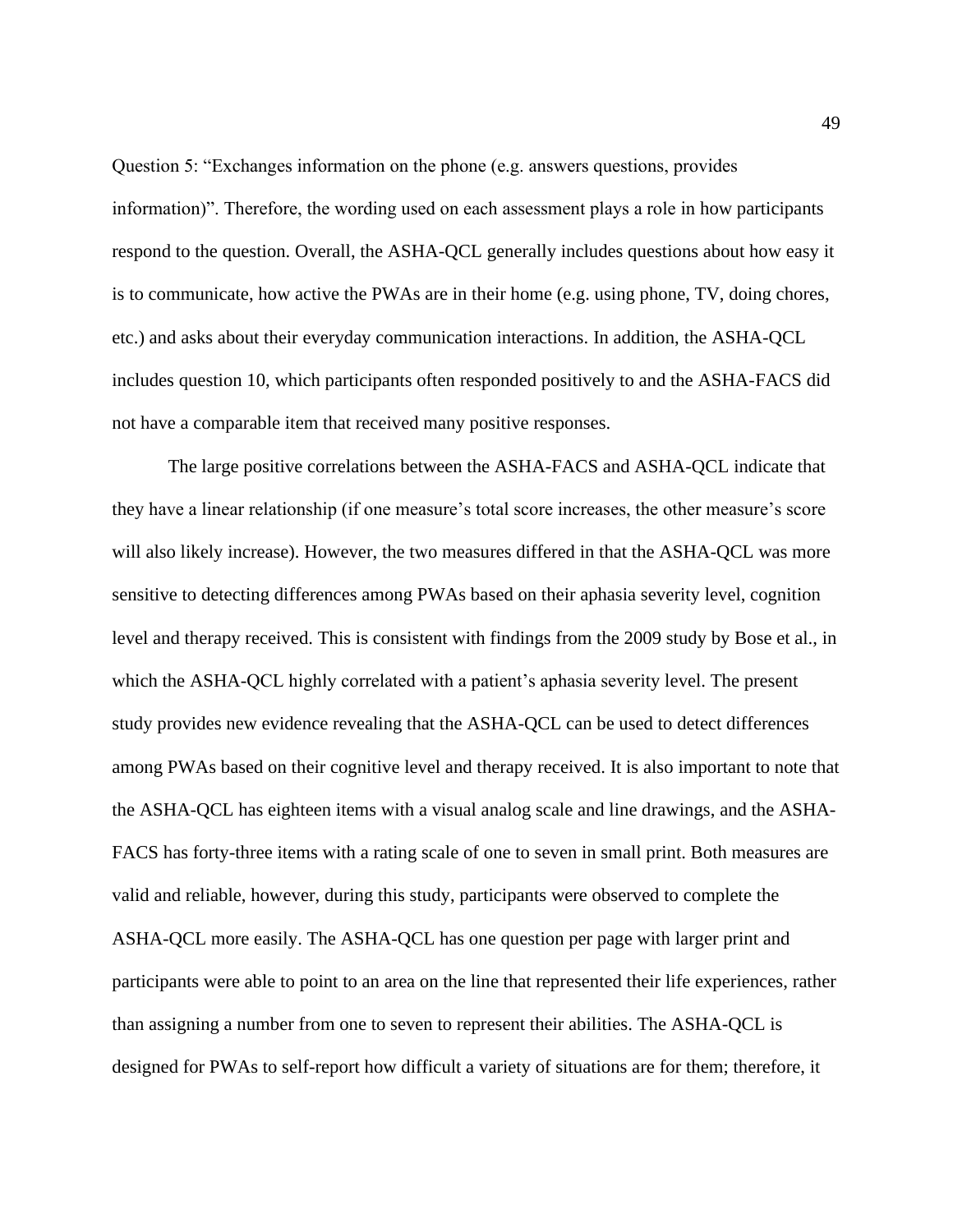should require minimal to no support from the clinician or caregiver (Eadie et al., 2006). In contrast, the PWAs in this study were observed to have challenges completing the ASHA-FACS. The participants often required assistance reading each item and needed a straight edge to line up the question with the rating scale.

The present study's findings regarding the measures' sensitivity are comparable to the 2009 study by Bose et al. In the 2009 study, researchers compared the SAQOL-39 and ASHA-QCL measures and found that the ASHA-QCL was finer tuned to detecting differences in QoL specifically related to communication. Bose et al. (2009) found positive relationships between the SAQOL-39 communication subdomain and ASHA-QCL socialization/activities subdomain, implying that there is an overlap between communication and socialization. The ASHA-QCL mean score also correlated with the SAQOL-39 communication subdomain, confirming that the ASHA-QCL measure is capturing communication QoL for PWAs rather than overall QoL (Bose et al., 2009). The present study found that the ASHA-QCL correlates with the ASHA-FACS, CCRSA, SAQOL-39 mean score and SAQOL-39 communication subdomain. The ASHA-QCL had a relationship with all measures of communication but not measures of other areas of QoL (i.e. SAQOL-39 physical and psychosocial subdomains). This is consistent with previous research and expands the number of measures the ASHA-QCL has positive correlations with. **Research Question 2:** Do QoL and CQoL differ in the various groups of PWAs with different lengths of post-onset time?

The present study had no statistically significant findings when comparing the groups of  $<$ 6 months – 4 years and 4 years – 6+ years on the QoL and CQoL measures. This indicates that collectively, the participants in this study did not personally rate their QoL and CQoL more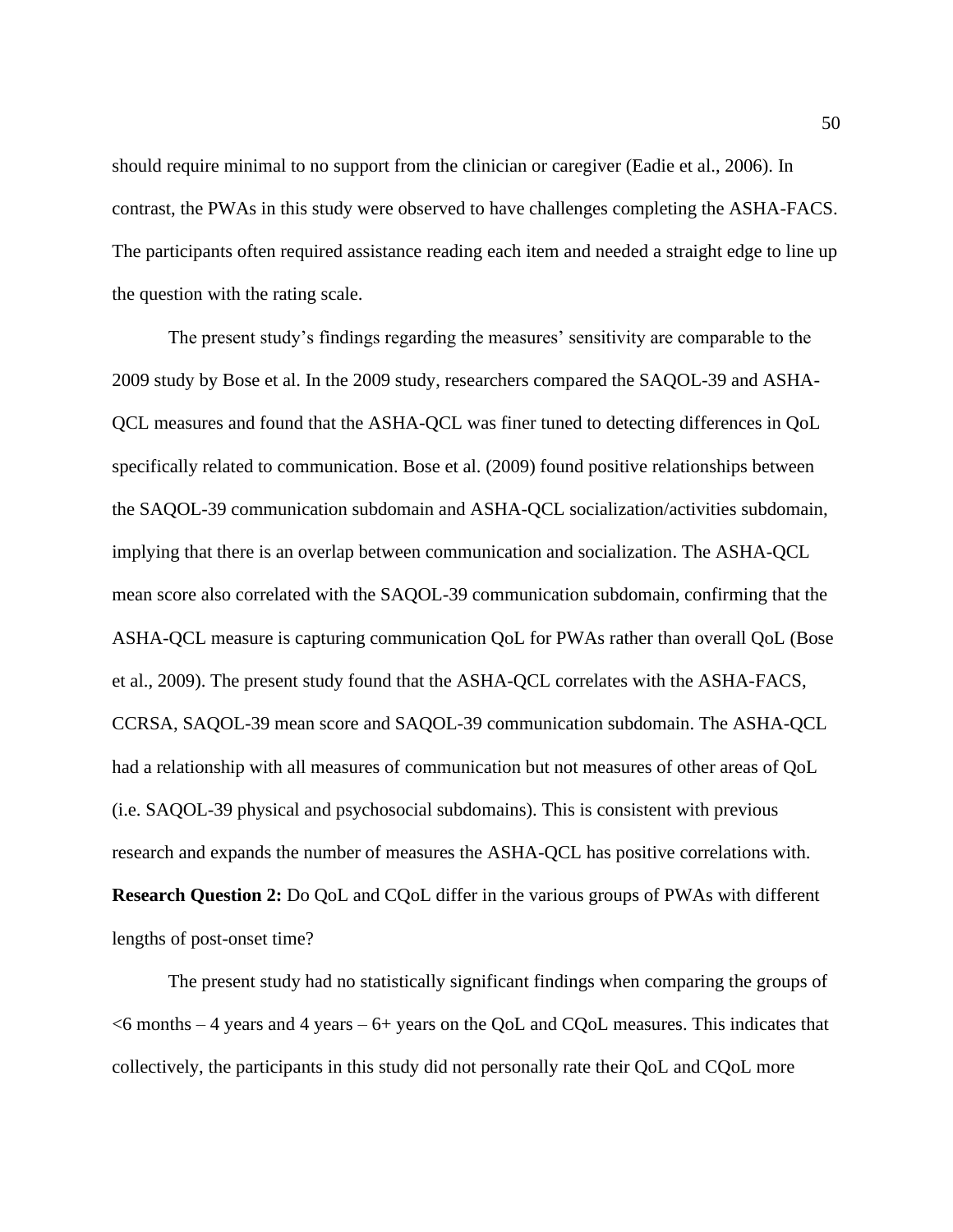negatively when in the acute phase, or more positively when they were several years post-onset. Yet, a medium effect size (*d=* 0.58) was found when comparing the more recent post-onset group to the increased time post-onset group on the measure of the SAQOL-39 psychosocial subdomain. This demonstrates that if there was a greater number of individuals in each of the groups analyzed, there would most likely be significant differences between the two groups.

The individuals with a more recent post-onset had lower scores, indicating they may have negative thoughts and feelings about their life changes and communication difficulties. This substantiates previous research that has emphasized the need for PWAs to have time to accept their diagnosis and life changes (Nicholas, Hunsaker, & Guarino, 2017). Previous research has found that when people with aphasia experience a stroke and lose their ability to communicate effectively, they need time to cope. The life changes resulting from a stroke require the individual to relearn how to interact with the world, which requires more effort and may result in frustration (Nicholas, Hunsaker, & Guarino, 2017). Therefore, the findings in the present study further support that PWAs need time to grieve their loss of communication.

There is minimal research on the impacts of time post-onset as it relates to perceived QoL and CQoL for PWAs. Previous studies have considered post-onset depression and anxiety (Cahana-Amitay et al., 2011; Code & Herrmann, 2003; Hilari, Needle, & Harrison, 2012). In the past, researchers have often grouped participants intentionally to show significant differences between groups. For example, in one study PWAs with less than six months post-onset were grouped and their levels of depression and anxiety were compared to PWAs with greater than six months post-onset (Gainotti, 1997). Using this method to group participants allows researchers to contrast the psychological differences between people in the acute phase post-stroke versus those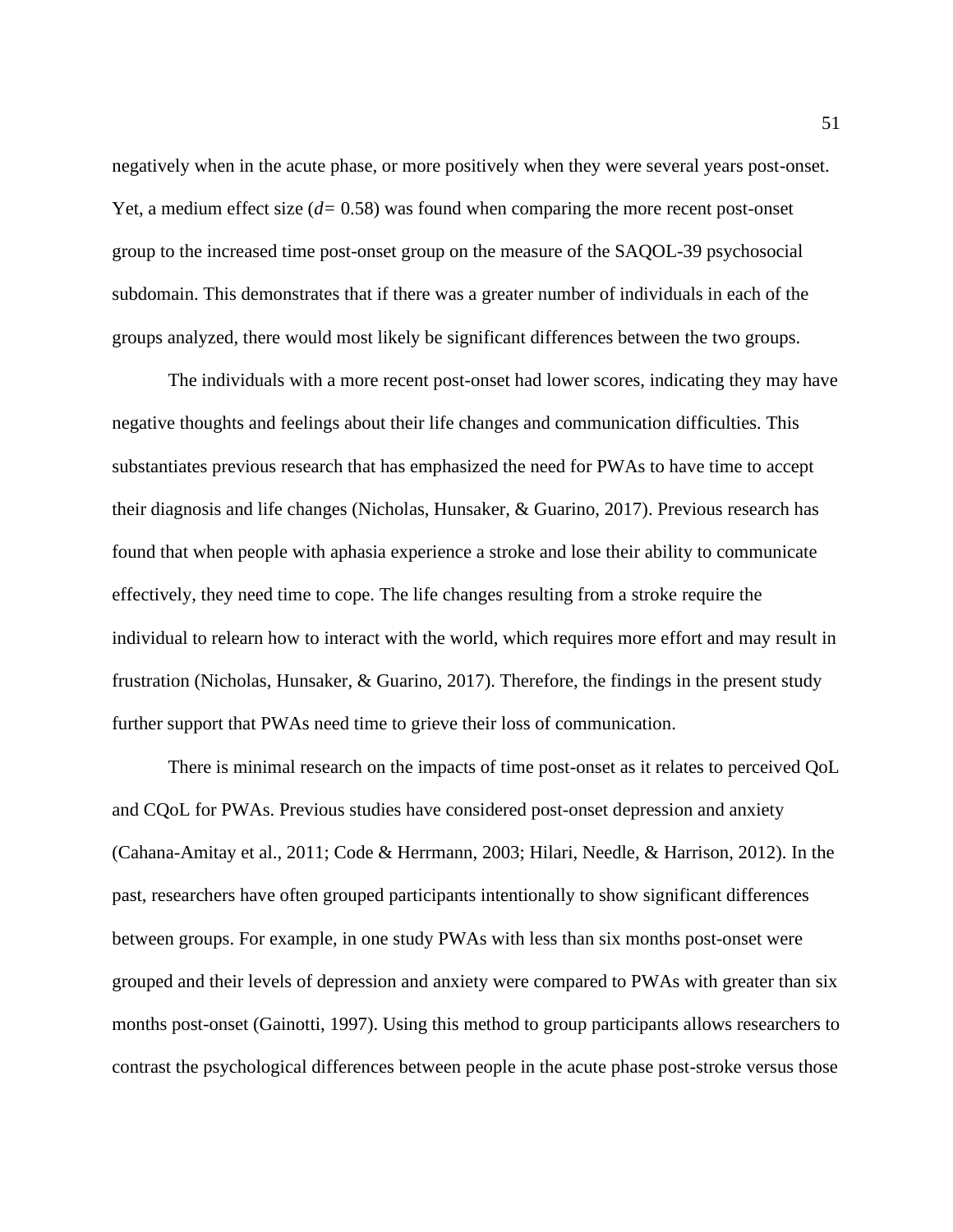in the sub-acute to chronic phase of post-stroke. However, this limits the results and does not provide information about how time post-onset impacts QoL and CQoL for PWAs with varying lengths of time post-stroke (e.g. one year post-stroke, five years post-stroke, ten or more years post-stroke). Spaccavento et al. (2013) used the quality of life questionnaire for aphasics (QLQA) to measure various aspects of QoL in PWAs. The researchers considered how the time post-onset influences the PWAs "functional and communicative autonomy" (p. 35). In the 2013 study, it was found that PWAs who had a post-onset period of up to three months had lower QoL ratings when compared to participants with a post-onset period of greater than three months. PWAs were divided into categories with acute classified as three months or less, and chronic classified as greater than three months. The researchers gathered data on the differences between the two groups, however their findings were not specific enough to find how QoL changes overtime. The present study did not have significant results for this specific research question, yet there was a medium effect size found between the two groups, with only ten participants in each group. This indicates there is a need for different groupings, with a larger number of participants in each group to find true patterns and implications of post-stroke recovery time. **Research Question 3:** Will QoL and CQoL be differentially influenced by the severity of aphasias?

Increased aphasia severity levels were found to have a negative effect on scores on the SAQOL-39 Mean, SAQOL-39 Communication Sub-domain, and ASHA-QCL measures. When divided into two groups, PWAs demonstrated significant differences based on severity level for the SAQOL-39 mean, SAQOL-39 communication subdomain and the ASHA-QCL measure. On all measures, participants with more severe aphasia had significantly lower scores than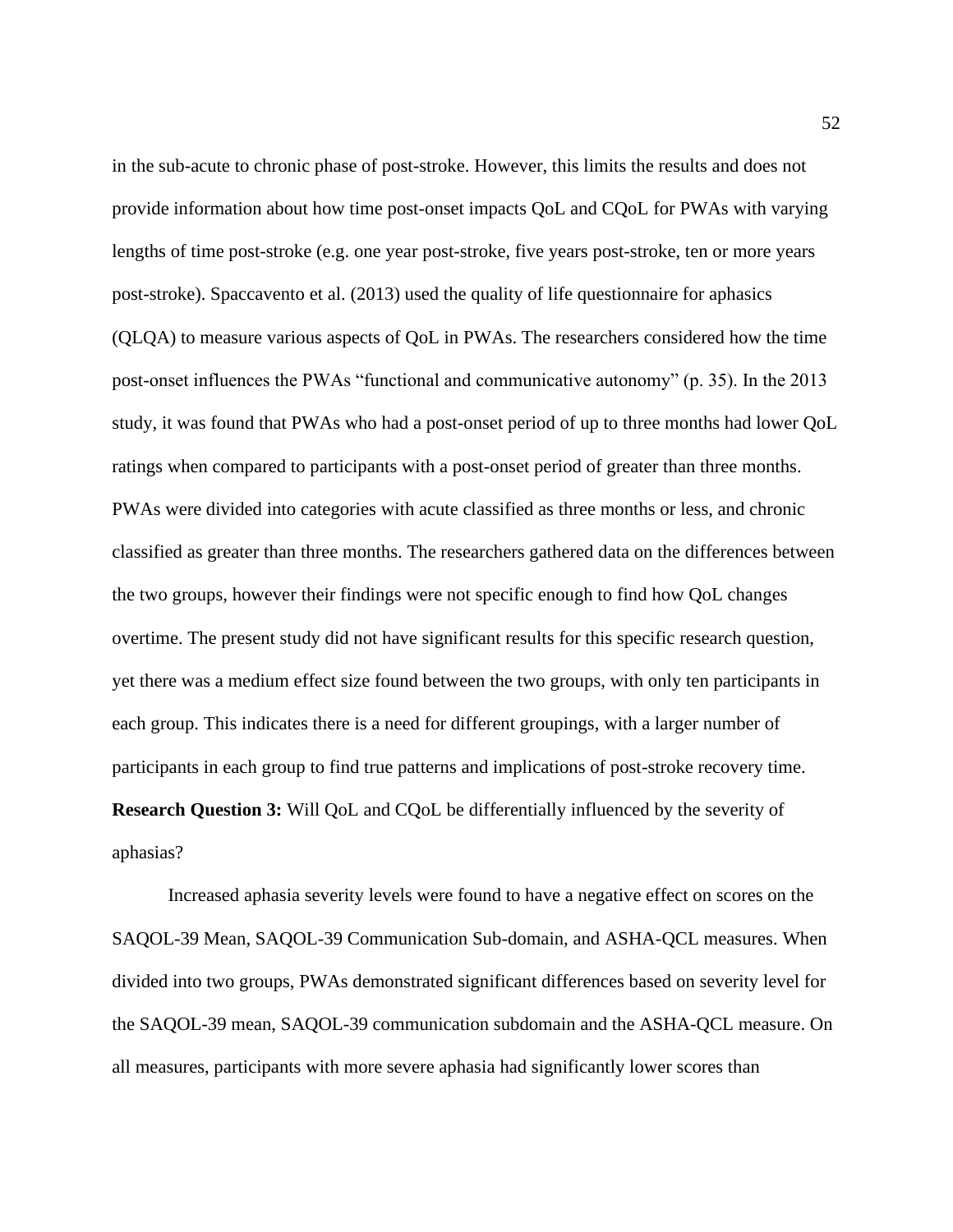participants with less severe aphasia. The outcomes on these measures are consistent with the findings of previous research. A 2009 study by Bose et al. revealed strong correlations between aphasia severity and the ASHA-QCL socialization/activities subdomain, SAQOL-39 psychosocial subdomain and SAQOL-39 communication subdomain. The 2009 study had a sample size of  $n=19$ , which is similar to the present study's sample size  $(n=21)$ , and the researchers also considered other variables including months post-onset, education level, and participant age, however these variables did not have any significant findings.

A study completed in 2012 identified which factors are predictive of health-related QoL (HRQoL) in PWAs (Hilari, Needle, & Harrison, 2012). The researchers completed a systematic review of fourteen research articles and found that amongst other variables, the level of language impairment (aphasia severity) was predictive of lower HRQoL (Hilari, Needle, & Harrison 2012). A different study analyzed the psychometric properties of the quality of life questionnaire for aphasics (QLQA) and considered variables that contribute to changes in scores (Spaccavento et al., 2013). 147 PWAs were classified as having either mild aphasia or severe aphasia based on their scores on the Aachener Aphasia Test (AAT). Spaccavento et al. (2013) found that people with more severe aphasia had significantly lower QoL scores when compared to the group of PWAs with mild aphasia. The present study substantiates the evidence found in previous studies implying that aphasia severity has a negative impact on QoL. The current study also found that aphasia severity impacts CQoL, which was specifically measured by the ASHA-QCL. Additionally, there was a relationship between aphasia severity and cognition, with 75% of the participants ranging from moderate to very-severe having mild cognitive impairments. Participants with severe or very-severe aphasia also had lower ratings of communication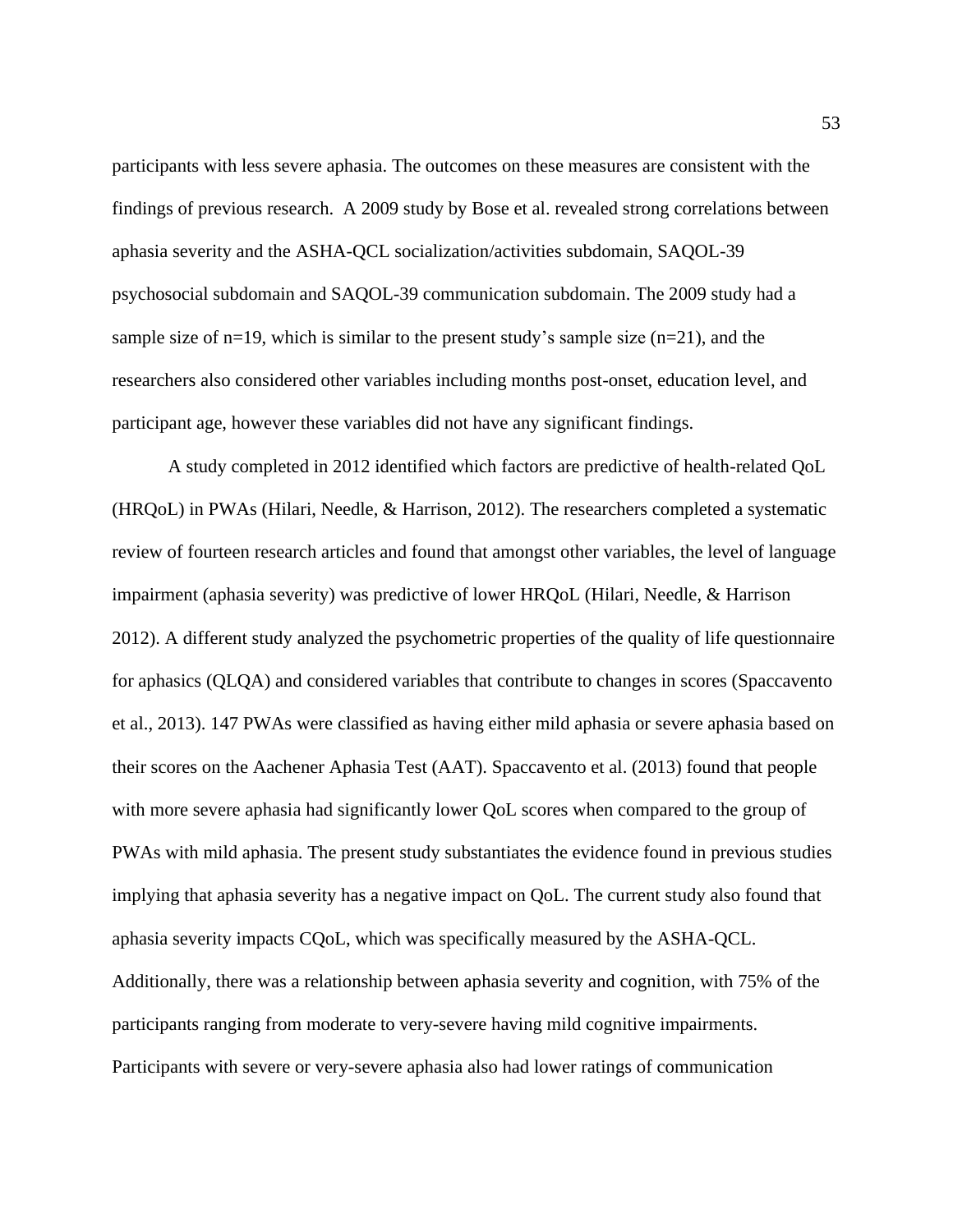confidence on the CCRSA measure. These findings adds to the existing evidence that linguistic level processing and cognitive abilities are intertwined (Lee & Pyun, 2014; Nicholas, Hunsaker, & Guarino, 2017) and demonstrate the need for considering PWAs' communication confidence as it relates to aphasia severity and cognitive abilities.

In the present study, the ASHA-QCL was highly correlated with the CCRSA, and PWAs with significantly lower scores on the ASHA-QCL also had significantly lower scores on the CCRSA. The ASHA-FACS did not share these similarities, which implies that between the two measures, the ASHA-QCL is more sensitive in identifying the PWAs who have lower levels of communication confidence. A previous study found that an individual with aphasia may choose to engage in certain communication situations based on how confident they feel (Babbitt & Cherney, 2010). This shows how communication confidence for PWAs can impact the ways they interact with others in their community. Another study considered how the various types of aphasia and severity levels impact scores on the CCRSA (Babbitt et al., 2018). The researchers found that PWAs with different types and severities of aphasia seem to have similar outcomes on the CCRSA and each made improvements in communication confidence after receiving therapy (Babbitt et al., 2018). These findings demonstrate the importance of measuring communication confidence levels as well as linguistic and cognitive variables and prove that Speech-Language Pathologists can provide treatments that increase PWAs' level of communication confidence. **Research Question 4:** Will the PWAs' cognitive impairments differentially influence the outcomes of the QoL and CQoL measures?

PWAs with a mild cognitive impairment scored significantly lower than PWAs with typical cognitive functioning on both the ASHA-QCL and the CCRSA. There were no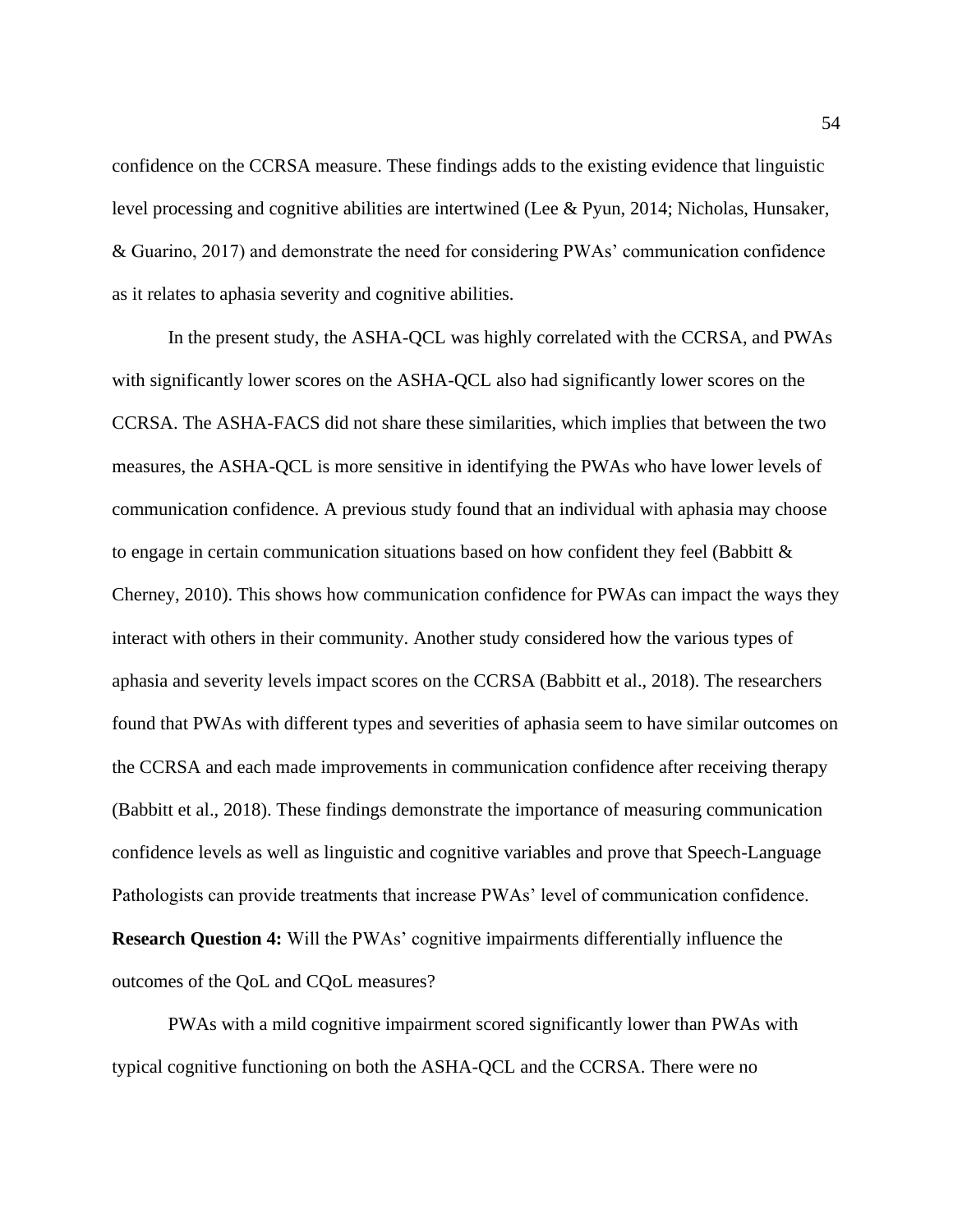significant findings when comparing group scores on either the ASHA-FACS or SAQOL-39 assessments. The QoL measures were unable to detect group differences based on cognitive impairments, therefore these participant's cognitive impairments specifically impacted their communication experiences (and not only the overall well-being) as measured by the CQoL measures. Previous research has found that reduced cognitive and language abilities are highly related to QoL outcomes (Chiou & Yu, 2018; Nicholas, Hunsaker, & Guarino, 2017). Nicholas, Hunsaker, and Guarino (2017) assessed twenty-eight PWAs with a language measure (Boston Diagnostic Aphasia Examination -Third Edition; BDAE-3), cognitive measure (CLQT) and QoL measure (SAQOL) to determine if aphasia severity and cognitive limitations predicted QoL outcomes. The researchers found that lower scores on specific cognitive subtests (symbol trails, design memory, and mazes) correlated with lower QoL scores. Similarly, Chiou and Yu (2018) assessed thirty-three PWAs for their language abilities (WAB-R), nonverbal cognition (CLQTcog), communication confidence (CCRSA), and life participation (Assessment for Living with Aphasia-Revised; ALA-R). In the 2018 study, PWAs' cognitive abilities impacted their communication confidence levels, which changed the way they viewed themselves.

Cognitive tasks that require cognitive flexibility, working memory and sustained attention may be especially difficult for these individuals. PWAs with mild cognitive deficits in the present study had reduced CQoL, implying that they may have challenges with the cognitive demands required for language processing. For example, it may be especially difficult for PWAs to adapt to changes in the conversation topic or understand language and contribute to a conversation with relevant information and insight. Both the production and understanding of language requires cognitive effort and sustained attention (McNeil, Odell & Tseng, 1991; Tseng,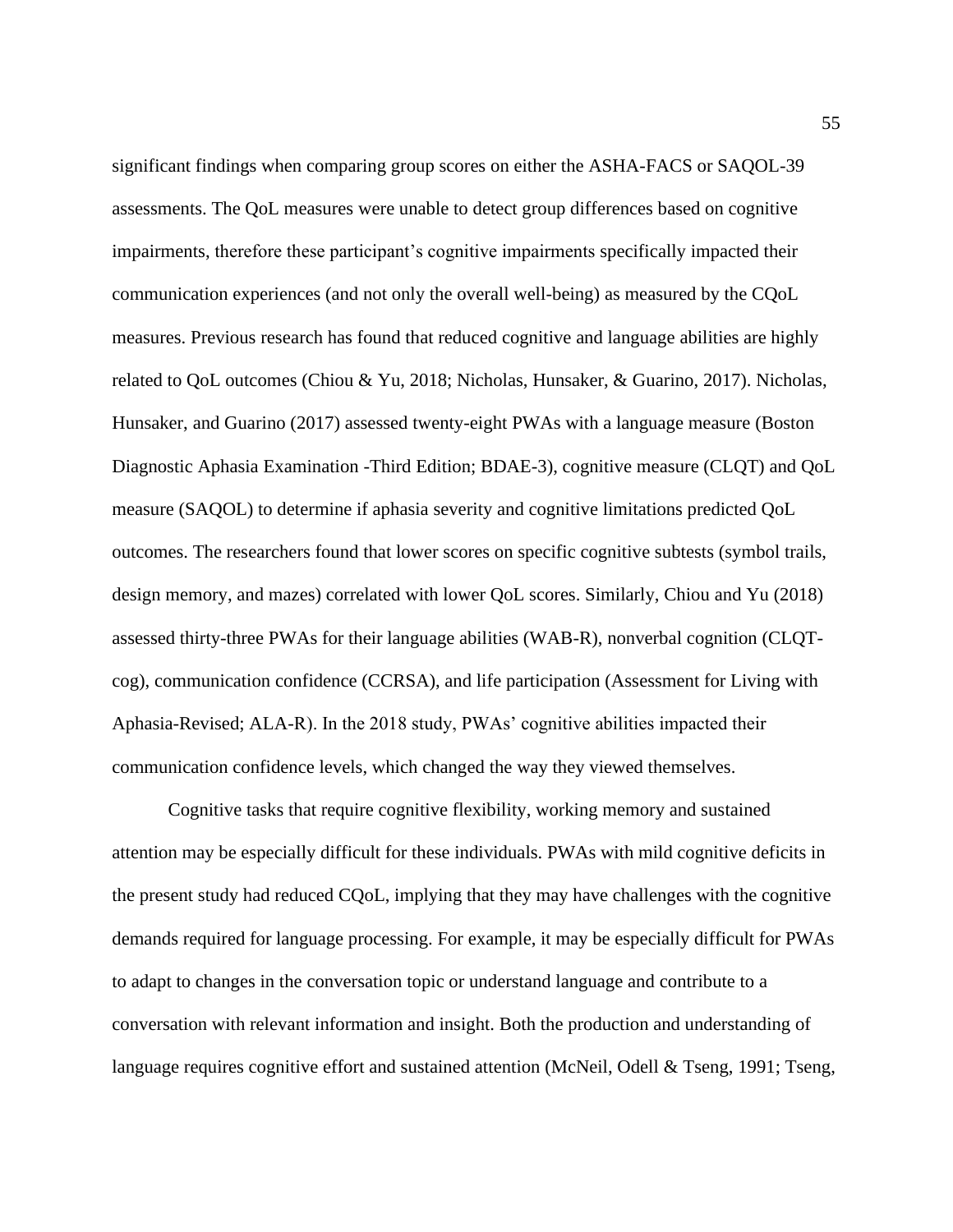McNeil & Milenkovic, 1993), which may pose a challenge for PWAs. It is important to consider not only QoL, but also CQoL because it is directly related to how PWAs' communication abilities impact their everyday interactions. As indicated in the A-FROM model, (Figure 1), linguistic abilities and cognitive functioning have overlapping areas and interconnect with PWAs' level of communication confidence. Overall, the presence of cognitive deficits can make communication more effortful and less enjoyable for the PWA, resulting in reduced CQoL. **Research Question 5:** Will the therapy treatment types and intensities differentially influence the outcomes of the QoL and CQoL measures?

PWAs who received fewer hours of individual, group or intensive therapy all had higher scores on a variety of QoL and CQoL measures. There were significant differences between those who received little or no therapy and PWAs who received more therapy. A comparison of WAB-R scores found that PWAs who received less therapy in general had less severe language deficits. For individual therapy, people who received less therapy had significantly higher scores on all the measures except the SAQOL-39 physical and psychosocial subdomains. This indicates that there were not significant differences in the group scores on the two subtests based on the amount of therapy received.

For group therapy, there was a medium effect size when comparing the no therapy group to the less than 100 hours group on the ASHA-QCL, and a large effect size when comparing the same two groups on the CCRSA outcomes. In both cases, the no therapy group had high scores, with the less than 100 hours group having lower scores, and the greater than 100 hours group having high scores again (comparable to no therapy). These outcomes may be due to PWAs comparing themselves to others in group therapy, especially in the beginning stages, and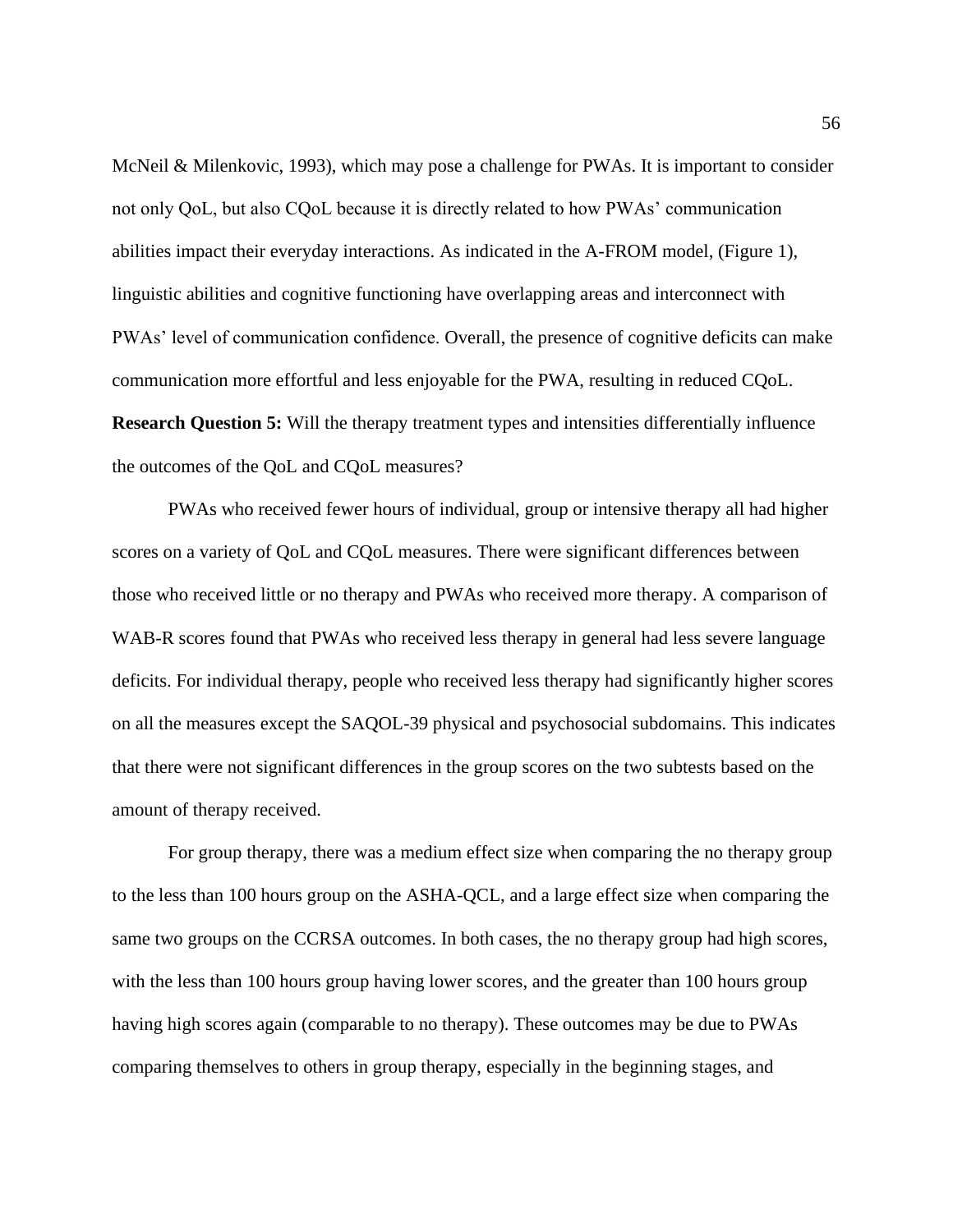potentially feeling as though their communication skills are inferior. One possible explanation for PWAs' higher CQoL ratings even though they have not received group therapy is because they may not be comparing themselves to other PWAs. Also, PWAs who have attended some group therapy may compare themselves to other PWAs and see them making progress, which could lead to a slightly reduced CQoL. Finally, PWAs who have attended group therapy for a longer period of time may have increased CQoL because they have made connections with other group members and potentially made gains in their linguistic abilities.

Additionally, people who received no group therapy had lower mean scores on the SAQOL-39 physical subdomain when compared to the participants that received less than 100 hours of therapy. This implies that people who did not attend group therapy also may have physical limitations such as right-sided weakness, therefore they could be less likely to be referred to a group therapy setting due to physical restraints.

The other measures (ASHA-FACS and SAQOL-39 mean, communication and psychosocial subdomains) did not have medium or large effect sizes or significant findings. Therefore, a positive relationship may exist between group therapy and CQoL, with a weaker relationship existing between group therapy and QoL. This supports previous research that has shown that even just ten sessions of group therapy can be effective in improving CQoL factors such as attitude towards communication and functional communication (Brumfitt & Sheeran, 1997). In the present study, participants who did not attend group therapy had higher levels of CQoL, and lower SAQOL-39 physical subdomain ratings. These findings possibly indicate that this group of PWAs had higher CQoL and did not need group therapy or did not attend group therapy due to their physical limitations.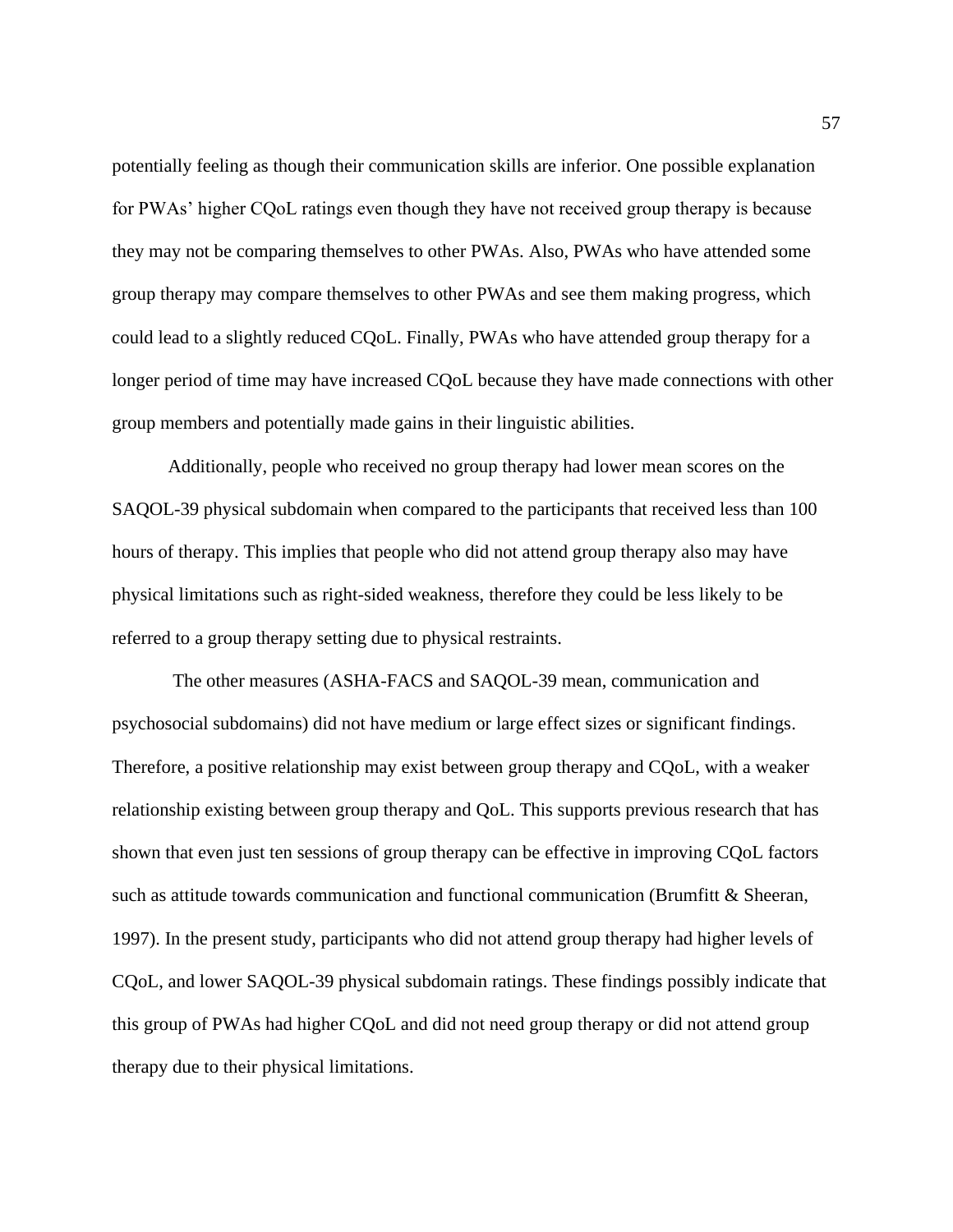For intensive therapy, the no therapy group had a significantly higher mean score on the SAQOL-39 physical subdomain when compared to the group that received some therapy. A potential reason for this difference is that PWAs who received intensive therapy may have more severe impairments overall, including physical functioning and language skills. PWAs involved in intensive aphasia programs are often referred because they will benefit from more therapy to improve a plateau period in their progress or have certain language impairments that could improve with more therapy. The participants in the present study who received intensive therapy also had physical limitations such as right sided weakness. However, the distinction between those who received intensive therapy and those that did not is limited in this study because there is only one program in the state and participants may not have attended due to its location rather than the necessity of the intensive language therapy. Overall, the results of therapy types and durations should be considered when planning intervention. For example, PWAs starting group therapy might have lower communication confidence and might need extra support to transition into the new experience. Each of the factors examined in this study are interrelated and should be considered when determining therapy types and durations to best meet each PWAs' needs.

In summary, the ASHA-FACS and ASHA-QCL assessments were highly correlated, but the ASHA-QCL was more sensitive in identifying differences in groups of PWAs. Therefore, the first null hypothesis can be rejected. Furthermore, aphasia severity influenced both QoL and CQoL outcomes. The presence of cognitive limitations impacted performance on CQoL outcome measures but not overall QoL measures, which supports previous research about the interconnectivity between linguistic processing, cognitive abilities and communication confidence. Finally, the type and duration of therapy received influenced outcomes on various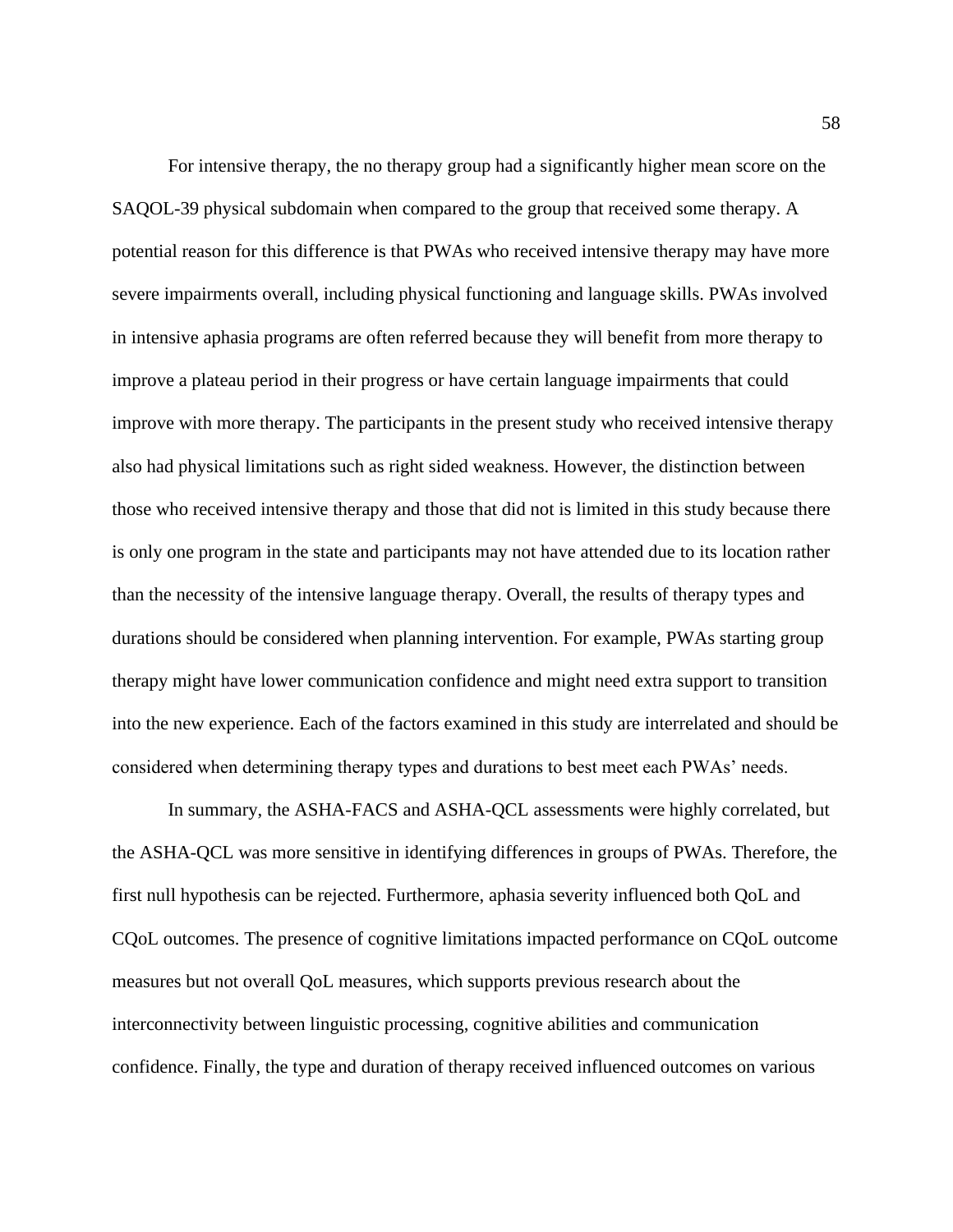QoL and CQoL measures. The different lengths of post-onset time did not have a significant impact on QoL or CQoL outcome measures, most likely due to the small sample size in the present study. Therefore, the second null hypothesis can be rejected for one of the four factors (aphasia severity), and further evidence is needed to fully reject the null hypothesis in regard to the other factors.

## **Clinical Implications**

When treating a patient with any type or severity of aphasia, it is important to consider how aphasia has impacted their CQoL in addition to QoL. The individual's life participation should be considered by evaluating the physical impairments, activity limitations and participation restrictions consistent with the WHO-ICF model. Numerous studies have found evidence of cognitive deficits and aphasia severity level significantly impacting QoL and CQoL, therefore clinicians should create interventions that are functional for improving everyday challenges that PWAs encounter. This study also confirmed the importance of using QoL and CQoL measures to identify factors in PWAs' lives that are compromised or not as enjoyable as they previously were. Standardized assessments provide the numbers and percentages for various categories of functioning, while QoL and CQoL measures consider real life situations that the clinician might not otherwise ask about or consider when planning treatment. Finally, the ASHA-QCL was identified as an effective measure that is sensitive to detecting differences between various profiles of PWAs. It is quick and easy to administer, making it a useful measure to use with a variety of PWAs.

#### **Study Limitations**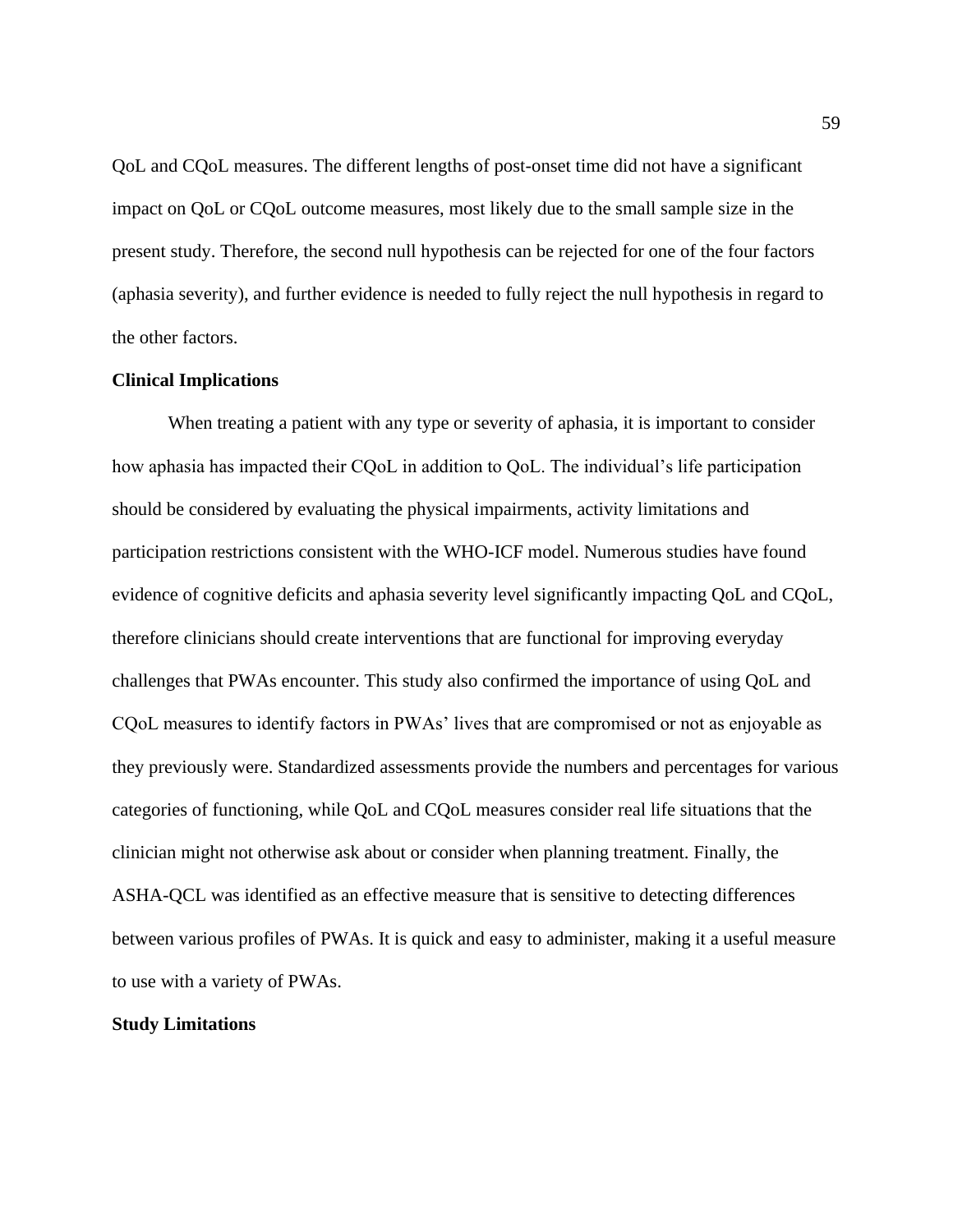Limitations to this study include a relatively small sample size, lack of control participants, limited access to participants and an overlap of therapies the participants received. This study included twenty-one PWAs with a range of deficits however, a larger sample size (thirty to forty PWAs) would increase the size of comparison groups. PWAs were divided into groups for each of the variables examined (post-onset period, aphasia severity, cognitive deficits, and therapy received) and these were often small (four to seven people in a group), reducing the statistical significance and generalizability of the results. In addition, it would have been beneficial to include a control group to investigate how the variables differentially influence PWAs' QoL and CQoL compared to matched control participants. A control group would ensure the results can be attributed to QoL and CQoL as a result of aphasia and related factors, not due to extraneous variables such as age or geographical region of the participants.

There were limitations when recruiting PWAs due to hospital, nursing home and government policies that do not permit facilities to provide personal information or invite researchers to converse with patients. Therefore, the present study did not examine PWAs' living environment as one of the factors contributing to QoL and CQoL, as all of the participants lived in their personal residences. Also, the inability to record the interviews or assessment administration limited the efforts to establish intra- and inter-rater reliability, which will need to be considered if the study is replicated. Finally, the amount and type of therapy each of the participants received were not discrete but were blended and overlapping. Some participants received different amounts of individual, group and intensive therapy, while others received only group or only individual therapy with varying amounts of total sessions. There was no information regarding the therapy approaches used with the participants, which may have an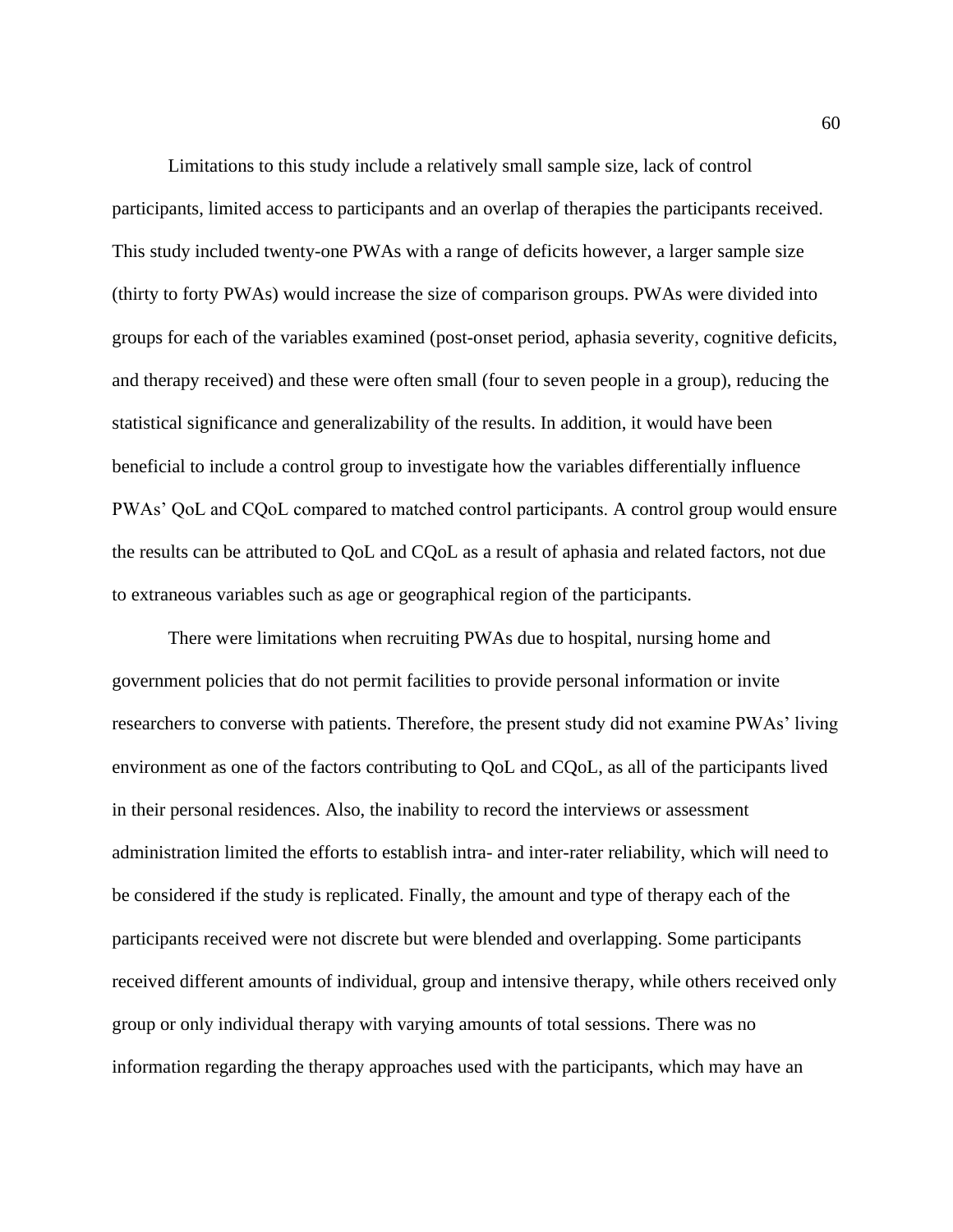impact on QoL and CQoL, as well as overall therapy outcomes. The lack of distinction between groups made analysis of this data challenging, as it was difficult to determine which therapy can be attributed to QoL and CQoL outcomes.

#### **Recommendations for Future Research**

Future research is needed to consider other variables that contribute to QoL and CQoL in PWAs. Factors such as living environments, personality type and occupations are potential areas that could be evaluated to examine how they influence PWAs' QoL and CQoL. The comparison of PWAs' living environments would provide useful information about how QoL and CQoL varies for people living in an acute hospital setting, nursing home, assisted living facility, or personal residence. PWAs' personality type and occupation pre-stroke may also have an influence on how the individual views their QoL and CQoL. For example, careers that require public speaking, or people who are extraverted and gain energy by interacting with others may feel the negative impacts of aphasia in a different way when compared to individuals with other careers or personality types.

Additionally, future research should have a larger sample size and include a control group. In this study it was found that overall, people who received no group therapy had lower scores on a physical rating scale (SAQOL-39 physical subdomain). Future research could consider how teletherapy impacts QoL and CQoL for PWAs who have physical limitations and are unable to attend as many therapy sessions. It would also be interesting to learn if group teletherapy (video conference call) can improve the lives of PWAs, or if it would be too challenging to organize. Another factor that was not considered in the present study due to the small sample size is how aphasia severity level might correlate with the amount of treatment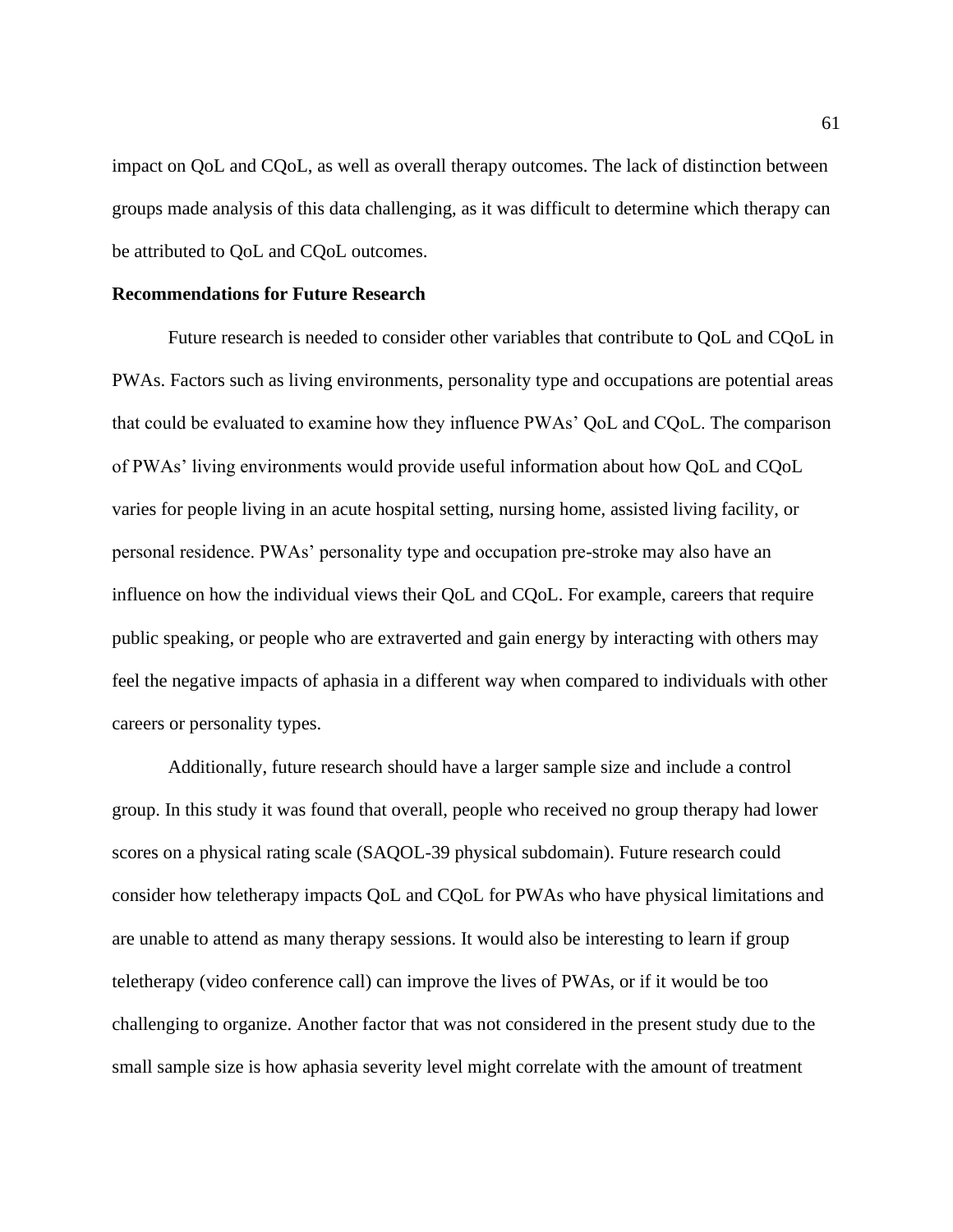received. This would be an important variable to consider, however the sample size would need to be larger and group therapy types would need to be more distinguishable. Lastly, psychosocial aspects of QoL and CQoL and relationships with both PWAs' ages and post-onset periods should be further examined in future studies. PWAs of different ages and post-onset periods are at different levels of acceptance, and this should be analyzed to determine how it influences their everyday activities and self-image.

## **Conclusion**

The present study supports previous research and contributes new information to the factors that influence QoL and CQoL in PWAs. The findings that increased aphasia severity and cognitive deficits negatively influence QoL and CQoL were consistent with previous research. The participants who had a stroke more recently, had lower scores on the SAQOL-39 psychosocial subtest, indicating that the amount of time post-onset is an important factor that contributes to PWAs' mindset and attitude about aphasia. PWAs' communication confidence should be considered when planning therapy, as the amount and type prescribed might differ based on the individual's personal factors. Reduced communication confidence might influence therapy outcomes, and this should be monitored and considered early in the stages of therapy planning. The comparison of QoL and CQoL measures revealed various correlations, with the CCRSA and ASHA-QCL being correlated to most of the other measures. Additionally, the ASHA-QCL was sensitive to identifying significant differences in groups across most variables, which suggests it is a useful tool for clinicians to use when working with PWAs. When intervention planning, the clinician should consider multiple factors of a PWA's life, including those covered in the present study as well as others examined in previous studies. Researchers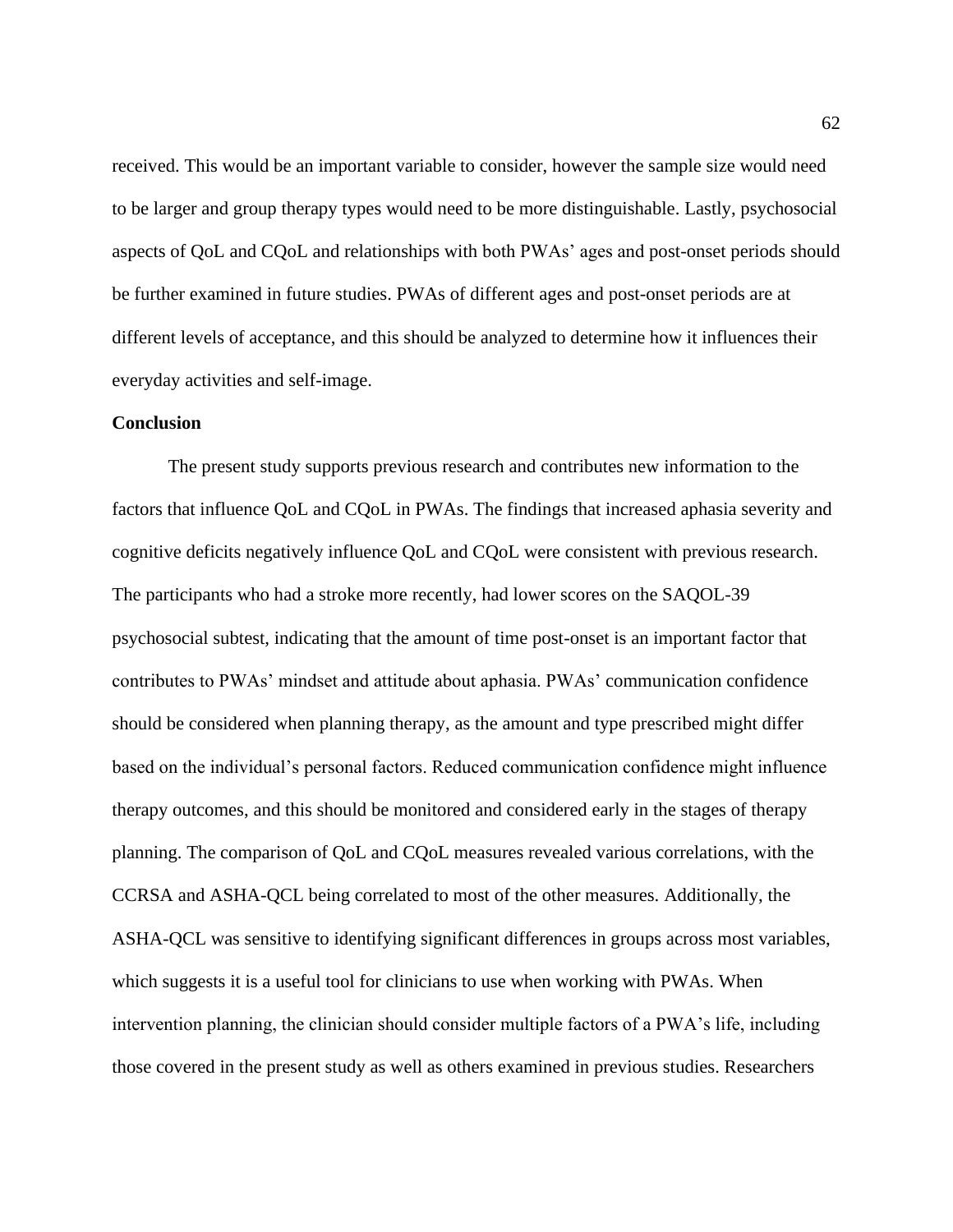should continue to analyze other elements that contribute to QoL and CQoL in PWAs to ensure speech-language pathologists maintain high quality and efficient therapy services.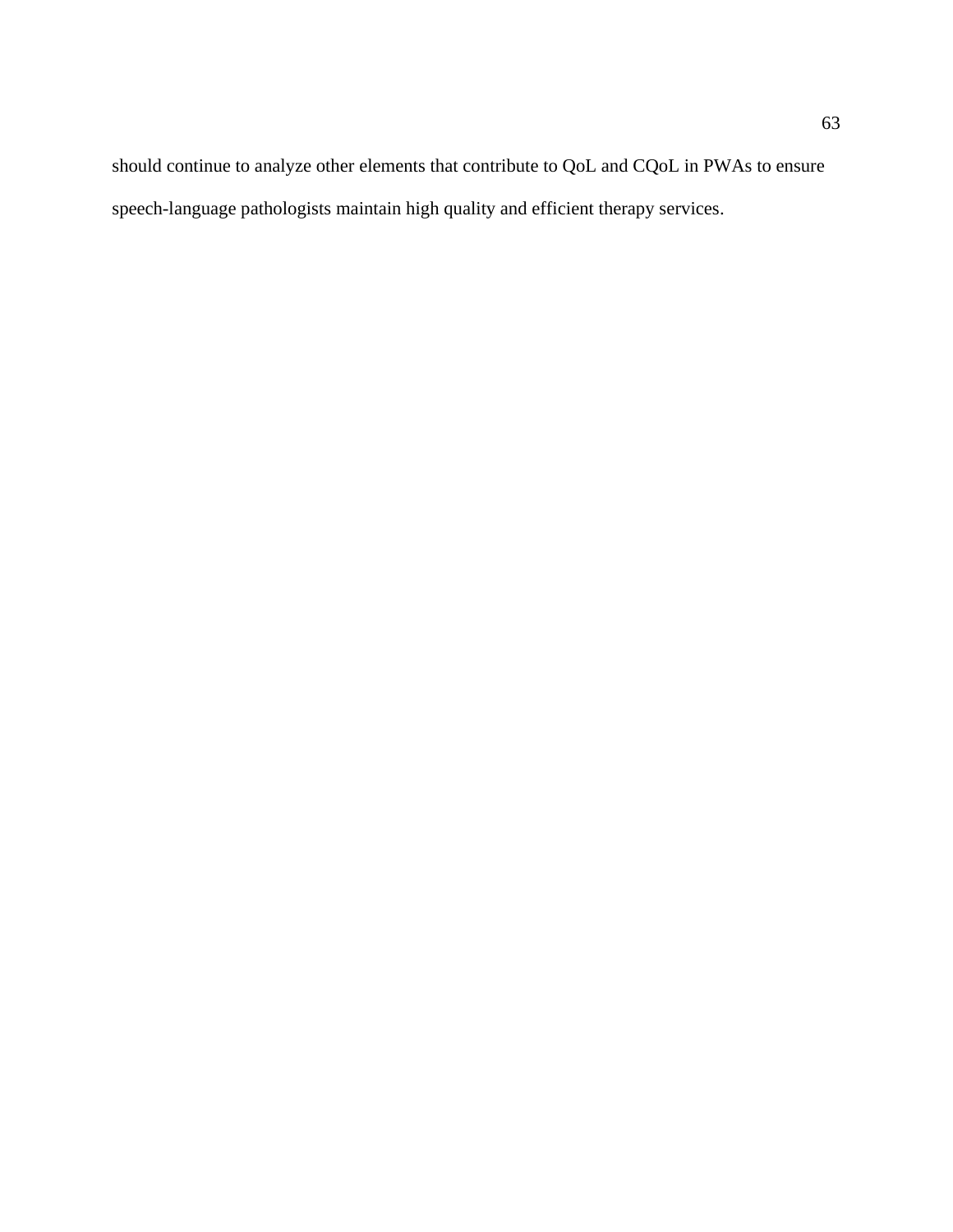#### **References**

- Babbitt, E. M., and Cherney, L. R. (2010). Communication confidence in persons with aphasia. *Topics in Stroke Rehabilitation*, *17*(3), 214-223. [https://doi.org/10.1310/tsr1703-](https://doi.org/10.1310/tsr1703-214) [214](https://doi.org/10.1310/tsr1703-214)
- Babbitt, E. M., Heinemann, A. W., Semik, P., and Cherney, L. R. (2011). Psychometric properties of the communication confidence rating scale for aphasia (CCRSA): Phase 2. *Aphasiology*, *25*(6-7), 727-735.<https://doi.org/10.1080/02687038.2010.537347>
- Babbitt, E. M., Semik, P., Heinemann, A., and Cherney, L. R. (2018). Does type of aphasia impact change on the Communication Confidence Rating Scale for Aphasia (CCRSA)?. *Aphasiology*, *32*(sup1), 9-10.

<https://doi.org/10.1080/02687038.2018.1487925>

- Bhogal, S. K., Teasell, R., and Speechley, M. (2003). Intensity of aphasia therapy, impact on recovery. In *Database of Abstracts of Reviews of Effects (DARE): Quality-assessed Reviews [Internet]*. Centre for Reviews and Dissemination (UK). <https://doi.org/10.1161/01.STR.0000062343.64383.D0>
- Bose, A., McHugh, T., Schollenberger, H., and Buchanan, L. (2009). Measuring quality of life in aphasia: Results from two scales. *Aphasiology, 23*(7/8), 797–808.

<https://doi.org/10.1080/02687030802593189>

- Broca's Aphasia. (n.d.). Retrieved June 7, 2019, from [https://www.asha.org/Glossary/Brocas-](https://www.asha.org/Glossary/Brocas-Aphasia/)[Aphasia/](https://www.asha.org/Glossary/Brocas-Aphasia/)
- Brumfitt, S. (1993). Losing your Sense of Self: What Aphasia Can Do. *Aphasiology*, *7*(6), 569– 575.<https://doi.org/10.1080/02687039308248631>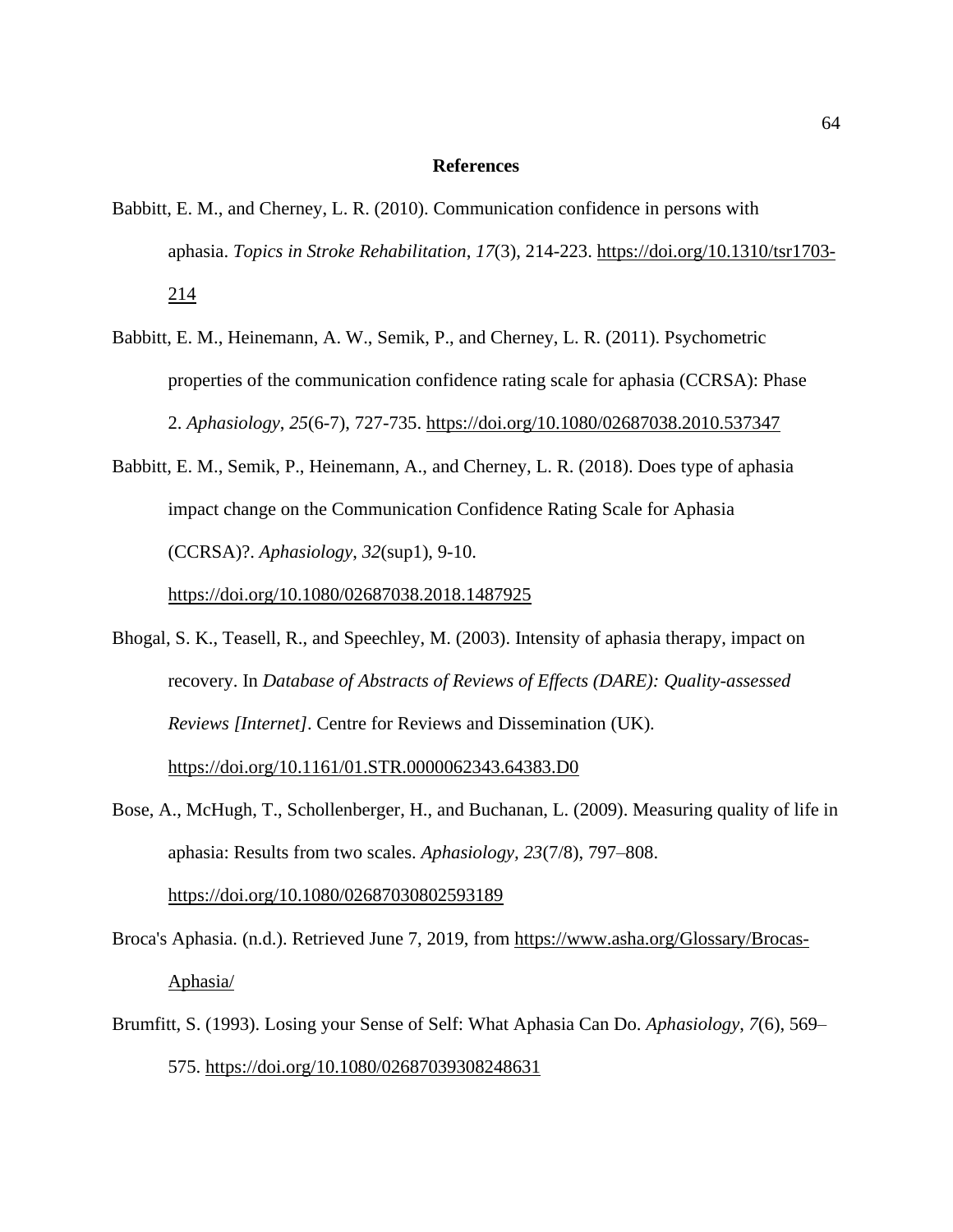Brumfitt, S. M., and Sheeran, P. (1997). An evaluation of short-term group therapy for people with aphasia. *Disability and Rehabilitation*, *19*(6), 221-230.

<https://doi.org/10.3109/09638289709166531>

- Cahana-Amitay, D., Albert, M. L., Pyun, S. B., Westwood, A., Jenkins, T., Wolford, S., and Finley, M. (2011). Language as a Stressor in Aphasia. *Aphasiology*, *25*(2), 593–614. <https://doi.og/10.1080/02687038.2010.541469>
- Chapey, R., Duchan, J. F., Elman, R. J., Garcia, L. J., Kagan, A., Lyon, J. G., and Simmons Mackie, N. (2000). Life participation approach to aphasia: A statement of values for the future. *The ASHA Leader*, *5*(3), 4-6.<https://doi.org/10.1044/leader.FTR.05032000.4>
- Chiou, H., S., and Yu, V. (2018) Measuring life participation, communicative confidence, language, and cognition in people with aphasia. *Perspectives of the ASHA Special Interest Groups, 3*(2), 4-12.<http://doi.org/10.1044/persp3.SIG2.4>
- Code, C., and Herrmann, M. (2003). The relevance of emotional and psychosocial factors in aphasia to rehabilitation. *Neuropsychological Rehabilitation*, *13*(1/2), 109. <https://doi.org/10.1080/09602010244000291>
- Cruice, M., Hill, R., Worrall, L. and Hickson, L. (2010). Conceptualizing quality of life for older people with aphasia. *Aphasiology, 24*(3), pp. 327-347.

<http://doi.org/10.1080/02687030802565849>

Cruice, M., Worrall, L., Hickson, L., and Murison, R. (2003). Finding a focus for quality of life with aphasia: social and emotional health, and psychological well being. *Aphasiology, 17*(4) 333-353.<https://doi.org/10.1080/02687030244000707>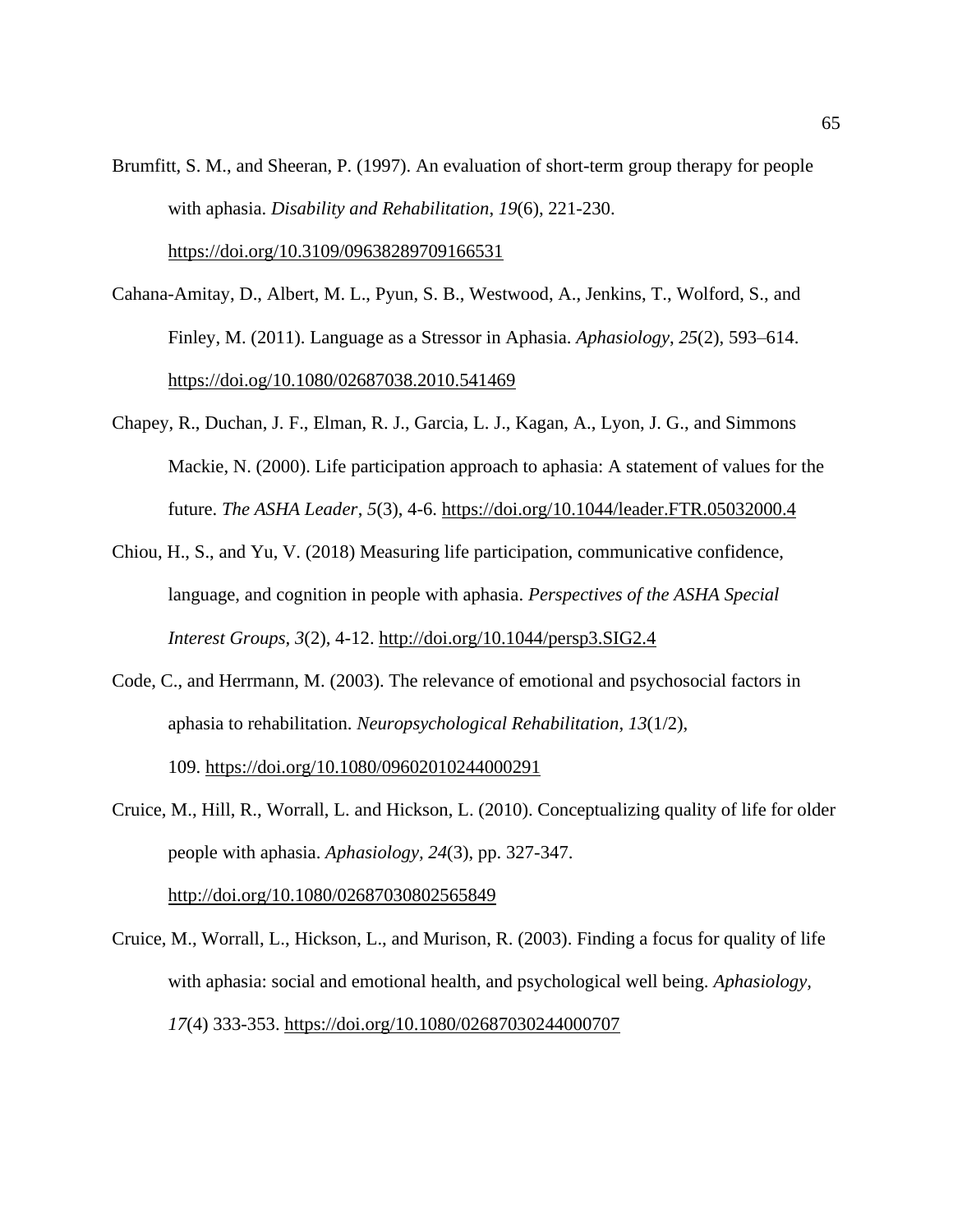- Davidson, B., Howe, T., Worrall, L., Hickson, L., and Togher, L. (2008). Social Participation for Older People with Aphasia: The Impact of Communication Disability on Friendships. *Topics in Stroke Rehabilitation*, *15*(4), 325–340. <https://doi.org/10.1310/tsr1504-325>
- Eadie, T. L., Yorkston, K. M., Klasner, E. R., Dudgeon, B. J., Deitz, J. C., Baylor, C. R., ... and Amtmann, D. (2006). Measuring communicative participation: A review of self-report instruments in speech-language pathology. *American Journal of Speech-Language Pathology*. [https://doi.org/10.1044/1058-0360\(2006/030\)](https://doi.org/10.1044/1058-0360(2006/030))
- Frattali, C. M., Thompson, C. M., Holland, A. L., Wohl, C. B., and Ferketic, M. M. (1995). The FACS of life ASHA facs--a functional outcome measure for adults. *ASHA, 37*(4), 40–46. [https://doi.org/10.1007/978-0-387-79948-3\\_854](https://doi.org/10.1007/978-0-387-79948-3_854)
- Gainotti, G. (1997). Emotional, Psychological and Psychosocial Problems of Aphasic Patients: An Introduction. *Aphasiology*, *11*(7), 635–

650. <https://doi.org/10.1080/02687039708249412>

Helm-Estabrooks, N. (2001). *Cognitive linguistic quick test: CLQT*. Psychological Corporation.

- Helm-Estabrooks, N., Albert, M. L., and Nicholas, M. (2014). *Manual of aphasia and aphasia therapy*. Austin, TX: PRO-ED.
- Herrmann, M. and Wallesch, C. (1989). Psychosocial Changes and Psychosocial Adjustment with Chronic and Severe Non-Fluent Aphasia. *Aphasiology*, *3*(6), 513–526.

<https://doi.org/10.1080/02687038908249019>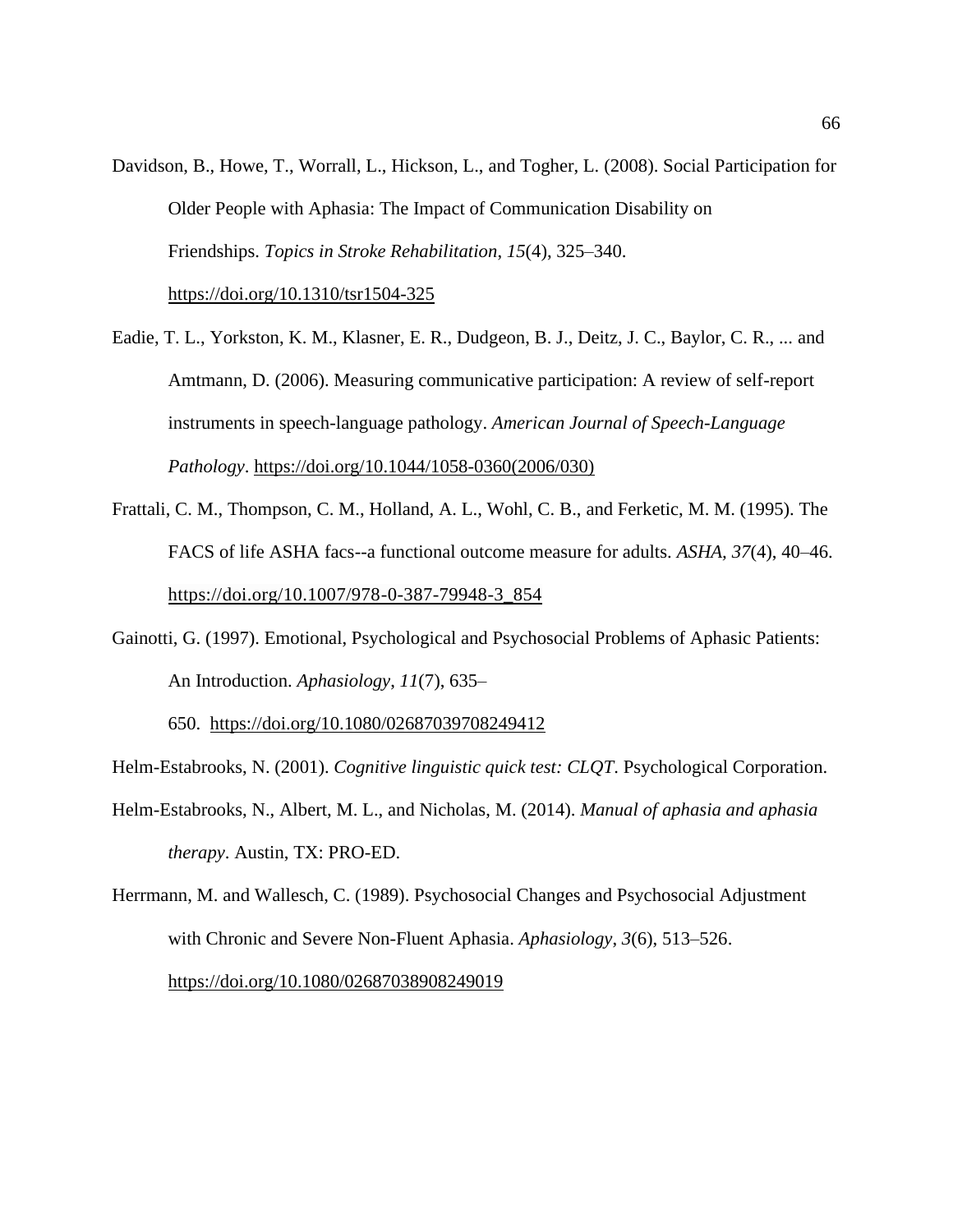- Hilari K, and Byng S. (2009). Health-related quality of life in people with severe aphasia. *International Journal of Language and Communication Disorders*, *44*(2), 193– 205.<https://doi-org.libproxy.stcloudstate.edu/10.1080/13682820802008820>
- Hilari, K., Byng, S., Lamping, D. L. and Smith, S. C. (2003). Stroke and aphasia quality of life scale-39 (SAQOL-39) - Evaluation of acceptability, reliability, and validity. *Stroke,* 34(8), pp. 1944-1950. [http:///doi.org/10.1161/01.STR.0000081987.46660.ED](http://doi.org/10.1161/01.STR.0000081987.46660.ED)
- Hilari, K., Needle J. J., and Harrison K. L., (2012). What are the important factors in healthrelated quality of life for people with aphasia? a systematic review. *Archives of Physical Medicine and Rehabilitation*. *93*(1), 86–95. <https://doi.org/10.1016/j.apmr.2011.05.028>
- Kagan, A. (2011). A-FROM in action at the Aphasia Institute. *Seminars in speech and language*, *32*(3), 216-228).<https://doi.org/10.1055/s-0031-1286176>

Kertesz, A. (2007). *WAB-R: Western aphasia battery-revised*. San Antonio, TX: PsychCorp.

Kirkevold, M. (2002). The unfolding illness trajectory of stroke. *Disability and rehabilitation: An International, Multidisciplinary Journal*, *24*(17), 887-898.

<https://doi.org/10.1080/09638280210142239>

Lam, J. M., and Wodchis, W. P. (2010). The relationship of 60 disease diagnoses and 15 conditions to preference-based health-related quality of life in Ontario hospital-based long-term care residents. *Medical care*, 380-387.

<https://doi.org/10.1097/MLR.0b013e3181ca2647>

Lee, B., and Pyun, S. B. (2014). Characteristics of Cognitive Impairment in Patients With Poststroke Aphasia. *Annals of rehabilitation medicine*, *38*(6), 759–765. <http://doi.org/10.5535/arm.2014.38.6.759>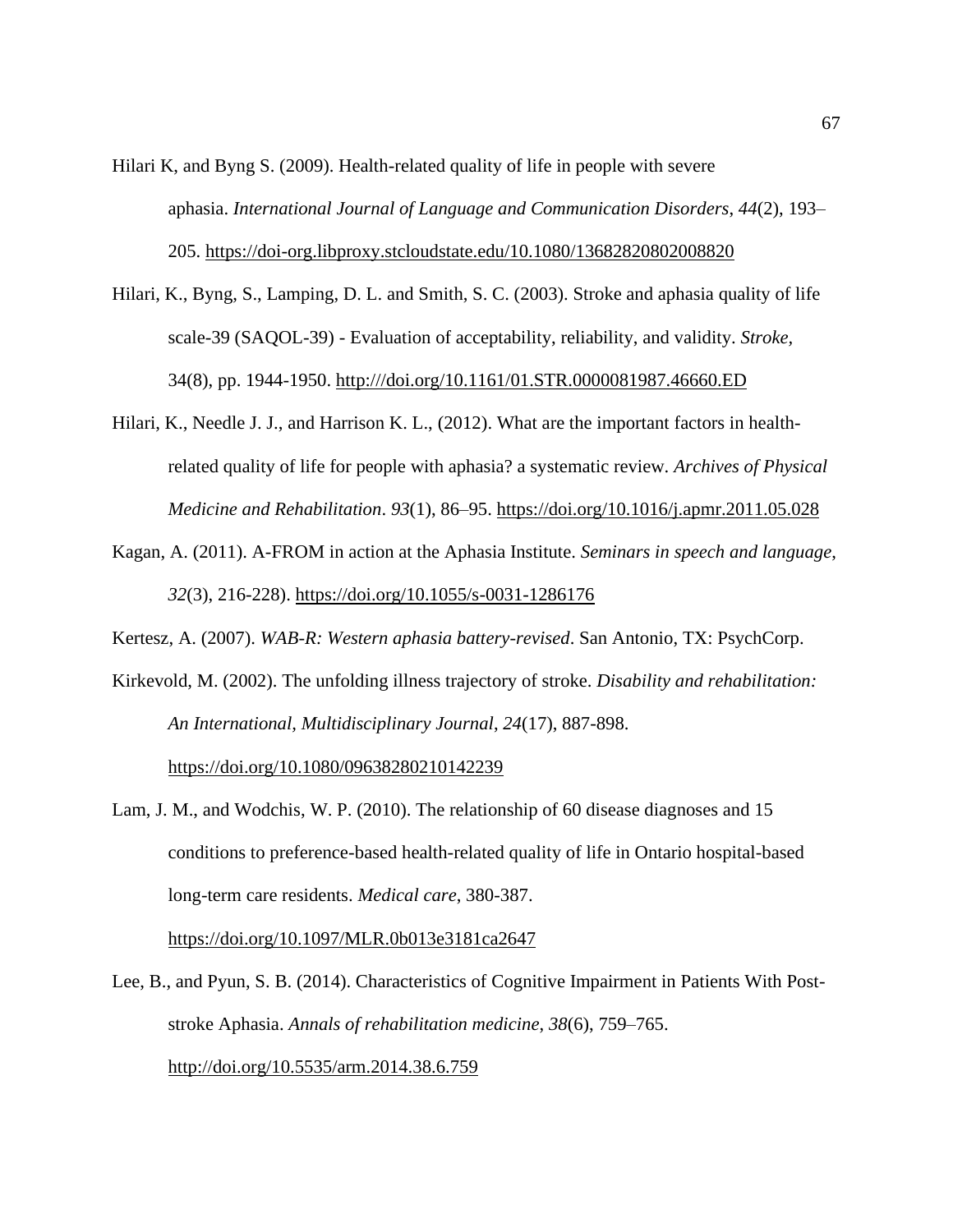- Lima, R. R., Massi, G. A., Guarinello, A. C., Silveira, N. C., Cuozzo, L. G., Weber, A. H., ... & Lima, H. (2018). The impact of group therapy for aphasia on quality of life. *Aphasiology*, *32*, 126-127.<https://doi.org/10.1080/02687038.2018.1486382>
- McNeil, M. R., Odell, K., and Tseng, C. H. (1991). Toward the integration of resource allocation into a general theory of aphasia. *Clinical aphasiology*, *20*, 21-39.
- Mehri, A., and Jalaie, S. (2014). A Systematic Review on methods of evaluate sentence production deficits in agrammatic aphasia patients: Validity and Reliability issues. *Journal of research in medical sciences: the official journal of Isfahan University of Medical Sciences*, *19*(9), 885–898.
- Morrow-Odom, K. L., Moser, D C., and Neils-Strunjas, J. (2017). Current practices in the assessment of quality of life in individuals with aphasia. *Clinical Archives of Communication Disorders, 2*(2), 185-195.<http://dx.doi.org/10.21849/cacd.2017.00143>
- Moss, A., and Nicholas, M. (2006). Language rehabilitation in chronic aphasia and time postonset: a review of single-subject data. *Stroke*, *37*(12), 3043–3051. <https://doi.org/10.1161/01.STR.0000249427.74970.15>
- Nicholas, M., Hunsaker, E., and Guarino, A. J. (2017). The relation between language, nonverbal cognition and quality of life in people with aphasia*. Aphasiology, 31*(6), 688–702. <https://doi.org/10.1080/02687038.2015.1076927>
- Pallavi, J., Perumal, R. C., and Krupa, M. (2018). Quality of communication life in individuals with Broca's aphasia and normal individuals: A comparative study*. Annals Indian Academy of Neurology, 21*(4), 285-289. [http://www.doi.org/10.4103/aian.AIAN\\_489\\_17](http://www.doi.org/10.4103/aian.AIAN_489_17)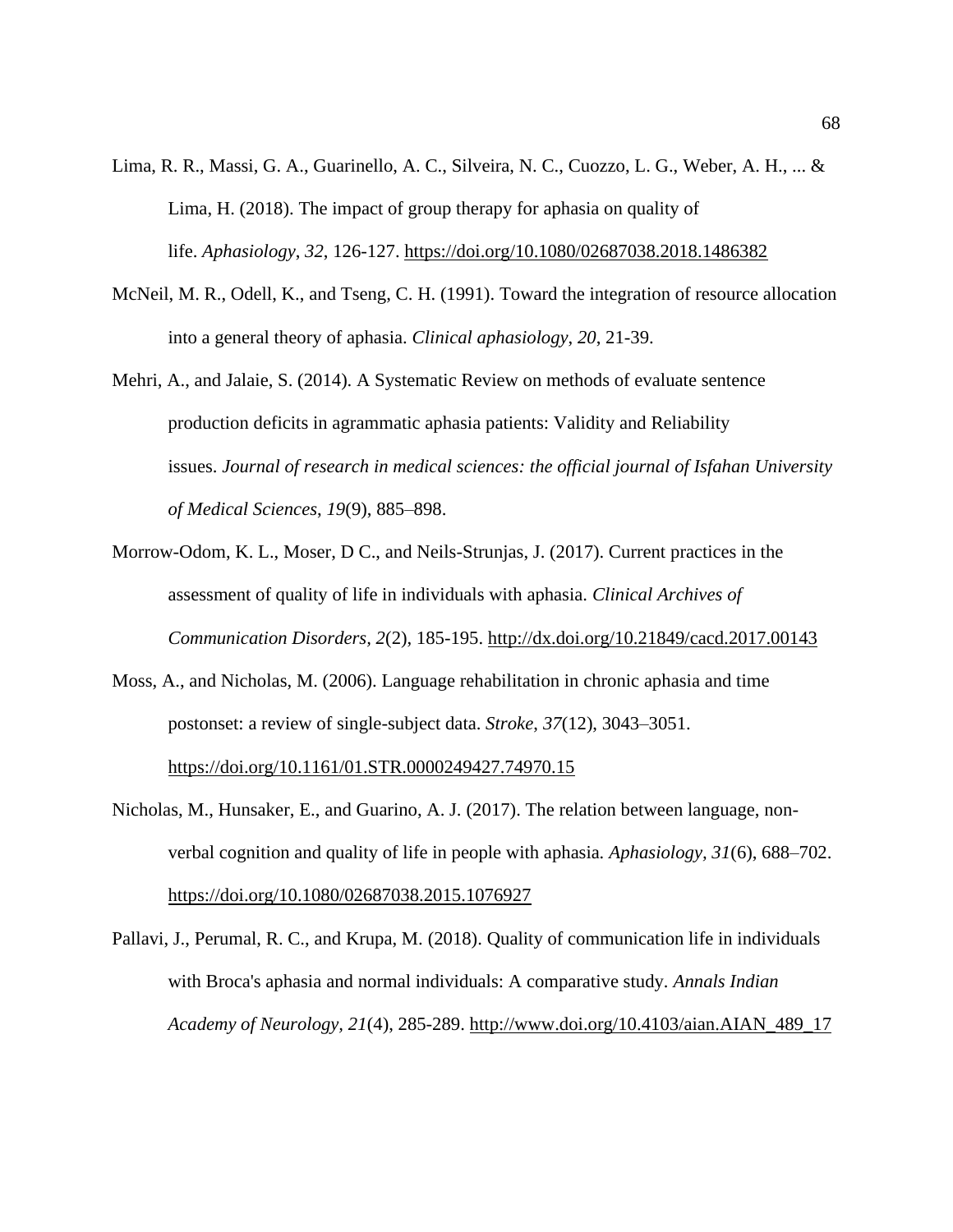- Papathanasiou, I., and Coppens, P. (2017). Aphasia and Related Neurogenic Communication Disorders. 2<sup>nd</sup> edition. Burlington, MA: Jones and Bartlett Learning
- Paul, D. R., Frattali, C. M., Holland, A. L., Thompson, C. K., Caperton, C. J., and Slater, S. C. (2004). Quality of Communication Life Scale.
- Purdy, M., and Koch, A. (2006). Prediction of strategy usage by adults with aphasia. *Aphasiology*, *20*(2-4), 337-348.<https://doi.org/10.1080/02687030500475085>
- Ross, K., and Wertz, R. (2003). Quality of life with and without aphasia. *Aphasiology, 17*(4), 355-364,<http://www.doi.org/10.1080/02687030244000716>
- Shewan, C. M. and Kertesz, A. (1980). Reliability and validity characteristics of the Western Aphasia Battery (WAB). *Journal of Speech and Hearing Disorders, 45*, 308-324. <https://doi.org/10.1044/jshd.4503.308>
- Spaccavento, S., Craca, A., Prete, M. D., Falcone, R., Colucci, A., and Di Palma, A. (2013). Quality of life measurement and outcome in aphasia. *Neuropsychiatric Disease and Treatment*. *2014(*10), 27-37.<https://doi.org/10.2147/NDT.S52357>
- Tompkins, C. (2012). Rehabilitation for cognitive-communication disorders in right hemisphere brain damage. *Archives of Physical Medicine and Rehabilitation, 93*(1), S61-S69. <https://doi.org/10.1016/j.apmr.2011.10.015>

Wernicke's (Receptive) Aphasia. (2015, March 1). Retrieved April 25, 2019, from

<https://www.aphasia.org/aphasia-resources/wernickes-aphasia/>

Tseng, C. H., McNeil, M. R., and Milenkovic, P. (1993). An investigation of attention allocation deficits in aphasia. *Brain and language*, *45*(2), 276-296. <http://dx.doi.org/10.1006/brln.1993.1046>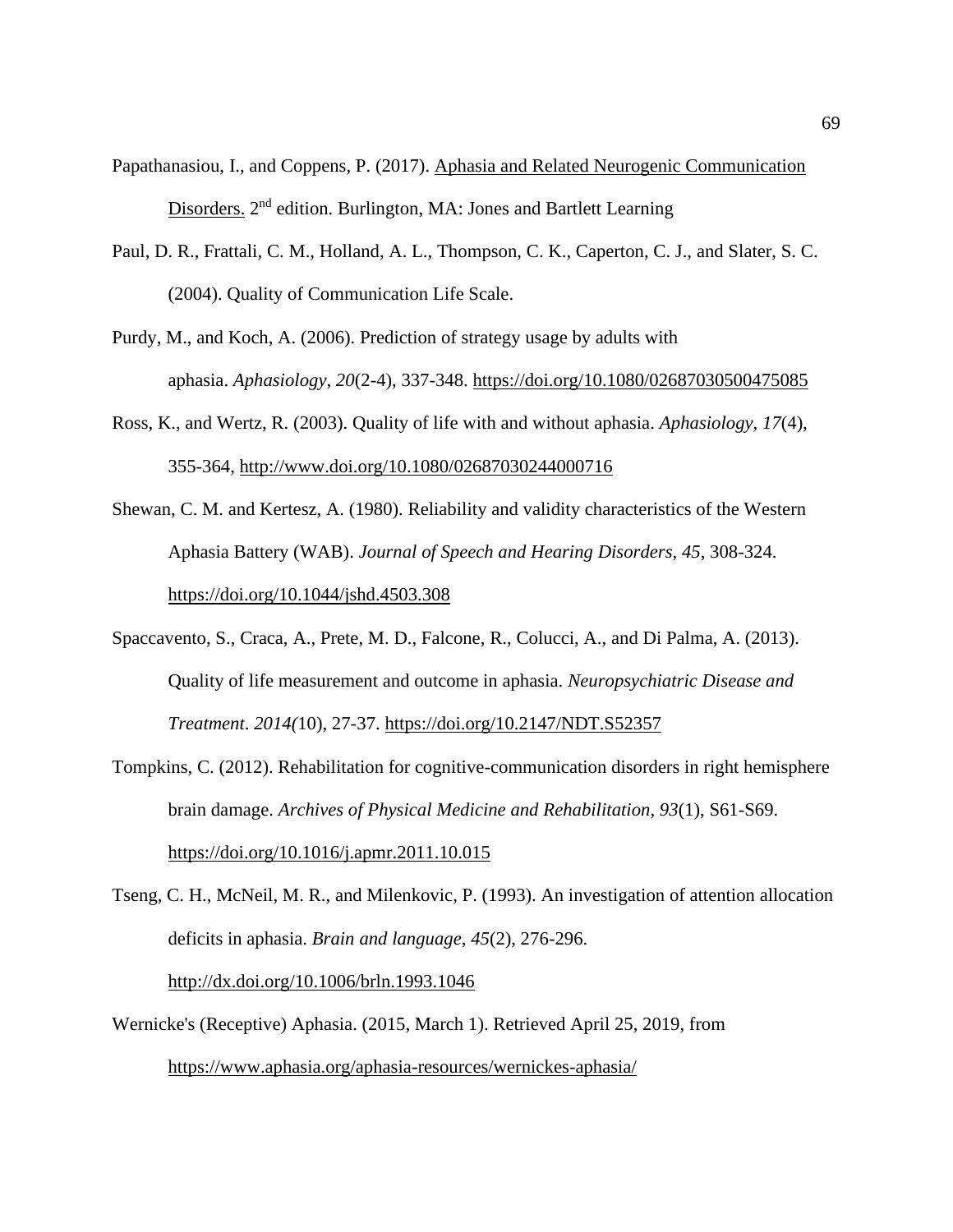World Health Organization. What quality of life? World Health Forum. 1996;17(4): 354–356. World Health Organization. (2001). International classification of functioning, disability and health: ICF. World Health Organization. <https://apps.who.int/iris/handle/10665/42407>

Worrall, L., Sherratt, S., Rogers, P., Howe, T., Hersh, D., Ferguson, A., and Davidson, B. (2011). What people with aphasia want: Their goals according to the ICF. *Aphasiology*, *25*(3), 309–322.<https://doi-org.libproxy.stcloudstate.edu/10.1080/02687038.2010.508530>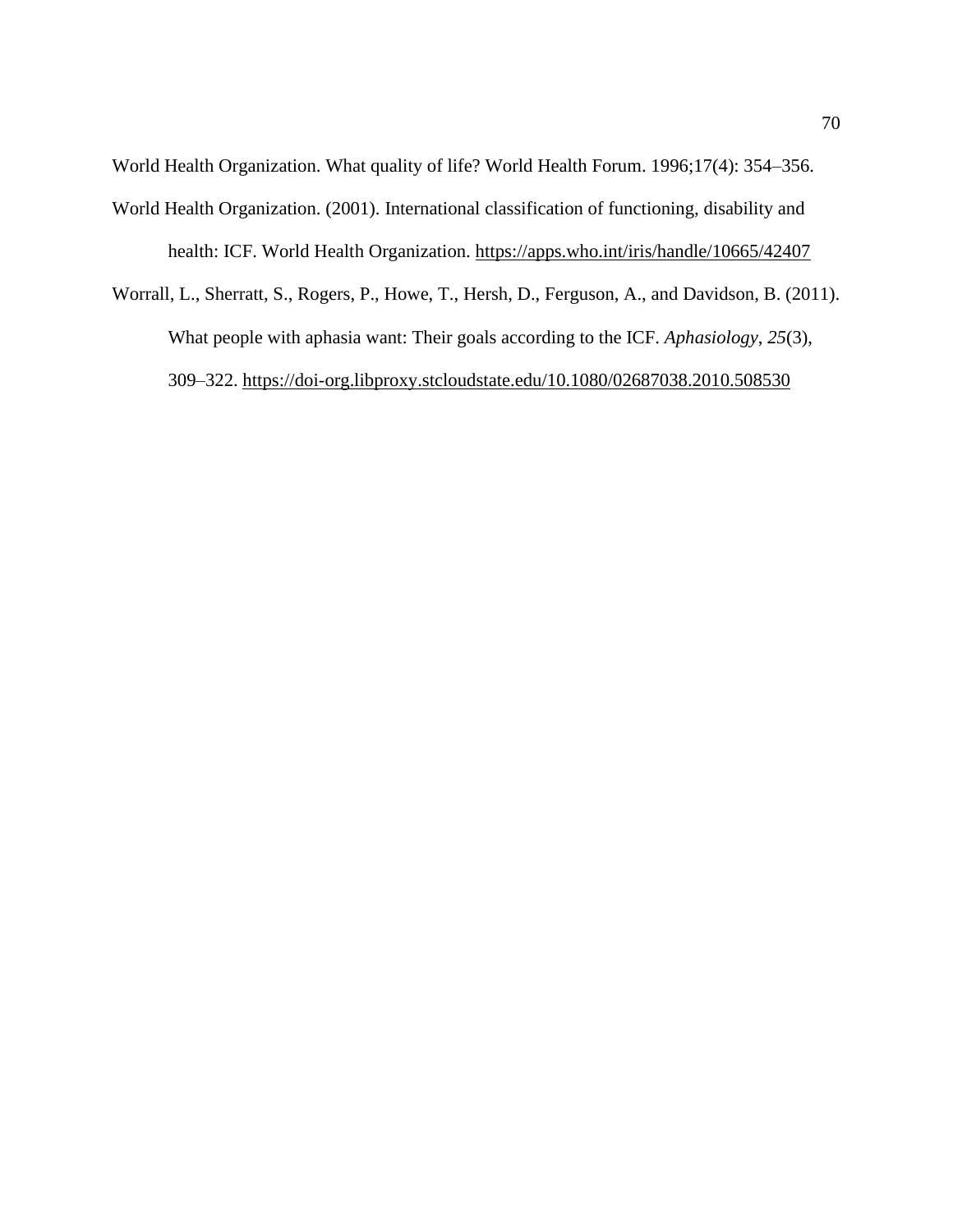## **Appendix A: IRB Approval**



## **Institutional Review Board (IRB)**

720 4th Avenue South AS 210, St. Cloud, MN 56301-4498

Hannah Judovsky Name:

hmrodness@stcloudstate.edu Email:

# **IRB PROTOCOL DETERMINATION: Expedited Review-1**

Project Title: Factors that influence quality of life and communication quality of life in people with aphasia: Results from two measures

Advisor Grama Rangamani

The Institutional Review Board has reviewed your protocol to conduct research involving human subjects. Your project has been: APPROVED

Please note the following important information concerning IRB projects:

- The principal investigator assumes the responsibilities for the protection of participants in this project. Any adverse events must be reported to the IRB as soon as possible (ex. research related injuries, harmful outcomes, significant withdrawal of subject population, etc.).

- For expedited or full board review, the principal investigator must submit a Continuing Review/Final Report form in advance of the expiration date indicated on this letter to report conclusion of the research or request an extension.

-Exempt review only requires the submission of a Continuing Review/Final Report form in advance of the expiration date indicated in this letter if an extension of time is needed.

- Approved consent forms display the official IRB stamp which documents approval and expiration dates. If a renewal is requested and approved, new consent forms will be officially stamped and reflect the new approval and expiration dates.

- The principal investigator must seek approval for any changes to the study (ex. research design, consent process, survey/interview instruments, funding source, etc.). The IRB reserves the right to review the research at any time.

**OFFICE USE ONLY** 

If we can be of further assistance, feel free to contact the IRB at 320-308-4932 or email ResearchNow@stcloudstate.edu and please reference the SCSU IRB number when corresponding.

**IRB Chair:** 

Dr. Benjamin Witts

Associate Professor- Applied Behavior Analysis

Department of Community Psychology, Counseling, and Family Therapy

**IRB Institutional Official:** 

Dr. Latha Ramakrishnan Interim Associate Provost for Research Dean of Graduate Studies

SCSU IRB# 1871 - 2399 1st Year Approval Date: 3/18/2019 1st Year Expiration Date: 3/17/2020 Type: Expedited Review-1 2nd Year Approval Date: 2nd Year Expiration Date:

Today's Date: 3/29/2019 3rd Year Approval Date: 3rd Year Expiration Date: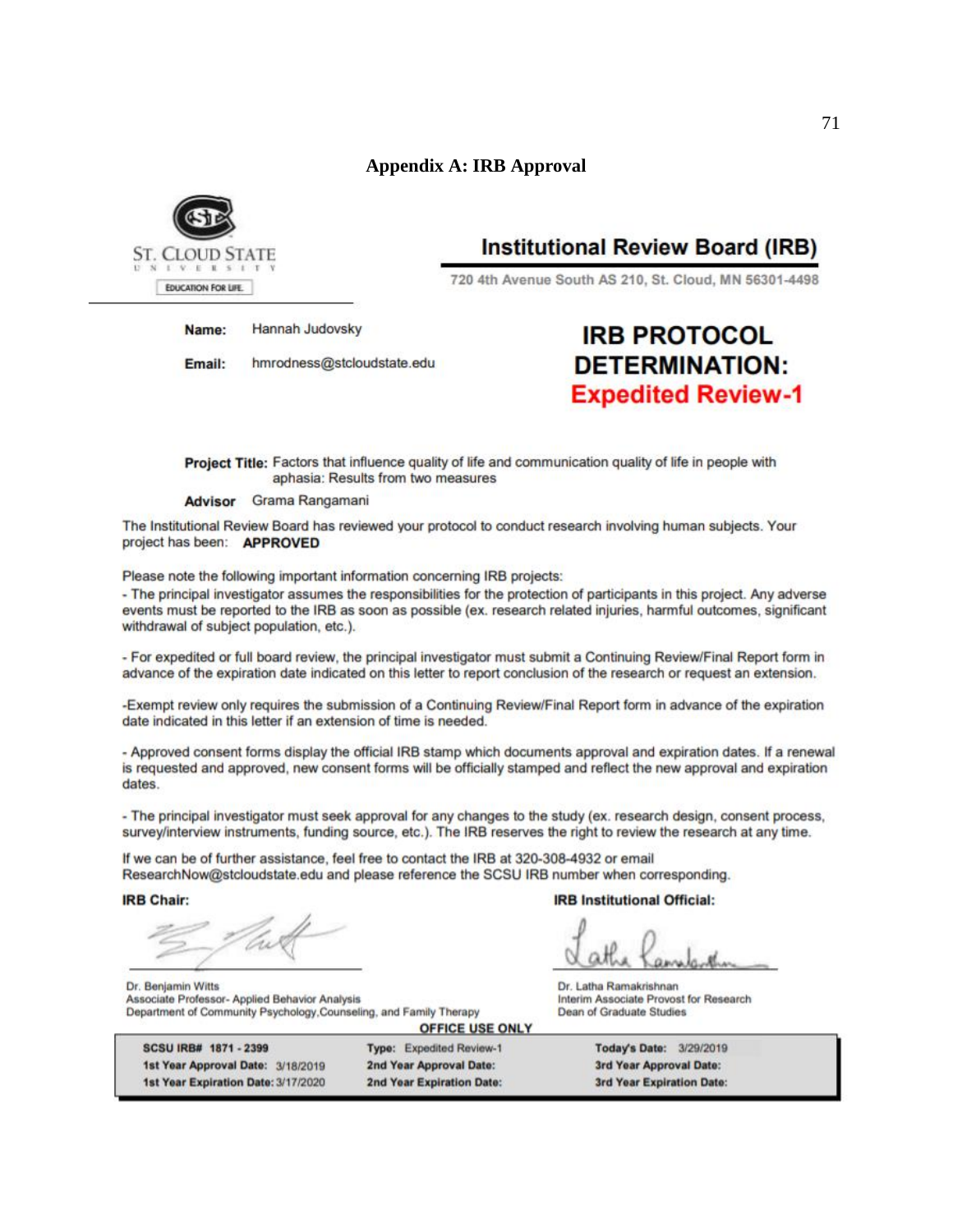#### **Appendix B: PWA Informed Consent Form**

#### **Consent to Participate**

**You are invited** to participate in a research study about quality of life and communication in persons with aphasia (PWAs). This study is being done by Hannah Judovsky for a thesis project at St. Cloud State University, under the guidance of Dr. Rangamani.

#### **Background Information and Purpose**

As a person with aphasia, you or your family may have noticed some changes in your overall life participation and quality of life since the stroke occurred. The aim of this study is to identify which factors contribute to quality of life and communication quality of life outcomes, and which of the two assessment measures (ASHA FACS and ASHA QCL) will better reflect the communication quality of life in different groups of PWAs. The factors examined will include time since the onset of stroke, living environments, aphasia severity, and cognitive abilities.

#### **Procedures**

If you agree to be part of the research study, you will be asked to complete the following assessments:

- 1. Two tests, which include a short form of the Western Aphasia Battery-Revised Test (WAB-R) and parts of the Cognitive Linguistic Quick Test.
- 2. Four questionnaires including the American Speech-Language-Hearing Association Functional Assessment of Communication Skills for Adults (ASHA FACS); American Speech-Language-Hearing Association Quality of Communication Life Scale (ASHA QCL); Stroke and Aphasia Quality of Life Scale-39 (SAQOL-39); and the Communication Confidence Rating Scale for Aphasia (CCRSA).
- 3. A short demographic information form.

Testing will take approximately 2.5 to 3 hours to complete and will be divided into two separate sessions. If willing, you may sign a release of information form to provide the researchers with access to medical information about your stroke.

If you have been assessed with any of the 6 assessments listed above within the last year at the SCSU Speech language hearing clinic, you may consent to giving us access to these assessment records by providing your initials. If you have been tested elsewhere, we will provide you a release form (standard clinical protocol of the SCSU Speech Language Hearing clinic) to sign and allow us permission to request your assessment results from the clinic/hospital/medical center that you were assessed at. The location's procedures for releasing assessment information will be followed to maintain confidentiality.

Please initial here if you allow us to access your previous assessments: \_\_\_\_\_\_\_\_\_\_\_\_

#### **Risks and discomforts**

There are no known anticipated risks for participants involved in this study.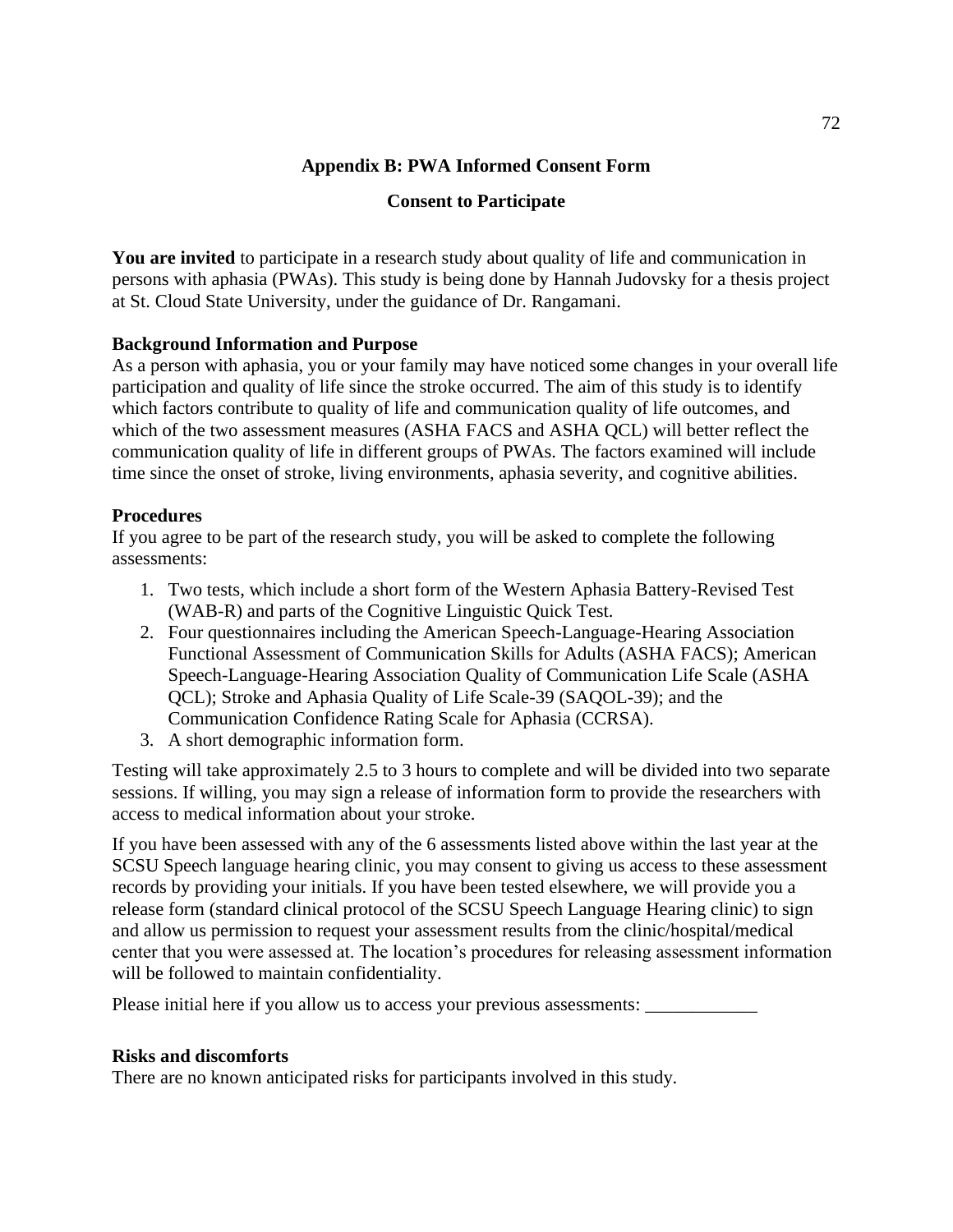#### **Benefits of the study:**

The results of this study will expand the research in the field about what factors influence quality of life (QOL) and communication quality of life (CQOL) in PWAs in different living environments and with different post-onset time periods. Additionally, it will provide useful information about how the two CQOL measures (ASHA FACS and ASHA QCL) compare to one another and if one measure should be used over the other measure with certain PWAs. Speech-Language Pathologists can use this information to plan assessment and intervention that will be the most beneficial for their client with aphasia. They can create functional goals that will increase the PWA's communication quality of life and help the individual return to an engaged lifestyle.

#### **Confidentiality**

All data collected will be kept confidential. The signed consent will be the only identifiable data collected. All tests' and questionnaires' results will be coded using secret codes of random letters and numbers. Your name or other personal information will never be used. All your documents will be kept in a secure location.

#### **Participation/Withdrawal**

Participating in this study is completely voluntary. Your decision whether or not to participate will not affect your current or future relations with St. Cloud State University, or the researcher. If you decide to participate, you are free to withdraw at any time without penalty.

#### **Research Results**

If requested, we can give you the research results after the study is completed.

#### **Contact Information:**

If you have questions about this research study, you may contact the primary investigator Hannah Judovsky by email at [hmrodness@go.stcloudstate.edu](mailto:hmrodness@go.stcloudstate.edu) or the faculty advisor Dr. Rangamani by email [gnrangamani@stcloudstate.edu](mailto:gnrangamani@stcloudstate.edu) or by phone (320) 308-5769. Results of the study can be requested from the researcher or may be accessed after it is published at the St. Cloud State University Repository.

#### **Acceptance to Participate**

Your signature indicates that you are at least 18 years of age, you have read the information provided above, and you have consented to participate.

Name (Printed)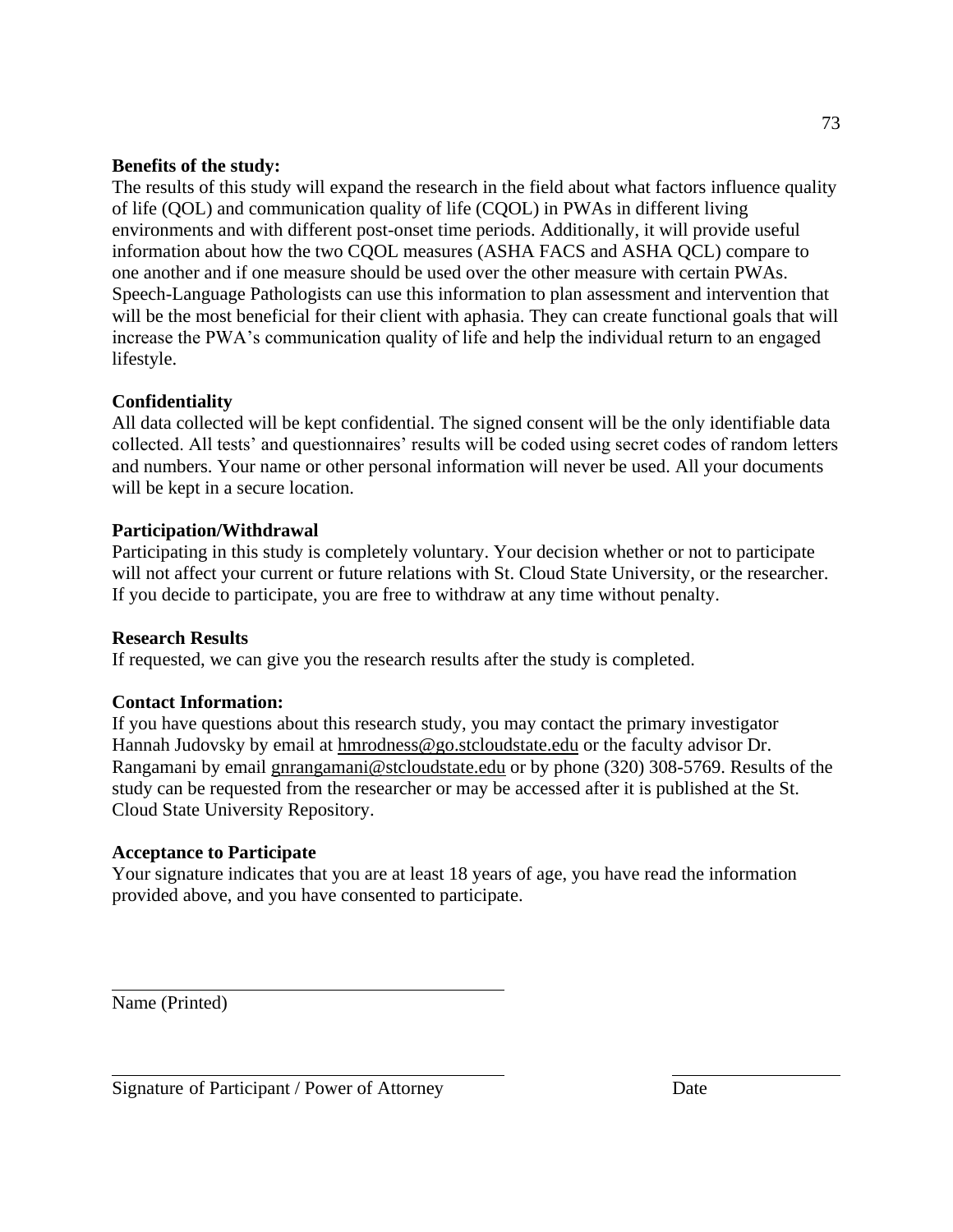| Participant Initials: ________<br>Date: ________________                        |
|---------------------------------------------------------------------------------|
| Aphasia Demographics Questionnaire                                              |
| 1. Gender                                                                       |
| $\Box$ Male<br>□ Female                                                         |
| 2. Date of birth (mm/dd/yyyy)                                                   |
|                                                                                 |
| 3. Race                                                                         |
| 4. Current living environment                                                   |
| □ Nursing home □ Assisted living                                                |
|                                                                                 |
| 5. Stroke Information                                                           |
| $\Box$ Left side of the brain or $\Box$ Right side of the brain                 |
| □ Blood clot in the brain or □ Bleeding in brain                                |
|                                                                                 |
| 6. Aphasia type (If known)                                                      |
|                                                                                 |
| 7. When did the stroke occur?                                                   |
| $\Box$ <6 months                                                                |
| $\Box$ 6 months - 1 year                                                        |
| $\Box$ 1 year - 2 years                                                         |
| $\Box$ 2 years - 3 years                                                        |
| $\Box$ 3 years - 4 years                                                        |
| $\Box$ 4 years - 5 years                                                        |
| $\Box$ 5 years - 6 years                                                        |
| $\Box$ 6 or more years                                                          |
| 8. Indicate therapies received and length of time:                              |
| □ One on one (individual therapy): Dates received: ____________________________ |
| ____ hours per session _______ sessions per week _____ total number of weeks    |
|                                                                                 |
| hours per session ________ sessions per week ______ total number of weeks       |

## **Appendix C: PWA Demographics Questionnaire**